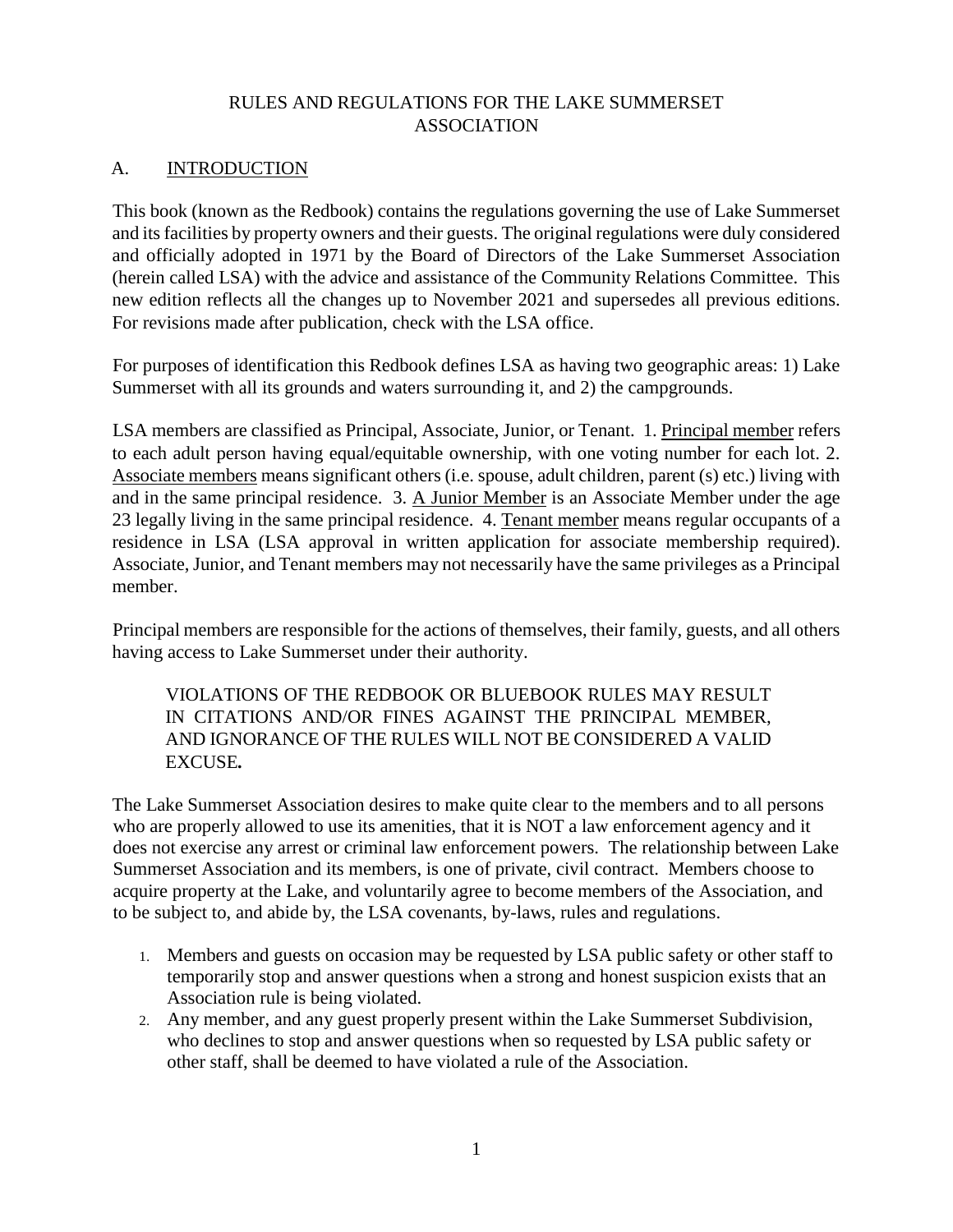- 3. A member or guest shall be deemed to have been requested to stop and answer questions if alerted by lights of an LSA public safety patrol vehicle, by a verbal or gestured signal by LSA staff member or by flagging or other clear indication of a request to stop, by an LSA patrol boat on the waters of Lake Summerset.
- 4. A member or guest who uses the water of Lake Summerset is required to allow inspection of fishing and boating equipment, and of any fish caught, upon the request of LSA public safety or other staff.
- 5. A member or guest who declines to stay and allow inspection as above provided, shall be deemed to have violated a rule of the Association. *3/2013*

As our LSA community grows*,* all of the regulations have been formulated with one foremost aim, namely to establish orderly and reasonable procedures for governing activities and for maintaining the integrity of LSA while allowing as much individual freedom as possible. Individual freedom does not condone the use of profane, obscene or abusive language to any member or staff*.* The application of common sense and courtesy together with respect for one's neighbor and his property are the primary requisites to ensure that LSA will be a truly enjoyable place to live and play. Additionally, it is to be understood that all activities engaged in at LSA, at any time of the year, are at the sole risk of the participant.

In addition to these Regulations, you should read and be familiar with the Declaration of Restrictions (Bluebook) which has been recorded in the offices of the Winnebago and Stephenson County Recorders, and which is binding upon title to, and the owners of, lots in LSA. All of the restrictions are incorporated by reference and made a part of these regulations, but in the event of any ambiguity between the Bluebook and this Redbook, the Bluebook will prevail.

# B. ENTRY PROCEDURES AND GUEST REGULATIONS

- 1. General Regulations Pertaining to Members and Guests
	- (a) Except for members using valid gate passes, the Main Gate is to be used for all general entry and exit from LSA. Traffic entering through the Main Gate must STOP and receive permission from the guard in order to proceed. Guests and visitors may be required to provide a government issued photo I.D., such as a driver's license or passport for entry authorization. The Public Safety Staff has the right to refuse entry of guests if warranted.
	- (b) Members who have paid the required fee and have been issued an annual RFID gate tag from the LSA office, may use the automated gates after permanently affixing the issued RFID gate tag to the inside driver's side of the windshield, but must comply with gate regulations (available at LSA office).
	- (c) Junior member guest passes are restricted to their house only unless coauthorized by the member of the same household.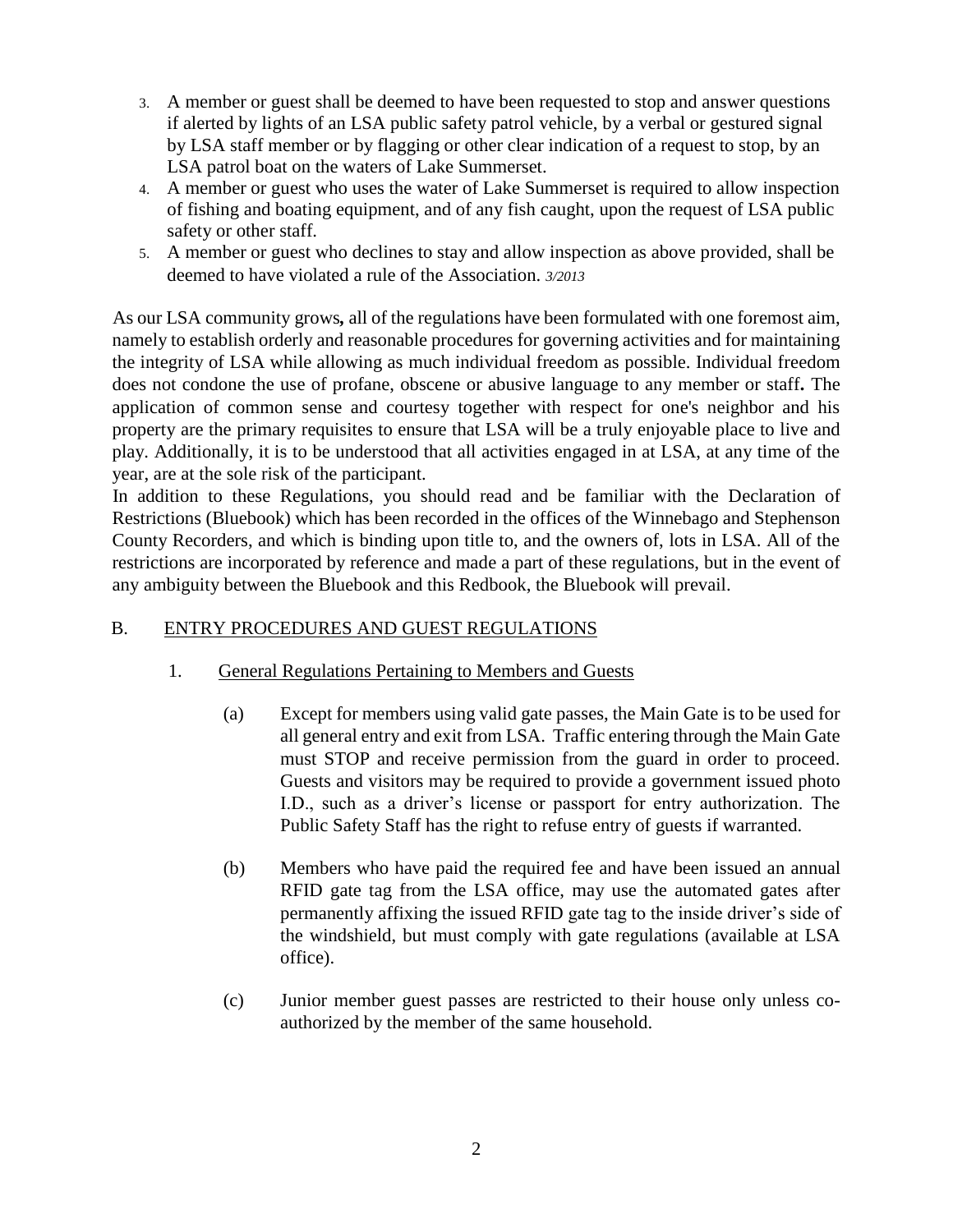- (d) As a member, you (and guests accompanying you) shall be permitted to enter at main guard house entry only, if you simply display to the guard a current and unrevoked LSA membership card properly signed by you. Membership cards will be issued and revalidated annually after payment of all Association charges. You will be billed each February for the annual assessment.
	- (1) In accordance with the Bluebook Section E "Suspension of Privileges of Membership" entry into LSA for members who are delinquent on dues payment shall be restricted to use of a temporary daily pass (Red Card) issued by public safety at the main gate which allows a direct route from the main gate to the owned property only, but denies use of any LSA facilities (parks, swimming pool, beaches, etc. Lien procedures for any unpaid dues, charges or fees shall be instituted in accordance with Section C, iii of the Bluebook.
	- (2) In accordance with the Bluebook Section E "Suspension of Privileges of Membership", entry into LSA and use of its facilities shall be suspended for guests and visitors of members who are delinquent on dues, charges and fees payments owed to the Association until such delinquencies are paid in full.
- (e) The LSA decal is to be permanently affixed in the inside lower left corner of the driver's side windshield of your vehicle*.* A vehicle merely displaying a properly displayed LSA decal shall not necessarily be permitted unless the occupants of the vehicle can otherwise establish (e.g., by a membership card) that they are entitled to enter. Guards are authorized to request supplemental identification, such as a driver's license, in any case *9/2019*
- (f) If you do not accompany your guests into LSA, you must give advance notice. Advance notice is given by Fax, Email, Phone, hand delivery or mailing it to the Guard House. A properly completed guest pass request identifies your guest by name, address, and arrival date and includes member's name*,* lot number and signature. Your guests will then be permitted to enter on the specific date, after identifying themselves to the guard. Blank guest cards are available at the LSA office and the entrance Guardhouse. Guest lists up to 10 persons must be alphabetized on the reverse side of the guest card. Guest lists of 10 or more persons must be delivered to the guardhouse 24 hours prior to the event. Remember to list member's name, lot number, date of event and location of function.

1. Call-In Pass: Call in passes is for (1) day only Monday- Thursday. They will receive the color of the day and will allow access to all facilities. Guest may NOT bring guest(s).

2. Multi–Day: This pass is issued when a guest card, fax, email is left for more than one day. The beginning date and ending date, lot number of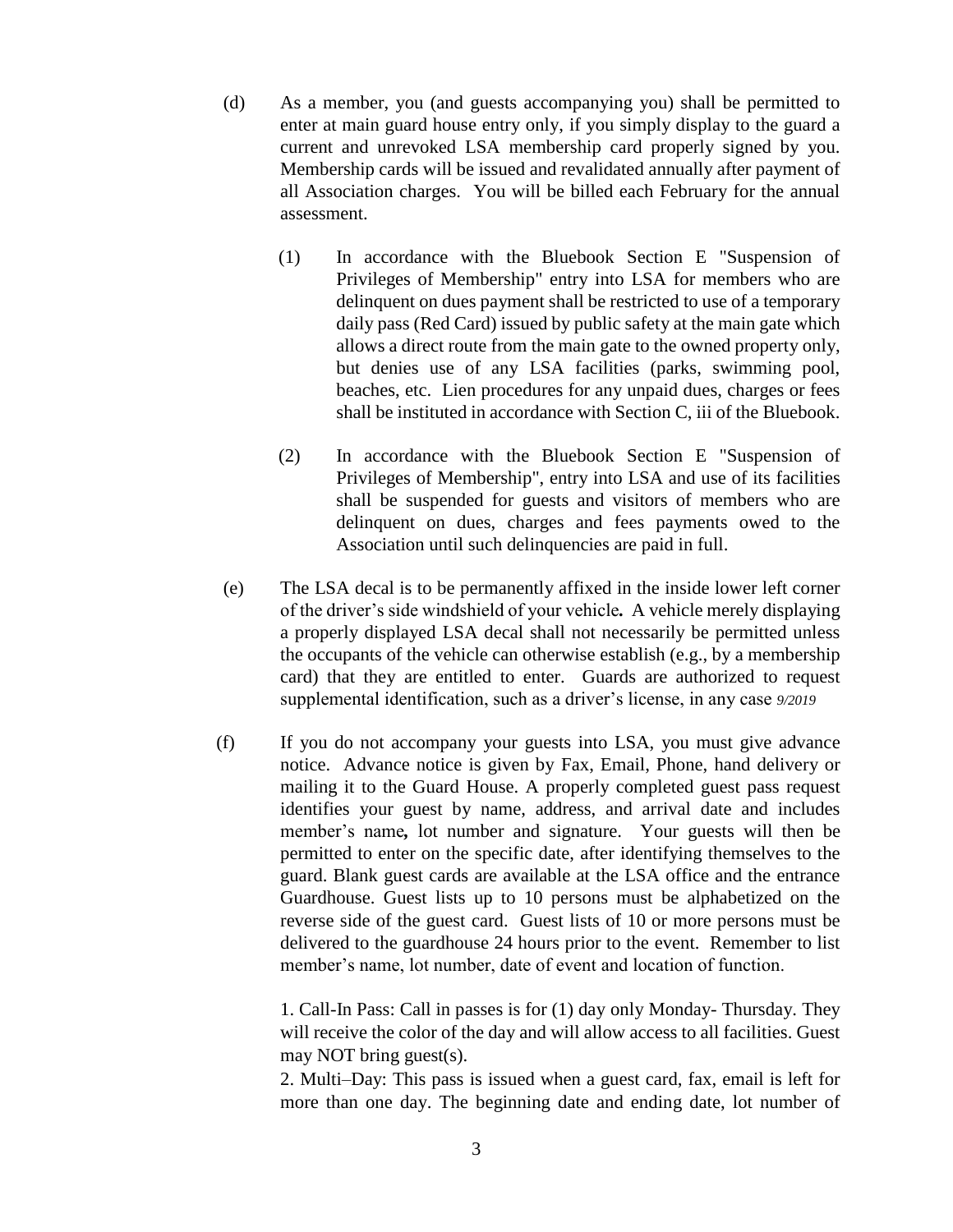member and an (A-M-G) indicating which kind of person is receiving an up to 4-day pass. When a guest is issued this pass for more than one day a (G) is put in the lower right corner. When a MEMBER is issued this pass when borrowing a vehicle or renting a vehicle an (M) for Member is put in lower left corner. When an Annual/ RFID guest is issued this pass as they are using a non-registered vehicle within LSA an (A) is put in the lower right corner. This Pass is good for up to 4 Consecutive days and maybe renewed by the member at the end of 4 days. This pass allows guest to use all facilities.

a. Guests using this pass must be accompanied by a member to access the pool. See also 1j.

Junior members (under age 23) are not authorized to issue guest passes. *8/2021*

Guest lists up to 10 persons must be alphabetized on the reverse side of the guest card. Guest lists of 10 or more persons must be delivered to the guardhouse 24 hours prior to the event. Remember to list member's name, lot number, date of event and location of function.

- (g) Guests not accompanied by you and not identified by advance written notice to the guard service shall be permitted to enter only if the guard can easily reach you by telephone. This service is limited to weekday (M-Th). On weekends (F-Sun) and holidays, guests without advance notice will be required to phone the member asking them to deliver a pass to the guardhouse before admission is granted. Guests may NOT bring their guest card with them, nor borrow a member's membership card to gain entrance to LSA.
- (h) No parties of guests may be brought in by any vehicle carrying or designed and equipped to carry over 12 people. No such vehicle will be admitted through the gate except in connection with a social function or activity officially sponsored by LSA, or for school bussing to district schools serving Lake Summerset, or except with the written permission of the LSA Manager.
- (i) All vehicles not displaying a current LSA windshield decal must have a "temporary" identification slip (guest window pass) taped to the lower driver's side corner of their windshields when present. The gate guard will supply that temporary identification slip (guest window pass) when he/she authorizes entry of any vehicle not carrying an LSA decal. When on LSA property, all temporary identification slips (guest window passes) must be kept current.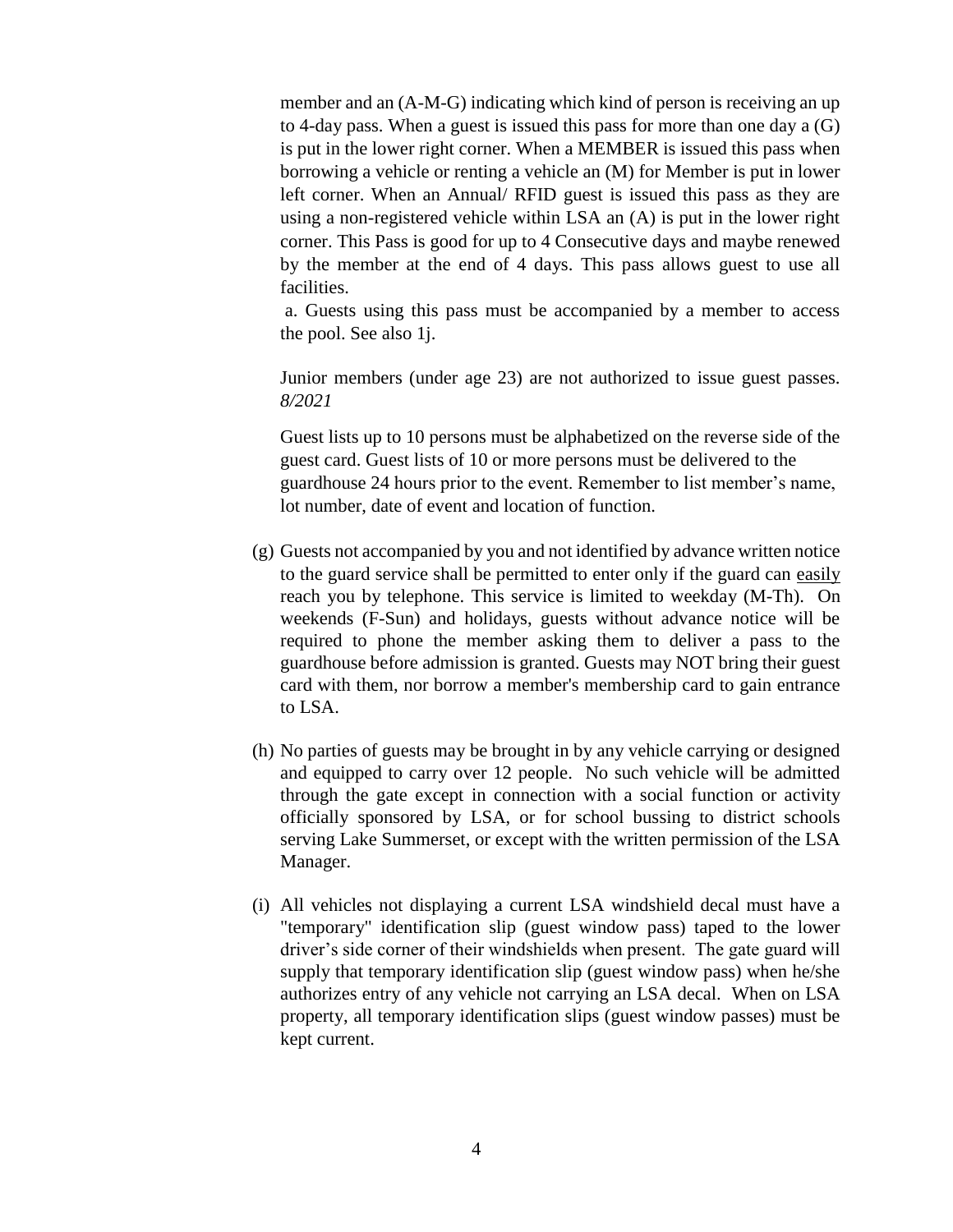- (j) To avoid overcrowding of the facilities within LSA, you are urged not to allow guests to use the facilities unless they are directly in your company during their stay.
- (k) You are responsible for the action of your guests and any fines that may be levied if they violate these Regulations. You should take care that your guests know and comply with these Regulations and Restrictions.
- 2. Delivery and Service Personnel

If you contemplate the arrival of delivery or service personnel, you should notify the guard house by Phone, email, or a written notice (handed or mailed in advance) to expect such personnel. Delivery and service personnel will be permitted to enter LSA under the same provisions pertaining to guests. Delivery and service personnel will be logged in and out in the guard's logbook.

### 3. Contractors

If you employ a building contractor, sub-contractor, etc., **you are obligated** to inform them of the restrictions/regulations governing you (B1a and B4). You should give Email or written notice to the LSA Office of the name of the contractor and you should instruct the contractor to provide the guard house with a list of any sub-contractors who will be employed (and the dates of their work) so that the guard house may permit such contractors and sub-contractors to enter after identifying themselves. You should also inform the LSA Office of the dates when construction is to be started and completed. If an authorizing notice expires before your contractor finishes his work, you may send in a renewed email or written notice. Large trucks and contractors' equipment will not be permitted to enter or exit via the special truck lanes during hours of darkness, except by special permission of the Manager.

(a) Contractors: The member must fill out a contractor card issued at the office or listed on the members RED pass form. When a contractor enters, they will be issued a Green Pass which permits the contractor to go to the members home and to only use restroom facilities, when necessary, at Harting Park, Lodge, Quarry Park, Main Marina and South Gate Marina. The back of this pass advises the contractor that they are not permitted to fish or use any amenity while under this pass system. *8/2021*

### 4. Entry of Non-Members Under Extended Guest Pass "Red Card" Procedure.

Resident members may apply for this pass for a visiting nurse, babysitter, house check or family member, whom they wish to come only to and from the house AND NOT USE THE FACILITIES. Inquire at the LSA office for further details.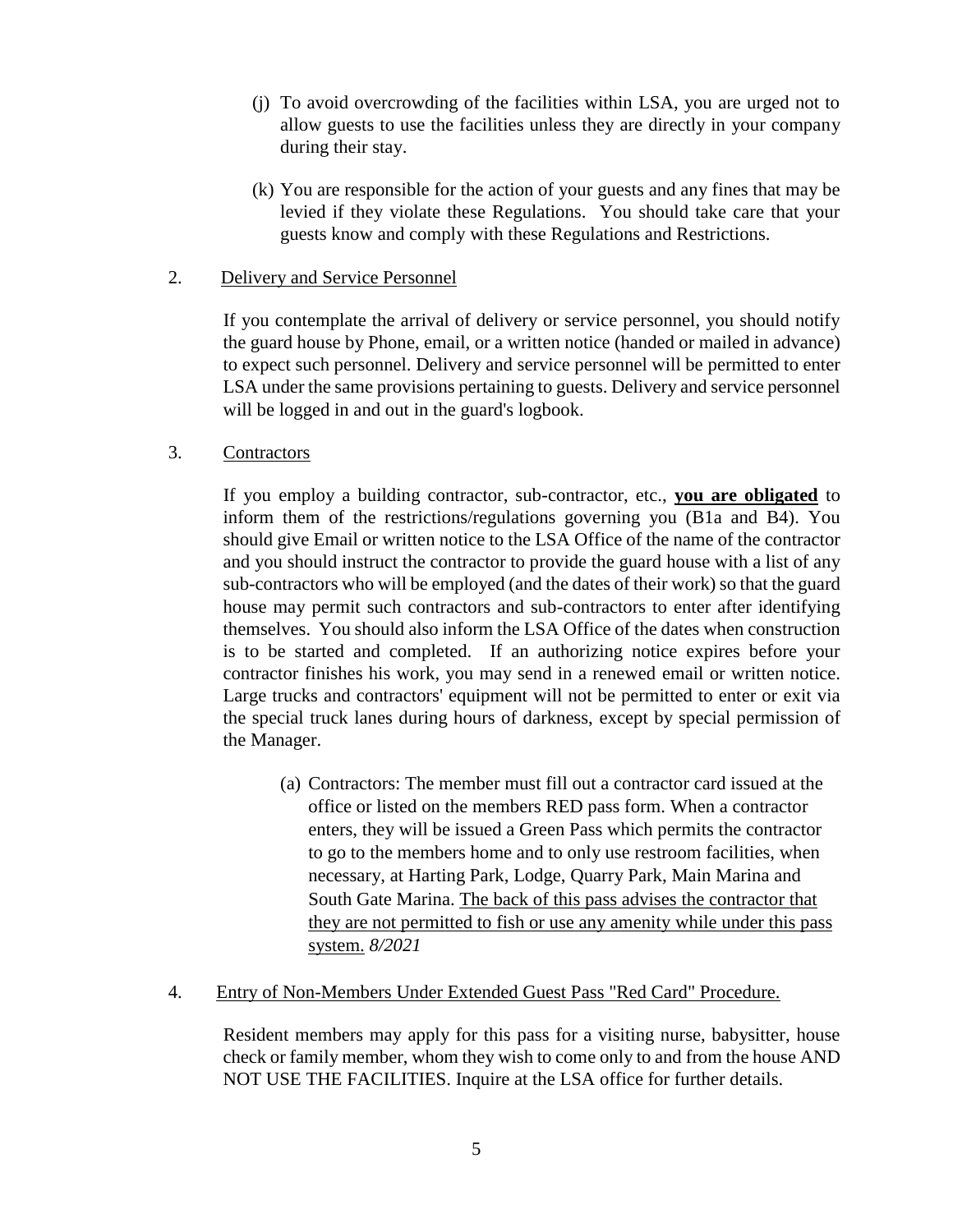- (a) Any Red Card entrant, contractor, sub-contractor, workman or delivery person admitted through the Main Gate will be given a specially colored temporary identification slip which must be taped to the lower inside driver's side windshield of the vehicle. Vehicles so identified shall travel only between the Main Gate and the lot of the authorizing LSA member. Such admitted persons may not drive around the Development, use or park at any of the various LSA facilities (i.e. lake*,* lodge, beach, pool, tennis courts etc.).
- (b) If you are the LSA member who authorized the admittance of an Extended Guest Card (Red Card) Entrant, contractor, sub-contractor, workman or delivery person, you are responsible for and must pay any fines levied because they violate any part of these Regulations. This is the same as the provisions in Section B1(k) regarding your social guests.
- (c) Each LSA Principal Member (including non-resident open lot owners) will be allocated up to (6) Annual/RFID passes. Each Principal Member, regardless of the number of lots owned, will be limited to (6) Annual/RFID passes. Each of the Annual/RFID pass may list an entire family (spouse and children). Guests listed will have access to all amenities of Lake Summerset. The list of Annual/RFID passes may be submitted any time during the year and must be renewed by March 1 of each year. The Annual/RFID pass is issued in accordance with limitations found above in Section B Entry Procedures 1 subsection D through K. The form titled Request for Extended Annual/RFID Pass must be completed.
	- 1. Annual RFID Pass: The member must fill out the Annual/RFID form issued at the office ONLY. This form will contain the Annual pass holder name(s) and their vehicle information (Year, Make, Model, Color and License Plate information) the member is authorizing the Annual/RFID pass holder to receive an Annual decal and RFID tag. Only one vehicle per Annual/RFID pass holder is allowed. It is up to the member to decide who will receive the Annual/RFID decal and tag. All decals and tags must be PERMANENTLY affixed to the windshield of the vehicle registered with the office. If annual pass holder enters LSA in a different vehicle without the Annual/RFID tag, they will be issued a Daily Pass in the color of the day for (1) day at a time.
		- a Annual RFID Pass allows these guest families to use LSA amenities, with the exceptions as follows.
			- i. Pool: Photo ID's will be required to use the pool when not in the presence of a member. Annual RFID pass holders are not permitted to bring in guests, only those family members listed on the Annual RFID Pass list.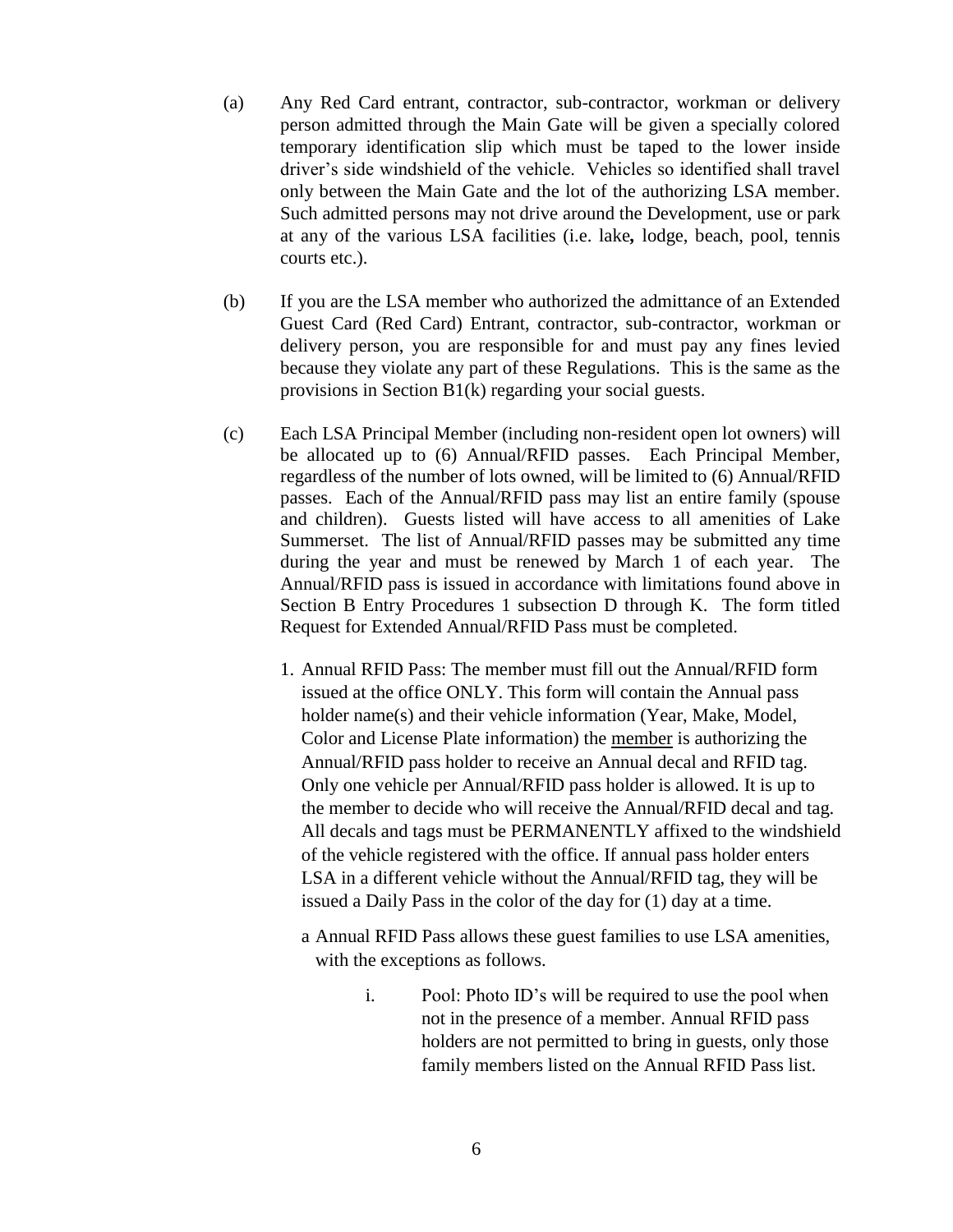Each Annual RFID family member will need to obtain a photo ID.

- ii Fishing: Fishing is permitted by Annual RFID families based on the current fishing rules established at that time by the FCC.
- iii Campground: Use of the campground is permitted based on current LSA Campground rules

LSA reserves the right to deactivate individual RFID privileges at any time it is deemed necessary without refund. Photo Id's not renewed or deactivated by LSA must be returned to office by member issuing the Pass. *08/2021*

Upon recommendation by the Lake Manager, the Board of Directors may suspend the Amenity Pass program. *April 14, 2008*

5. Renting and Lending of Homes

If you wish to temporarily rent or "lend" your residence to a non-member, you should first contact the Manager to obtain a copy of the applicable SUBREGULATIONS, fill out the required form which will be given to you, and secure the Manager's written approval. Such sub-regulations must be followed before any residence may be rented or "loaned" and before any non-member tenant or resident shall be permitted to enter LSA. For occupancy of more than two weeks, the occupant must apply for, pay the fee, and be accepted into associate membership in LSA.

6. Solicitors

No unapproved soliciting shall be permitted within LSA. However -

- (a) guidelines for approved organizations to solicit are listed **and** available at the LSA office.
- (b) no unapproved soliciting activities of any kind shall be carried on at the main entrance to LSA.

# C. VEHICLE AND TRAFFIC REGULATIONS

- 1. General Regulations
	- (a) All rules and restrictions contained in the Illinois Motor Vehicle Code, are hereby incorporated by reference and made applicable to the operator of any motor vehicle within the Lake Summerset development, unless displaced by a particular provision of these rules and regulations. Any vehicle requiring a state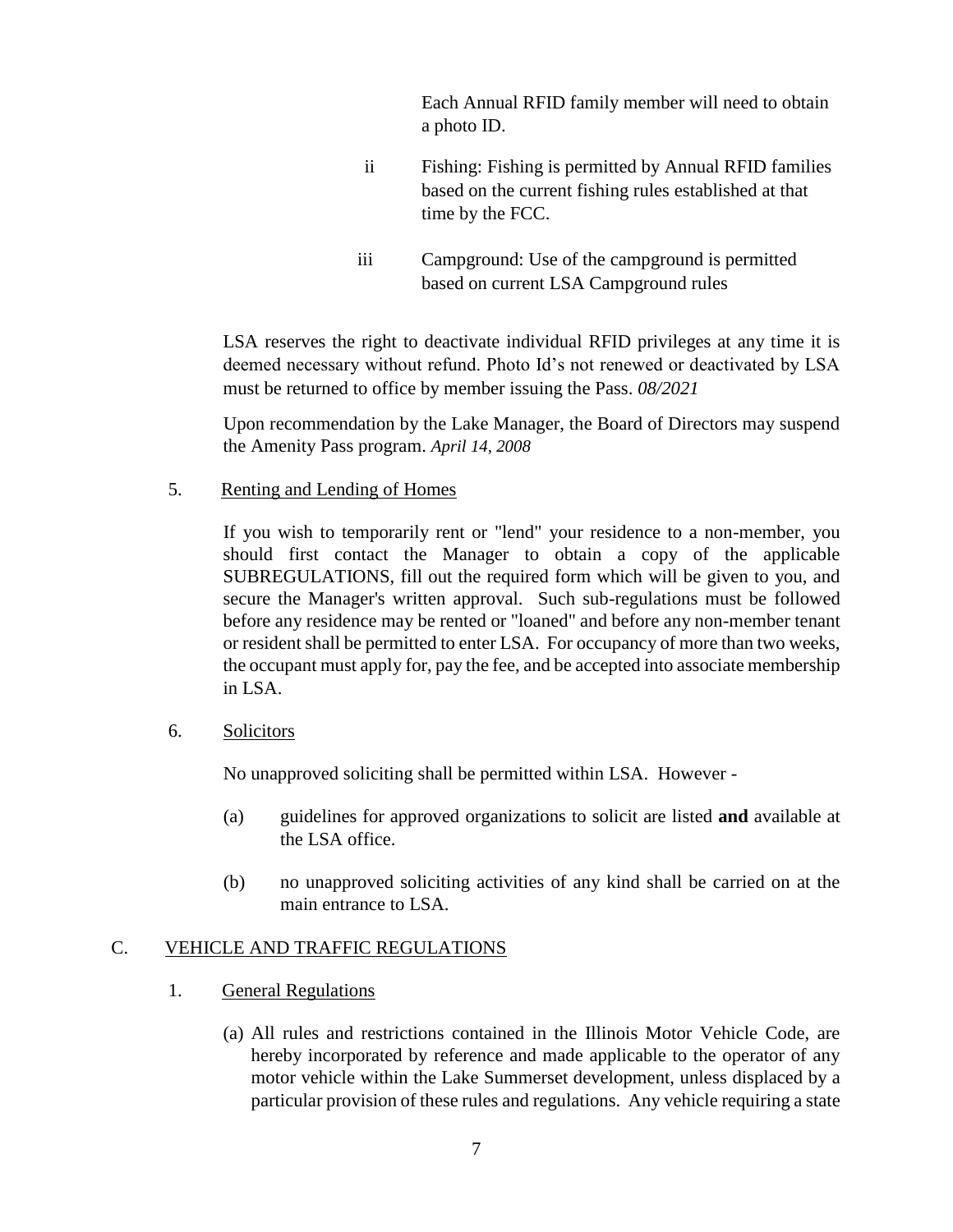license to travel on Illinois streets and highways must bear a state license when in LSA (with the exception of boat or utility trailers or motor-driven cycles owned by members). A "Moped" is considered to be a motor-driven cycle for purposes of these regulations.

- (b) The Rules of the Road as set forth in the official Illinois driver's manual are hereby incorporated by reference and made applicable to vehicle operators as if specifically set forth in these Rules and Regulations and must be observed by the operator of any vehicle within LSA.
- (c) Members and guests on occasion may be requested by LSA public safety or other staff to temporarily stop and answer questions, when a strong and honest suspicion exists that Association rules are being violated.
- (d) Any member, and any guest properly present within the Lake Summerset Subdivision, who declines to stop and answer questions when so requested by LSA public safety or other staff, shall have violated a rule of the Association, and the liquidated damage to be paid to the Association upon such rule violation, shall be \$250.
- (e) A member or guest shall be deemed to have been requested to stop and answer questions if alerted by lights of an LSA public safety patrol vehicle, by a verbal or gestured signal by LSA staff member or by flagging or other clear indication of a request to stop, by an LSA patrol boat on the waters of Lake Summerset.
- (f) Walkers and joggers must face oncoming traffic and shall have the right of way at all times on all roads in LSA. (IL Rules of the Road November 1999).
- (g) A member in good standing (dues paid up on all lots owned) shall receive an LSA vehicle decal for each copy of a valid state vehicle registration provided to the LSA office. Registrations must be legible, clearly showing the name, member's permanent address, and vehicle make and year, and license plate number. Because of the frequency of changes in vehicles, copies of state registrations will be required annually at membership renewal time, and throughout the year whenever vehicle ownership is changed. No verbal requests for decals by telephone will be accepted. The display of a current LSA vehicle decal is prohibited unless that vehicle has been registered with the LSA office.

All vehicle decals shall be permanently affixed in the inside lower driver's side corner of the windshield for easy visibility and identification. Public Safety may request a decal be removed to the correct location. *9/2019*

Replacement decals for new vehicles or vehicles sustaining a broken windshield will be issued only upon: proof of windshield replacement such as bill or receipt,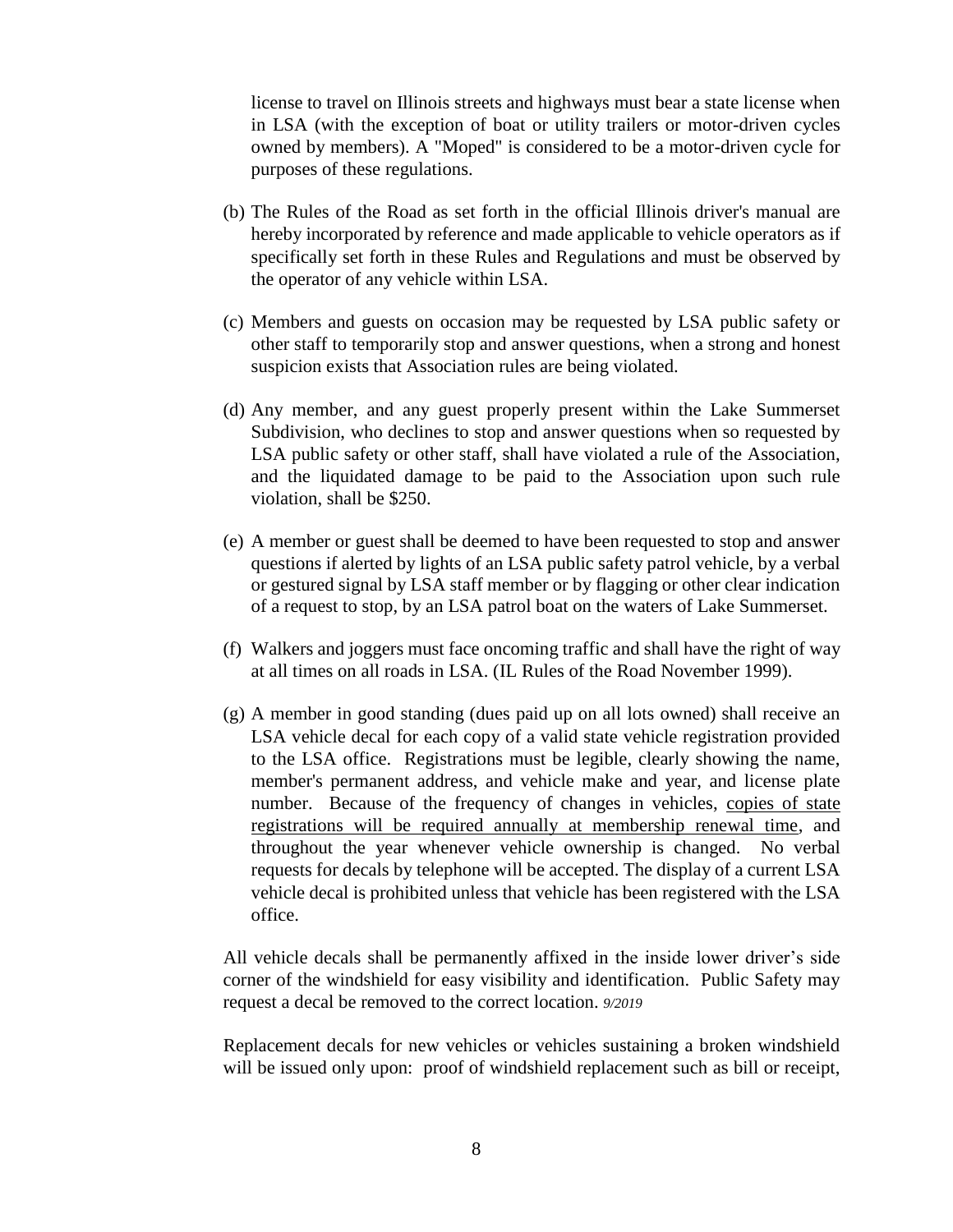or return of the major portion of the decal, which has been removed from the old windshield.

- (h) No car or truck may be driven on the ice of the frozen lake in winter, or anywhere other than an established roadway or parking area at any time. On all days when Winnebago County imposes vehicle weight limits on its blacktop roads (e.g., during the spring thaw), the same limits are adopted by reference and shall apply for the roads within Lake Summerset.
- (i) All trailers, i.e., snowmobile, boat, camping and campers must have lot numbers at least two inches high of contrasting color in a place highly visible.

### 2. Adoption by Reference

The adoption by reference of those rules and regulations consistent with the LSA Redbook, as set forth in the Illinois Vehicle Code and the Illinois Rules of the Road, refers to Chapters 11 and 12 of such Code, 625 ILCS 5/11-100 et seq. and 5/12 et seq. Such rules shall govern the use, operation and equipment of motor vehicles operated within the Lake Summerset Subdivision, as rules and regulations of the LSA applicable to and enforceable against its members and their guests, as conditions of membership in good standing, in the LSA. The Illinois Vehicle Code does not otherwise apply to the private property within the Lake Summerset Subdivision except as Illinois law otherwise provides. Violation of any of these rules and regulations incorporated by reference is not intended to result in a violation of Illinois state law, nor to be reported to the Illinois Secretary of State but shall rather constitute a violation of the rules and regulations of LSA and be punishable only as provided in Article M of these rules and regulations.

### 3. Operator's Permits

Every person operating a licensed vehicle within LSA and LSA Campground must possess a valid State issued operator's permit. *(2/21)*

### 4. Speed Limits

The speed limit on all roads throughout LSA shall be 30 miles per hour except where lower limits are posted. All "yield" and stop signs must be obeyed.

- 5. Parking
	- (a) No vehicle shall be parked at any time on any green area or restricted area in LSA. Overnight parking on any street, road shoulder, right of way, easement or green area requires prior written approval from the public safety manager*.* No commercial truck with a plate classification of D (GVW of 12,000) or higher shall be parked for overnight or longer periods of time except for class D vehicles registered with L.S.A.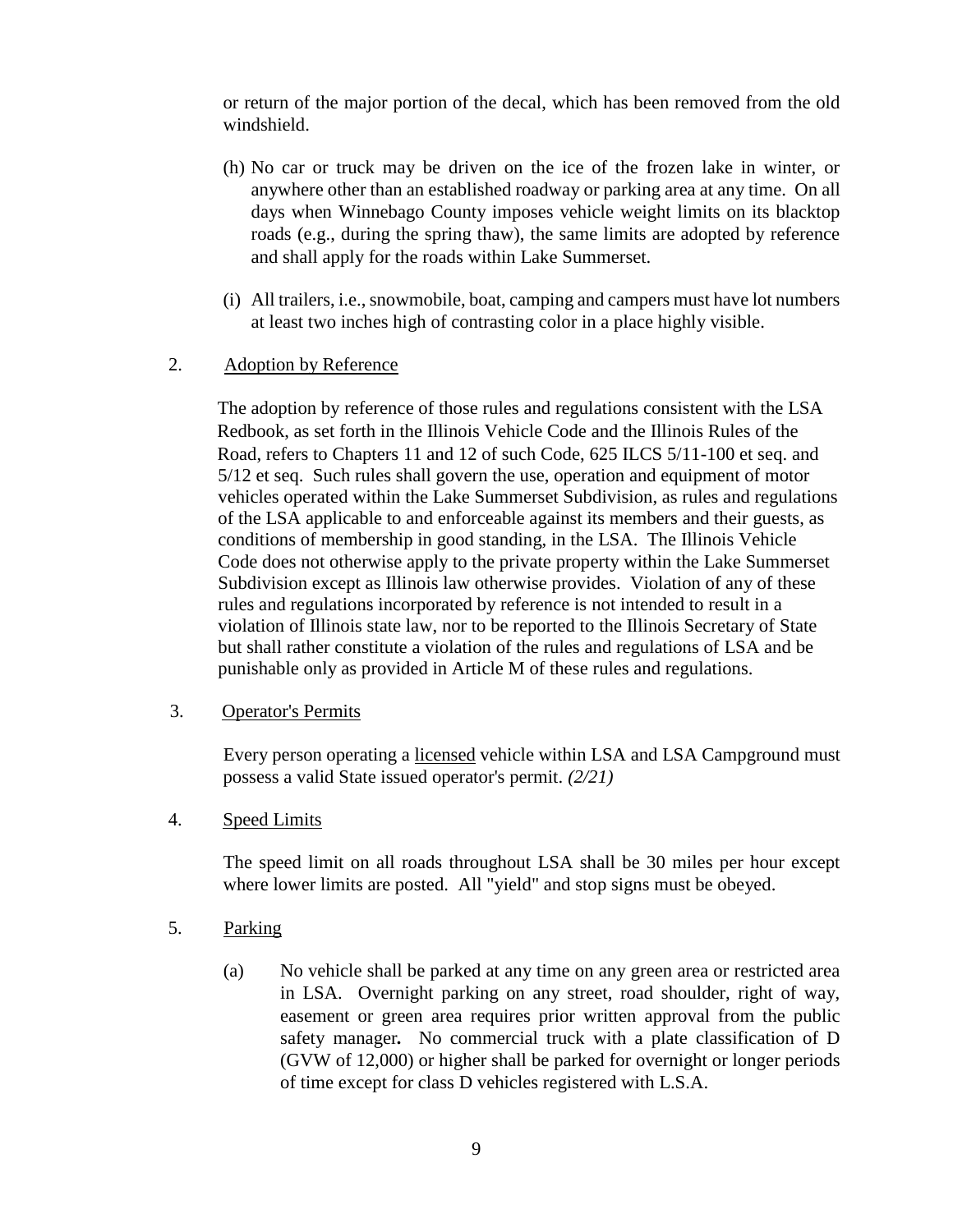- (b) Undriveable and/or unlicensed vehicles may not be parked for storage outdoors on member lots in LSA.
- (c) Vehicles undergoing repair may not be parked outdoors on member lots for more than seven consecutive days.
- (d) Boats/boat trailers and closed popup camping trailers may be parked on open lots as inconspicuously as possible. Only boats and campers registered to the Lot Owner may be stored on the Lot. All such units stored on the lot must have the required and current registration stickers attached. The area around these parked items must be maintained (i.e., free from unsightly growth of vegetation/weeds). *05/2016*
- (e) Travel Trailers and  $5<sup>th</sup>$  wheel trailers may be parked on developed lots. There can, however, be no habitation.

### 6. Snowmobiles, Motor-Driven Cycles, All Terrain Vehicles, Golf Carts and Go-Carts

(a) On LSA roadways, every snowmobile, motor-driven cycle, go-cart and any other unlicensed motor vehicle must be registered with the LSA office and must be inspected. No three-wheel All-Terrain vehicle may be operated in LSA. On LSA roadways, the minimum age requirements for driver of the above listed vehicles are as follows:

**Golf Carts –** 12-years operator age, this includes guest drivers. These vehicles, may only be operated by drivers possessing a valid LSA ISSUED PHOTO ID CARD or in possession of a SATE ISSUED PHOTO ID or State DRIVERS LICENSE. Driver MUST be in possession of ID while driving.

**Snowmobiles** – Comply with State of Illinois safety course requirements proving successful completion of State sponsored safety course or be 16 years of age and possess a state driver's license.

**Motor Driven cycles, Mini**-**bikes, Mopeds, Scooters –** Driver must possess a state issued driver's license.

**All Terrain and Utility Vehicles** – Driver must possess a STATE issued driver's license.

**Go-Carts –** Driver must possess a STATE issued driver's license. Use of Go-Carts will be grandfathered for use until December 31, 2026.

(b) The provision that motorcycles must be registered shall apply only if: 1) The vehicle does not carry a State license plate or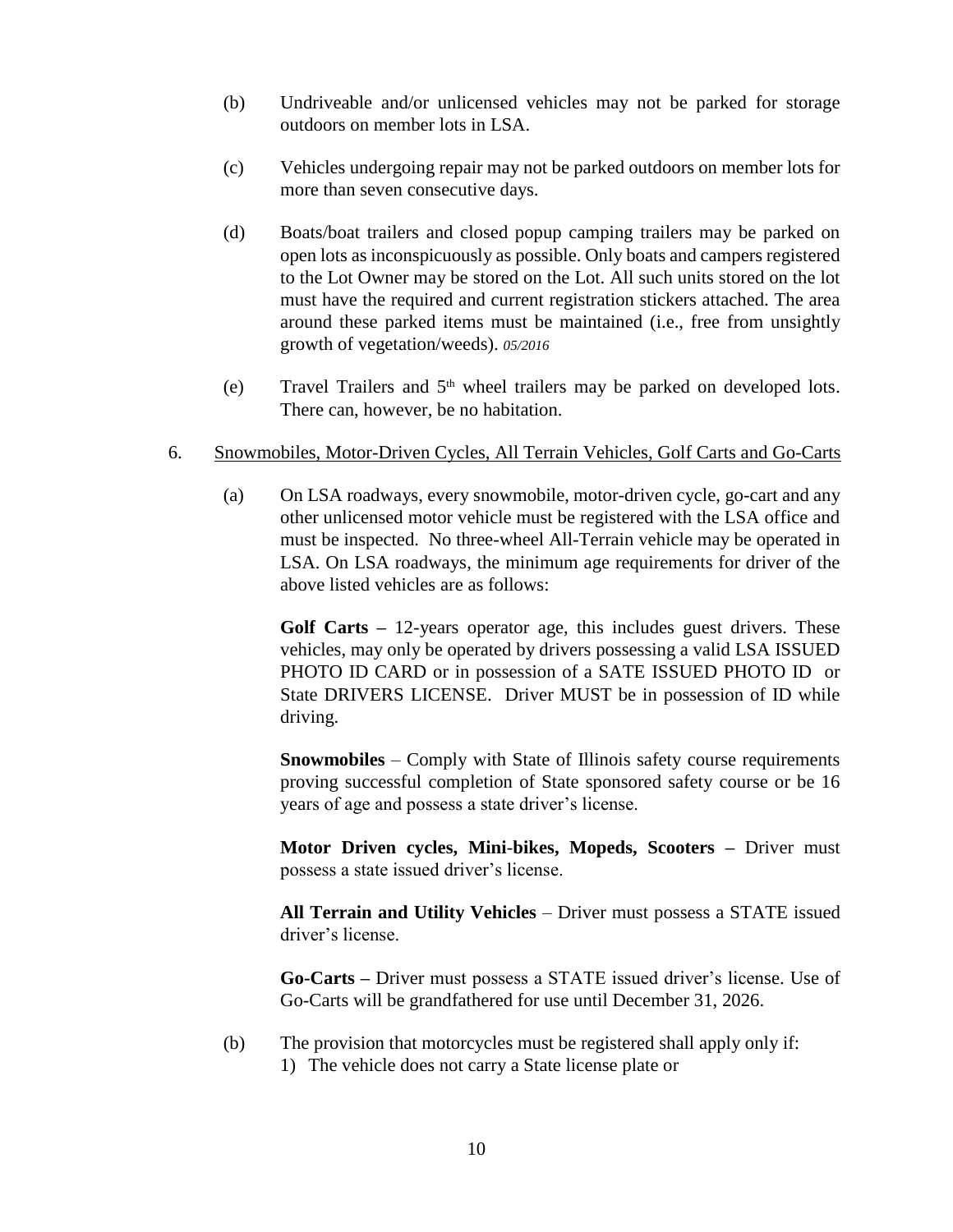- 2) The vehicle carries a State license plate but will be operated in LSA by an individual who has a valid state driver license but does not have the appropriate "L" or "M" classification permitting operation on State roadways.
- 3) Every motor-driven cycle, snowmobile, go-cart or any other motorized vehicle operator is required to wear eye protection in conformance with State regulations.
- 4) Helmets are recommended during vehicle operation. **(Helmets are required for all drivers age 12-16 who operate snowmobiles, ATV/UTV, Mini-bikes, scooters, and mopeds.)**
- (c) Re-registration of unlicensed vehicles will be required **annually** and yearly decals to be affixed to the LSA identification plate issued by the LSA office.
- (d) All motor-driven cycles, ATV/UTV, Go-carts and snowmobiles not licensed for the road must display a plate on the rear of the machine bearing the owner's lot number in six (6") high numbers. Snowmobiles must display these numbers on both sides of the machine or on plate attached to rear of machine and have a current LSA decal displayed in windshield.
- (e) Every, Go-cart, and motor-driven cycle with a wheel size of fourteen (14) inches and under, or any other unlicensed motorized vehicle, must display a red or orange visibility flag not less than six (6) feet above ground while being operated with LSA. Snowmobiles are exempt from this rule.
- (f) No more than one person on the following vehicles, (motor driven mini bike, scooter or Moped) unless a second set of foot pegs are provided by the manufacturer's specifications. On golf carts, where the seating capacity is limited to the seats provided by the manufacturer, passengers are prohibited from occupying the cargo area.
- (g) Any person who is of age 16 or over may operate any motor-driven vehicle **as listed in this section** regardless of engine size if that person possesses a valid State driver's license and the vehicle is **registered** with the LSA office.

1) All drivers of golf carts must be able to reach the unmodified pedals while fully seated and be able to see over the steering wheel.

2) No vehicle may be operated in Lake Summerset while the driver is using a cell phone or similar device.

3) Golf Carts when being overtaken by another vehicle must pull over while staying on the roadway, to allow the other vehicle to pass safely. Golf Carts are required to have a Rear-View Mirror.

(h) The parent or guardian of any minor is fully responsible and liable for any claims against the minor arising from operation of any motorized vehicle within LSA and LSA campground. A current certificate of liability insurance in the minimum amount of \$500,000, dollars, naming LSA as an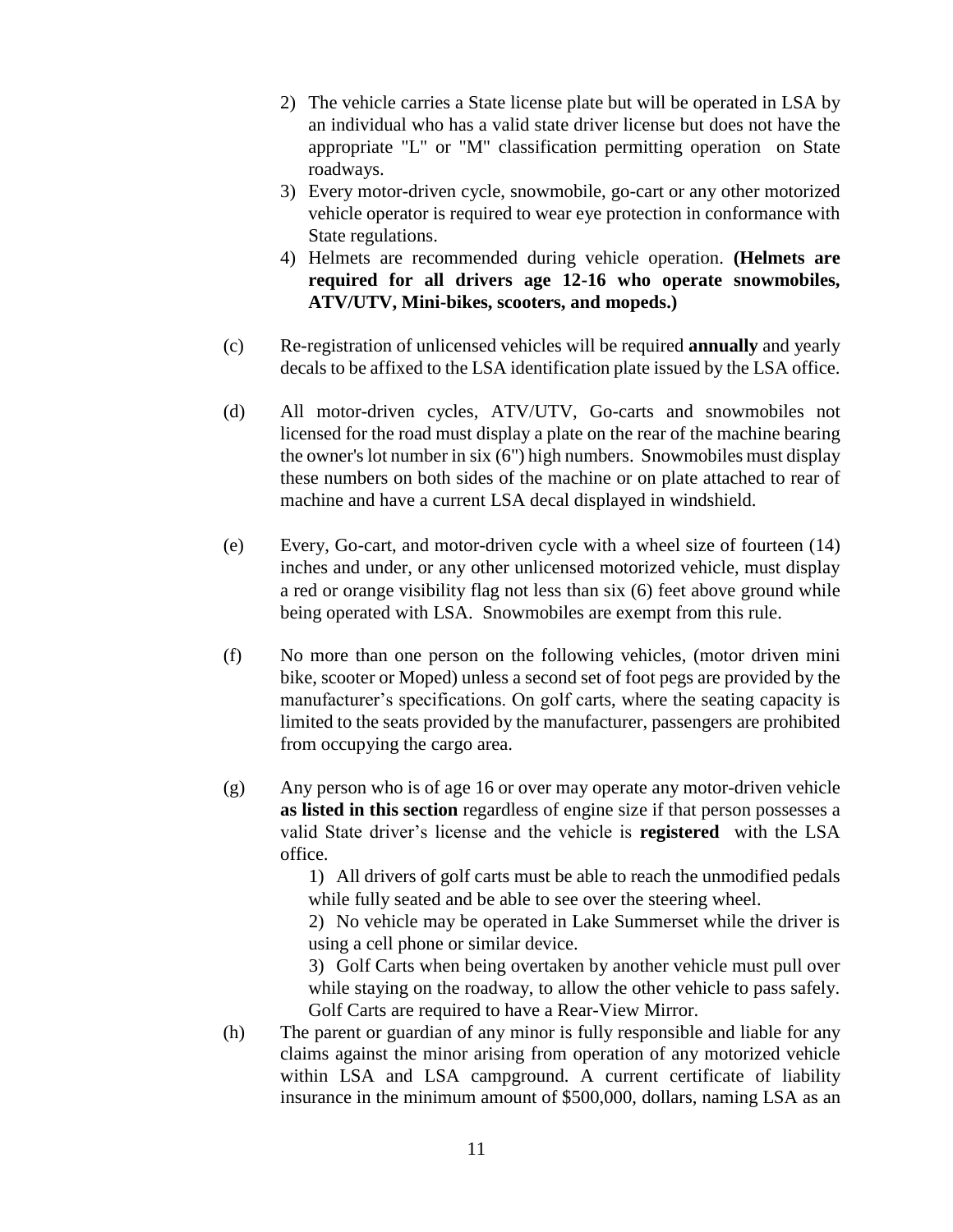additional insured or additional interest will be required for each vehicle before LSA registration will be granted. Such parent or guardian shall be required to sign a waiver of any future claim against LSA for any injury or damage arising from any cause and to sign an indemnification of LSA from any claim of any person arising as an incident to operation of a motorized vehicle within LSA. Such waiver and indemnification are conditions precedent to granting of LSA registration for any motorized vehicle.

- (i) No snowmobile, motor-driven cycle, Golf Cart Go-Cart ATV/UTV or other unlicensed motor vehicle shall be operated in a reckless or unduly noisy manner as determined by LSA Public safety, nor shall they be operated between sunset and sunrise, except those machines that have been inspected and approved by LSA Public Safety for night time operation and display the proper LSA issued permit. Operation between sunset and sunrise is allowed only on LSA owned roads and parking lots. Snowmobiles may be operated until 10 pm on snow only.
	- 1) Sunset to sunrise operators must be 18 years of age or older with a valid driver's license. A LSA member must accompany any guest driver, both must be able to produce a State issued drivers license if requested by Public Safety Officer.
	- 2) Golf Carts, Motor Cycles and ATV/UTV's must have full light package, including headlights, brake lights, turn signals, emergency lights and a rear-view mirror. Vehicles must have reflective lit marker Tag as well as reflective tape on the rear and sides of the vehicle. Golf Carts and ATV/UTV must also have a reflective flag as required. It is strongly recommended that each vehicle carry a flashlight with them at all times when operating after dark.
	- 3) Golf Carts of Members who opt for operation after dark must go through an annual Public Safety inspection for all equipment.
	- 4) Any unlicensed operator receiving three (3) citations in a year shall have privileges revoked for a year from the date of the last citation, in addition to monetary fines imposed. Additional driving violations during the year when privileges are revoked will be subjected to a \$500.00 dollar fine, which would double for each subsequent violation during same year.
- (j) Snowmobiles may be driven after 10:00 p.m. only when used for transportation between member residence and the gate through designated areas only.
- (k) All provisions of Illinois laws and regulations pertaining to operation of snowmobiles apply fully within LSA. Any young person who has been certified by the State of Illinois to operate a snowmobile and can produce a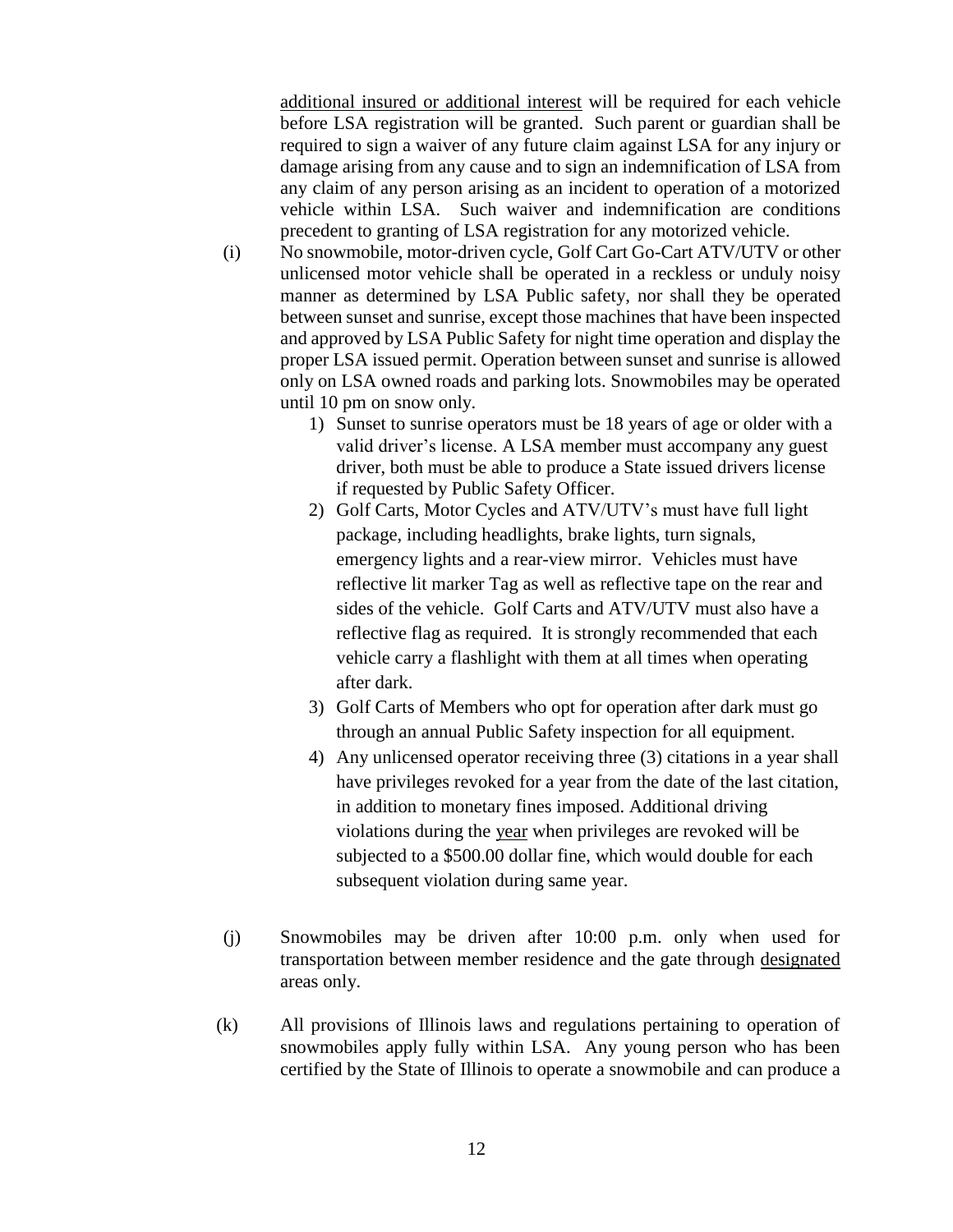copy of certificate upon demand of public Safety is not subject to age restrictions of Paragraph 6a.

- (l) No snowmobiling will be allowed if there is less than 3 Inches of snow on frozen ground.
- (m) Guests may come through the guarded gate on non-member owned snowmobiles only when accompanied by a member and may only ride between the gate and the member residence by the most direct authorized route. A guest tag must be on the snowmobile's handlebar with the member's lot number on it. The member must also escort his guest back to the gate.
- (n) Snowmobiles, motor-driven cycles, go-carts and other unlicensed motor vehicles shall be operated only on the roads and road shoulders in LSA or on any designated trails which are authorized, clearly marked, and shown on maps to be posted at the LSA office. Snowmobiling on private lots or within non-designated LSA parks is prohibited. Snowmobiles may have access to the frozen lake by the Southgate boat launch, Harting Park, Birch Park, Juniper Park, Sunrise Beach and the marina area. Operation of snowmobiles and ATV's on the frozen lake shall be totally at the operator's own risk of injury or drowning. **EXTREME Caution is Urged**.*(2/21)*
- 7. All Non-Motorized Recreational Devices, such as Skateboards/Roller Blades and Skates/Cross Country Summer Ski Simulator.
	- (a) Only a standing position will be permitted.
	- (b) The Illinois "Rules of the Road" shall apply to scooters, bicycles, wagons and skateboards as stated in C1(b).
	- (c) Activities regarding the above shall be permitted only during the hours between sunrise and sunset and shall not be allowed at any time on Pier Drive, Lake Summerset and Baintree Roads.
	- (d) All such activities shall be at the operator's own risk of injury. EXTREME CAUTION IS URGED.

### D. SWIMMING, BEACH AND POOL REGULATIONS

- 1. General Swimming Regulations
	- (a) Swimming in the ponds within LSA is not permitted.
	- (b) It is recommended that no one should swim alone anywhere including the beach areas.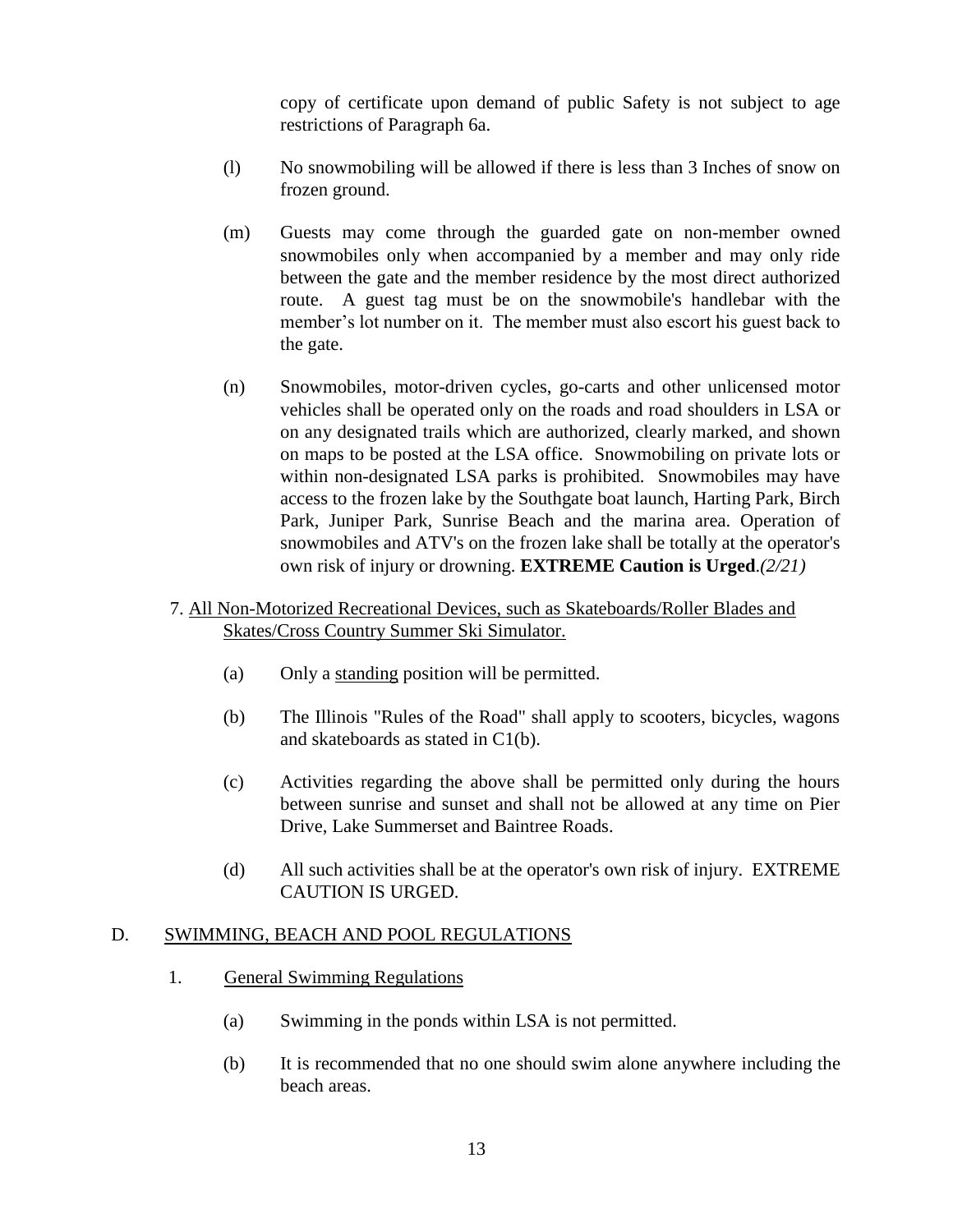(c) Swimming in the lake beyond 100 feet from shoreline is not permitted, except within the marker buoys at the established swimming beaches. While swimming from a boat, swimmers must stay within 50 feet from the boat.

### 2. Scuba Diving

- (a) Scuba diving can only be done with 2 or more people and must have safety equipment, pass certification, must predesignate diving area and notify LSA office of dive area/time, etc.
- (b) Scuba divers must remain within 100 feet of the shoreline except during nonskiing hours (see Section F-2).
- (c) The areas occupied by a scuba diver must be designated by proper markings such as flags or the like.

### 3. Beach Areas and Contiguous Green Areas

- (a) Specific Illinois Department of Public Health and LSA rules are posted at the beach areas and must be strictly followed.
- (b) When the lifeguards are not present, the beach areas are to be considered closed and swimming in those areas is at your own risk.
- (c) The lifeguards have full authority over the beach areas and their judgment must be respected. Report any unsafe conditions to the lifeguards. Do not carry on unnecessary conversations with the lifeguards.
- (d) Picnicking and fires are not permitted on the beaches.
- (e) To keep the beaches safe, breakable objects must not be brought into the beach areas. All trash must be placed in containers.
- (f) Pets are not permitted on the beaches or the Concession Stand area.
- (g) No food or drink is allowed on the LSA swim rafts.
- (h) No smoking of any substance, including tobacco, vaping and cannabis, is permitted within the sand boundaries of the beaches, including but not limited to parking lots and shade structures. Tobacco products and vaping may be used only in clearly marked, designated areas. *6/20*
- 4. The Swimming Pool
	- (a) Specific Illinois Department of Public Health and LSA rules are posted at the pool and must be strictly followed.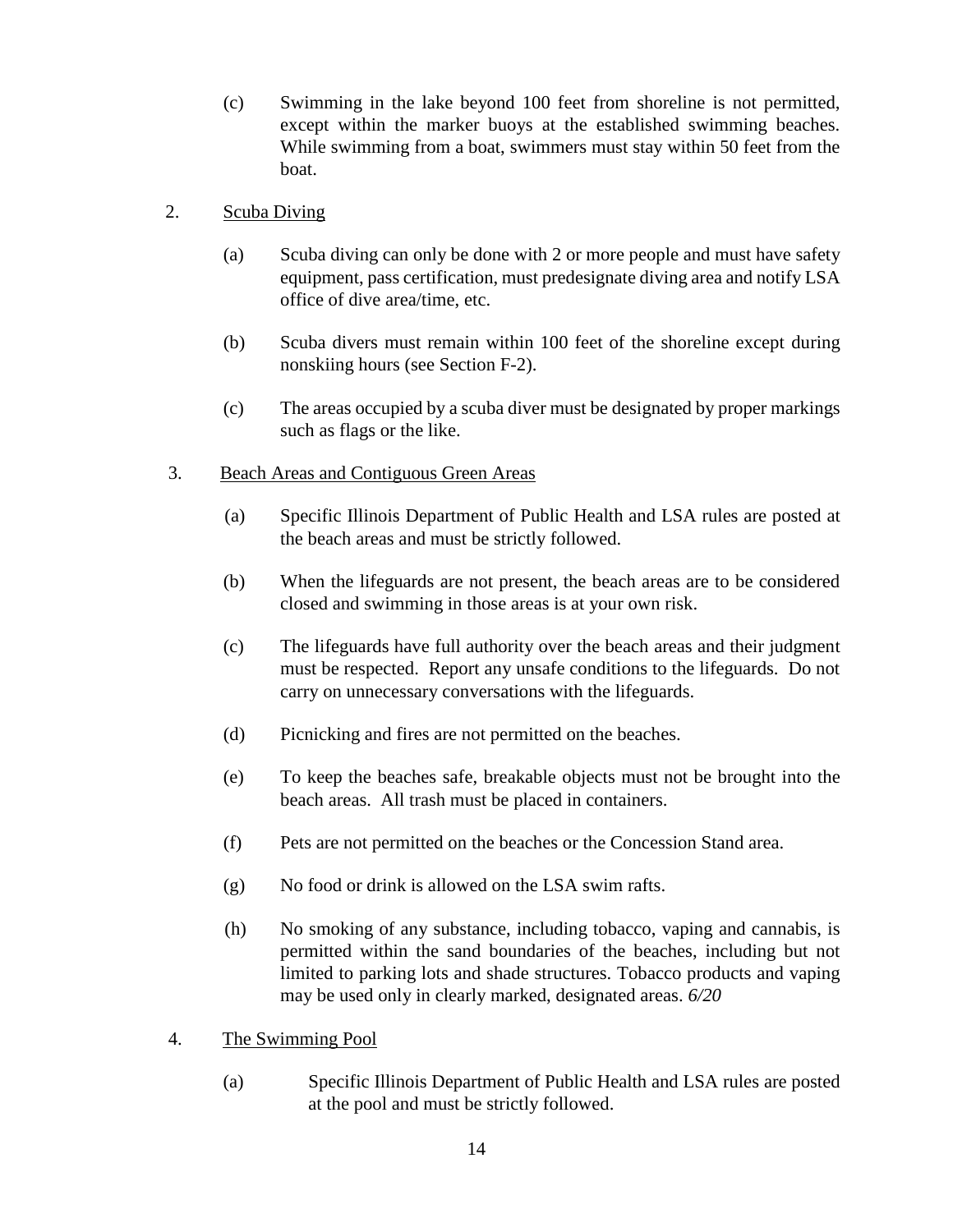- (b) The pool may be closed at the discretion of the lifeguards during inclement weather and other emergency situations.
- (c) The lifeguards have full authority over the pool area and may suspend your pool privileges if you fail to comply with their directions or with the rules regarding the use of the pool.
- (d) It is recommended all swimmers must take showers before entering the pool.
- (e) Only persons wearing proper swimming attire (no cut-offs) will be permitted in the pool area.
- (f) Children under age 10 must be accompanied by a responsible person age 13 or older. Children are not to be left unattended at any time while in the swimming pool area.
- (g) Soft balls (nerf type) and diving sticks/rings are only allowed in the shallow end of the pool. Flotation suits may be used by children accompanied by parent. All flotation devices and toys are to be lifeguard approved and for safety factors may be removed at lifeguard's discretion. Water wings are prohibited at the pool, due to safety concerns.
- (h) Food, beverages, smoking of any substance, including tobacco, vaping and cannabis and pets are not permitted in the pool area. Food and beverages may be consumed in the picnic area outside the pool area. *6/20*
- (i) To help avoid overcrowding of the pool, you are urged to limit the number of guests you bring with you to the pool. A party of ten or more guests must obtain permission from the Manager before those in your party will be permitted to use the pool at the same time.
- (j) The pool may not be reserved for private use without prior LSA approval.

### E. BOATING REGULATIONS

- 1. General Regulations
	- (a) The provisions of the State of Illinois Boat Registration and Safety Act are incorporated by reference and made applicable to LSA members as if specifically set forth in these Rules and Regulations. All boats on LSA common property or in the water must have current State/LSA decals.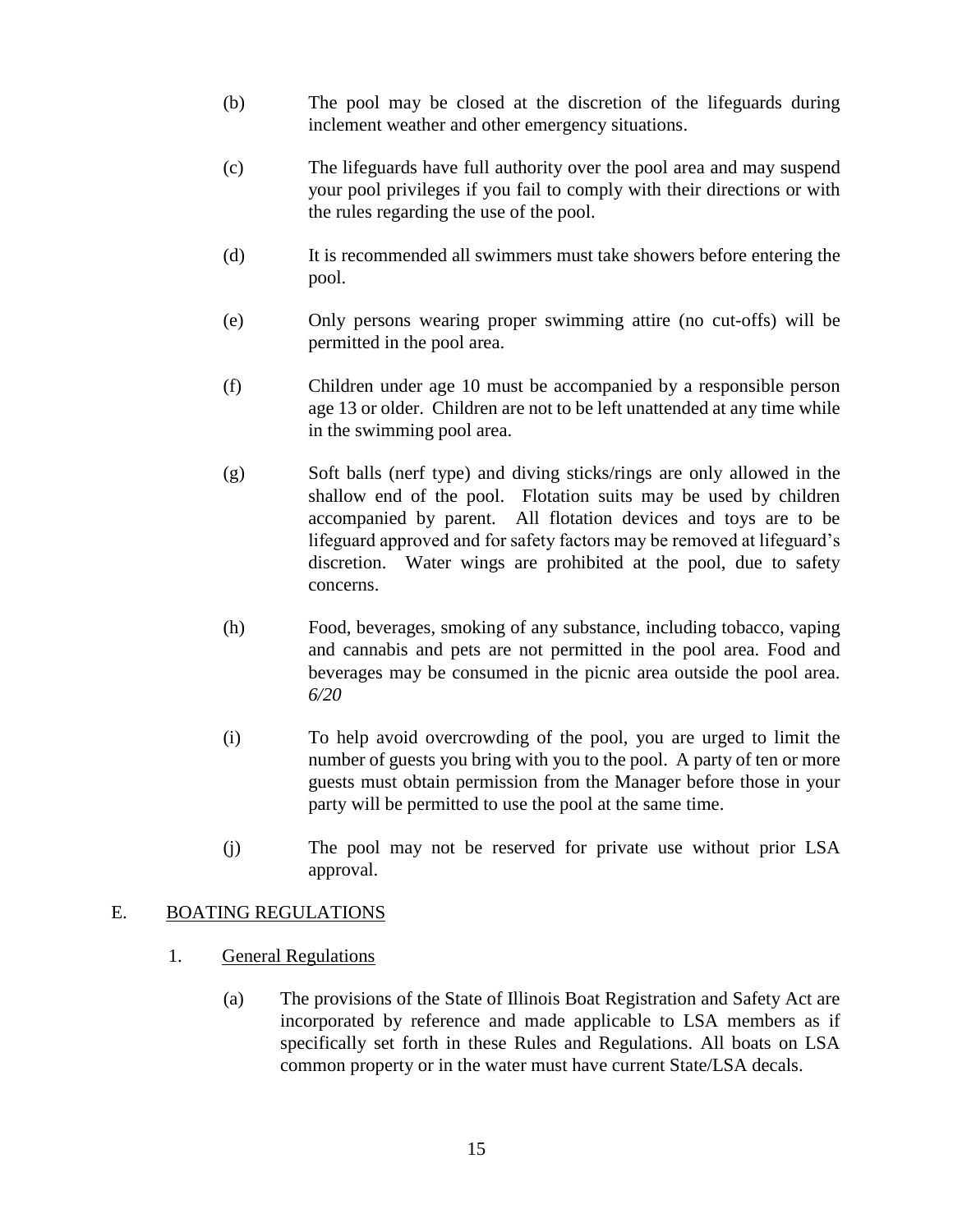- (b) Every boat operator is required to know the Boat Registration and Safety Act.
- (c) The racing of powerboats is not permitted.
- (d) No boat shall be operated in any restricted areas, which are marked by buoys, or which may be otherwise so designated from time-to-time.
- (e) Docking of boats is only permitted in posted areas, or on the shoreline of your lot, or on another owner's lot provided the owner has previously given written permission to you. No docking or beaching is permitted on LSA dock areas except as posted. Regulations regarding docking at the marina docks will be published in the newspaper and/or posted at those docks.
- (f) Any boat operator involved in a boating accident must report such accident to the Manager or Public Safety and may be required to fill out State Accident Form.
- (g) No person in any boat shall operate radio, stereo, or electronic device of any sound or amplification system, which can be heard 75 or more feet from boat when boat is standing or being operated on the lake, except for emergency use or official public safety use, or permission of the LSA Manager.
- (h) Houseboats may not be operated on the lake nor may anyone sleep overnight on any boat.
- (i) All boats may cross the lake in the most direct manner at any given time, providing good judgement is used and the safety of others is observed. Nonmotorized boats shall have the right of way.
- 2. Registration of Boats
	- (a) Any boat operated on the lake must be registered with the State in which the owner resides if registration of that boat is required by the laws of that State. All such boats must clearly display the State registration number. Non-powered boats, such as canoes, paddle boats, kayaks, etc., are required to display a current State of Illinois Water Usage Stamp (Paddle Pass) and an LSA registration decal with lot number.
	- (b) All boats operated on the lake must be registered with the LSA office. This includes non-powered boats but are exempt from the following. To register a boat an LSA registration form (available by mail from the LSA office) must be completed and submitted. Registration of all motor or sail powered watercraft must also include: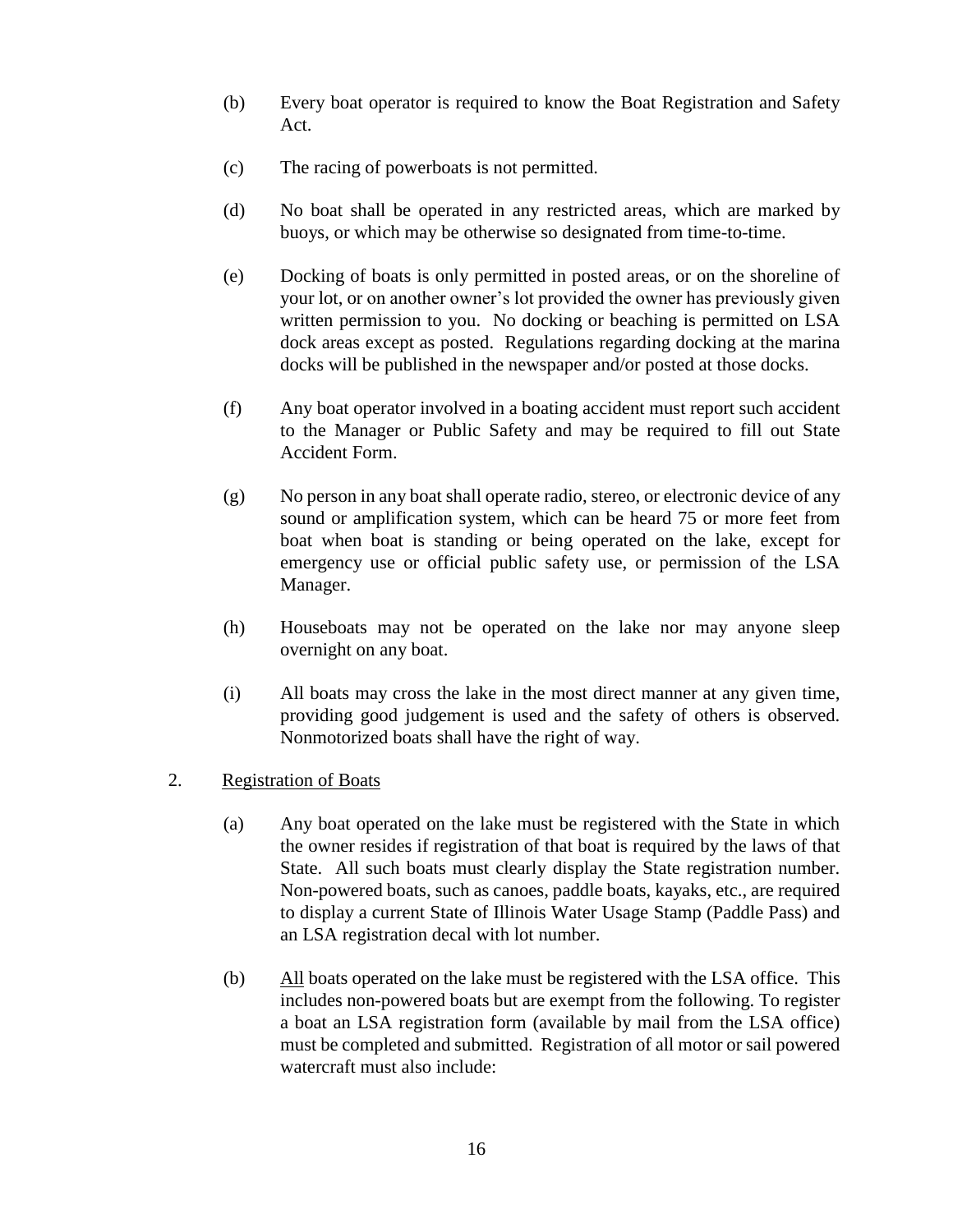- 1) A copy of the registration issued by Illinois or the State in which the owner resides, if registration is required by the State
- 2) A certificate of marine public liability and property damage insurance if the boat is equipped with a motor exceeding 10 horsepower.
- 3) Temporary registration requires documentation and insurance.
- (c) Each boat seasonally registered with the LSA office in accordance with Section E-2(b) shall be given an LSA colored registration sticker and shall be assigned an LSA registration number (owner's lot number). The sticker must be displayed clearly on both gunwales of the boat. LSA numbers must be of contrasting color to the boat.

LS and your lot number (for example, LS 1) must be displayed on both gunwales adjacent to the stern. The size of the displayed numerals shall be the same as those for the State registration number and may be applied by using the conventional numerical decals available at hardware or marine stores. Any person operating a boat not displaying a current Lake Summerset registration sticker and lot number (except those boats having a valid temporary registration) will be subject to monetary penalty and suspension of boat privileges. Boat "types" as the term is used herein are (i) power boats, including deck boats, (ii) fishing boats, (iii) pontoon boats, and (iv) non-motorized boats (e.g., canoes, kayaks, paddles boats, wind surfers, etc.). No more than one motorized boat of each type may be registered per lot, and up to six nonmotorized boats may be registered per lot in any combination. *07/2021*

- (d) A boat registration card will be issued each year with the registration sticker for a boat. Any person taking a boat from Lake Summerset must stop at the main gate and exhibit the registration card to the guard.
- 3. Speed Limits
	- (a) Boats must never exceed a speed, which is safe and reasonable for the prevailing conditions and never above forty miles per hour.
	- (b) No boat may exceed a slow, "no wake" speed while between the shoreline and the marker buoys, which ring the lake, or while in other designated restricted areas. "NO WAKE" means flat water without any froth behind the boat.
	- (c) No power boat may exceed a speed of ten miles an hour before 10 a.m. and after 8 p.m. on weekdays and before 10 a.m. and after 6 p.m. on Saturdays, Sundays and holidays. You must do your fast boat riding and skiing during these middle hours and leave the other hours for the enjoyment of fishermen, canoeists and sailors.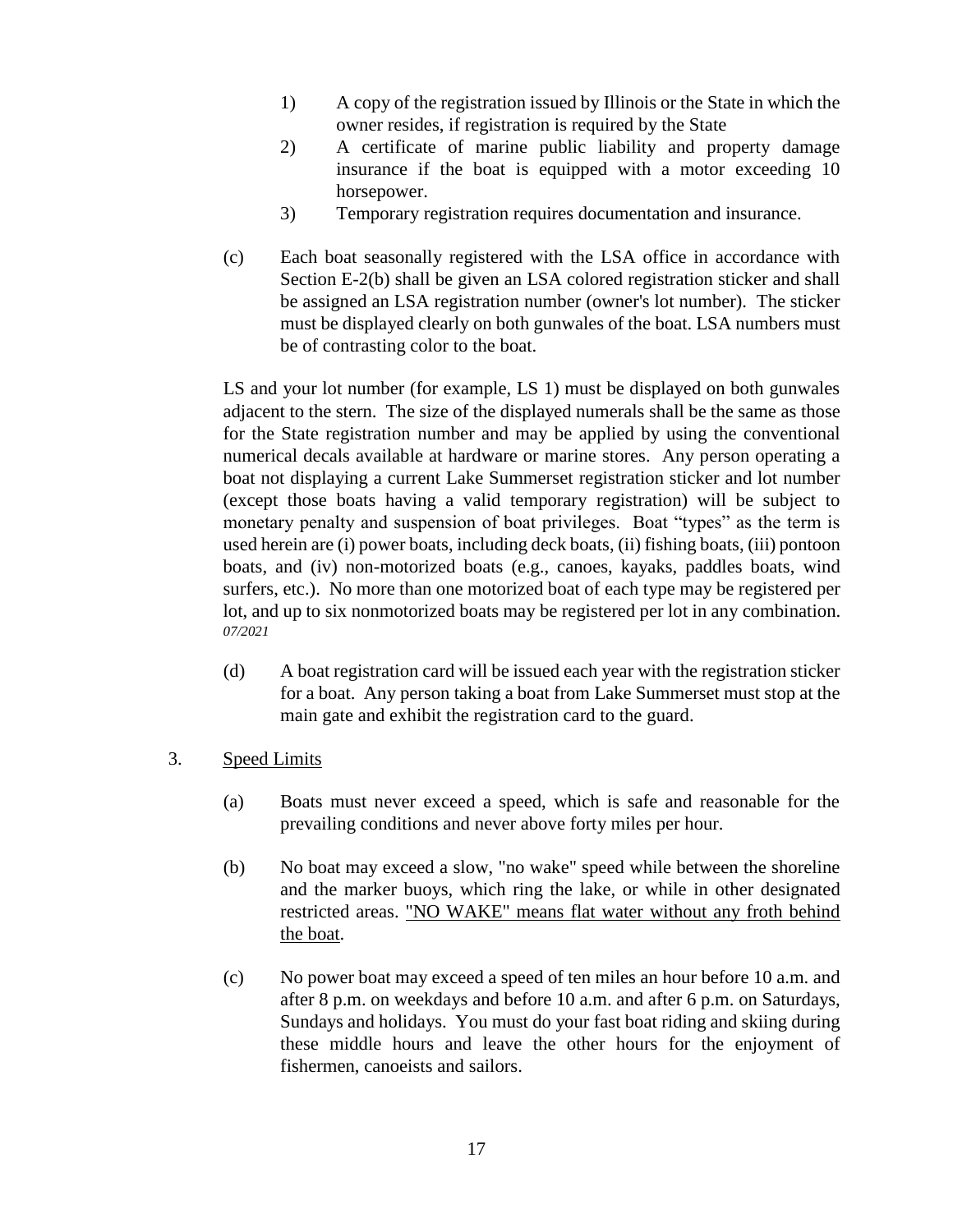- (d) Traffic flow for all boats, outside the buoys and all water skiing must be in a generally counterclockwise direction around the lake.
- (e) Boats must stay at least 100 feet from a flag or buoy marking the presence of a scuba diver under the water.

| <b>Types</b>      | Length                                                                         | <b>Motor Size</b> | <b>Motor Size</b> | <b>Motor Size</b> | <b>Motor Size</b> | <b>Notes</b> |
|-------------------|--------------------------------------------------------------------------------|-------------------|-------------------|-------------------|-------------------|--------------|
|                   |                                                                                | 10 <sub>hp</sub>  | 70hp              | $75$ hp (Max)     | 90hp (Max)        |              |
|                   | (Max)                                                                          |                   |                   | With              | With              |              |
|                   |                                                                                | (Max)             | (Max)             | C.A.R.B.          | C.A.R.B.          |              |
|                   |                                                                                |                   |                   | 2001              | 2008              |              |
|                   |                                                                                |                   |                   | Rating (1-        | Rating (3-        |              |
|                   |                                                                                |                   |                   | Star)             | Star)             |              |
| <b>Power Boat</b> | 18'                                                                            | NA                | Allowed           | Allowed           | Allowed           | $1)$ 2) 3)   |
| Including         |                                                                                |                   |                   |                   |                   |              |
| Deck Boats        |                                                                                |                   |                   |                   |                   |              |
| Fishing           | 18'                                                                            | <b>NA</b>         | Allowed           | Allowed           | Allowed           | 1) 2) 3)     |
| <b>Boat</b>       |                                                                                |                   |                   |                   |                   |              |
| Pontoon           | 20'                                                                            | NA                | Allowed           | Allowed           | Allowed           | $1)$ 2) 3)   |
| <b>Boat</b>       |                                                                                |                   |                   |                   |                   |              |
| Sail Boat         | $20^{\circ}$                                                                   | Allowed           | NA                | <b>NA</b>         | NA                | 3)           |
| Canoe,            | <b>NA</b>                                                                      | NA                | <b>NA</b>         | <b>NA</b>         | <b>NA</b>         | <b>NA</b>    |
| Kayak,            |                                                                                |                   |                   |                   |                   |              |
| Paddle            |                                                                                |                   |                   |                   |                   |              |
| Boat, Wind        |                                                                                |                   |                   |                   |                   |              |
| Surfer            |                                                                                |                   |                   |                   |                   |              |
| Note $1)$         | C.A.R.B. Is an Acronym For "California Air Resources Board".                   |                   |                   |                   |                   |              |
|                   |                                                                                |                   |                   |                   |                   |              |
|                   | The C.A.R.B. Rating and Star Labeling System Are Industry Standards for Engine |                   |                   |                   |                   |              |
|                   | <b>Exhaust Emissions.</b>                                                      |                   |                   |                   |                   |              |
| Note 2)           | C.A.R.B. Ratings Apply to Motors 75 Hp Up To 90 Hp Which Are Replacements      |                   |                   |                   |                   |              |
|                   | on Existing Registered Boats, Used Boat and Motor Combinations, And New        |                   |                   |                   |                   |              |
|                   | Boat and Motor Combinations. These Ratings Apply to Both two- and four-cycle   |                   |                   |                   |                   |              |
|                   | Outboard Motors.                                                               |                   |                   |                   |                   |              |
| Note 3)           | Lengths Are Defined Per Illinois State Registrations.                          |                   |                   |                   |                   |              |

4. Allowable LSA Boat Types, Sizes and Motor Combinations

*07/2021*

(b) Effective July 2021, the maximum HP was increased to 90 HP for pontoon and fishing boats, providing such motors meet or exceed the CARB 2008 rating (three-star rating). *07/2021*

# 5. Personal Watercraft

"Personal Watercraft" means a motorboat that uses an inboard/outboard motor powering a water jet pump or propeller as its primary source of power and that is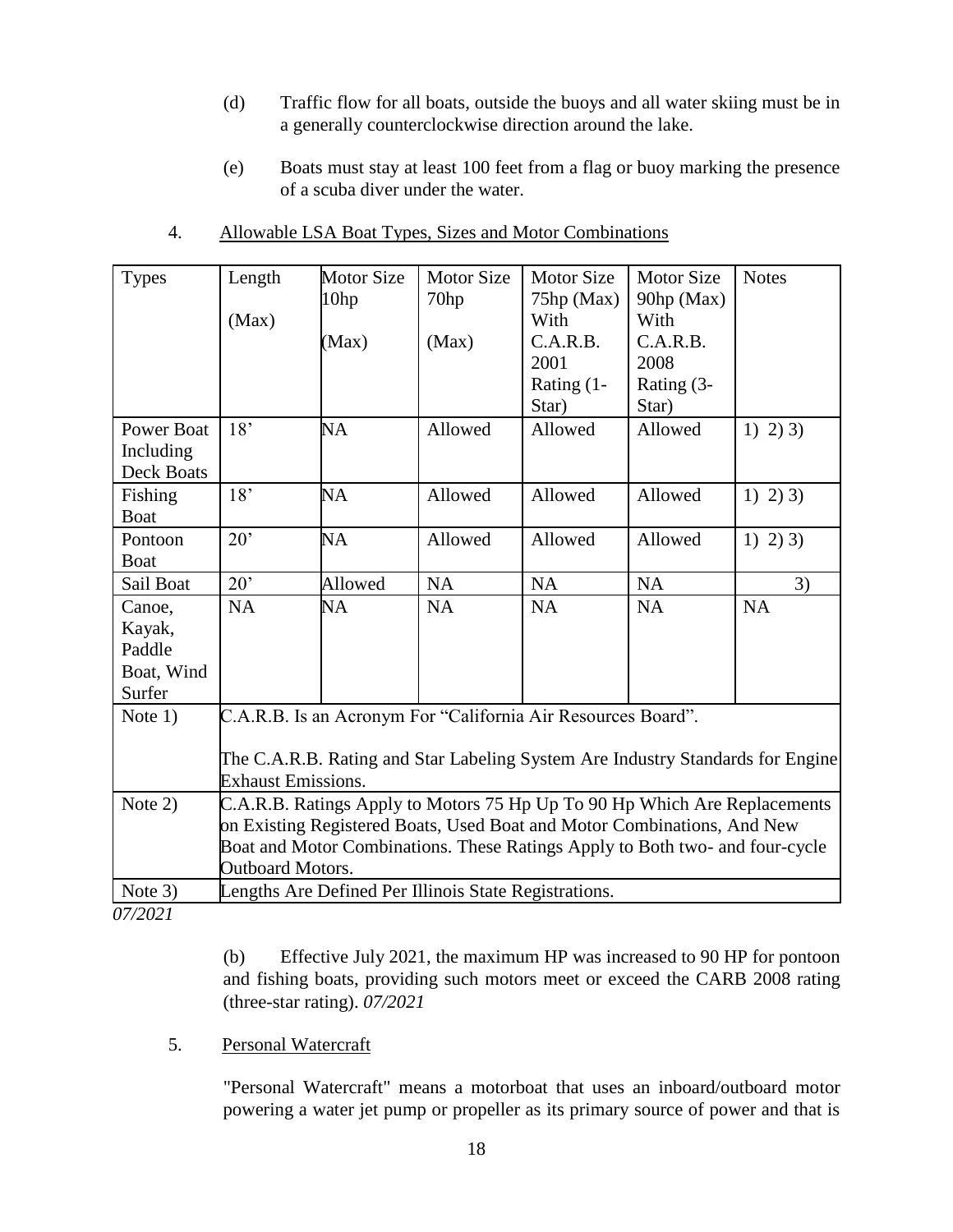designed to be operated by standing on, kneeling on or sitting astride the watercraft. Personal watercraft is subject to all State of Illinois Dept. of Conservation boating regulations and LSA boating rules.

- (a) No person may operate a personal watercraft BETWEEN SUNSET AND SUNRISE. (Fast boating hours rule applies per Section 3(c).
- (b) No person may operate a personal watercraft unless each person riding on the personal watercraft is wearing a personal flotation device.
- (c) Jumping the wake of another boat is prohibited
- (d) Racing of personal watercraft is prohibited (see Section E1(c).
- (e) No person may use a personal watercraft to tow a person or any other watercraft or device.
- (f) The motor power output on all personal watercraft may not exceed 550cc's except that all units previously registered over 550cc's will be grandfathered until such time they are replaced.
- (g) Effective June 2, 1995, no "Personal Watercraft" as described in the opening paragraph of Section E-5 shall be allowed to be registered or operated on Lake Summerset. Personal watercraft previously and continuously registered with LSA shall be "grandfathered" so long as ownership of that PWC does not change. Ownership and use of the registered PWC cannot be transferred and the PWC may not be replaced. The rights remain with the owner, not land. *(2/21)*
- (h) All craft to be operated over, on, in or below the waters of LSA must comply with E4 (restrictions on sizes and types of boats) and E5 (personal watercraft). If not in compliance, the craft is prohibited until LSA approval.
- (i) Transfer/Sale of watercraft. See Article 3, Section 2 of the By-Laws of LSA

# F. WATER SKIING REGULATIONS

- 1. General Regulations
	- (a) The provisions of the State of Illinois Boat Registration and Safety Act have been adopted by the Board to be applicable to all water skiing activities on the lake. Water skiing shall be defined to include the usage of towable devices such as tubes, kneeboards and etc., used to carry a person or persons on the water. Any violation of State law is a violation of these regulations.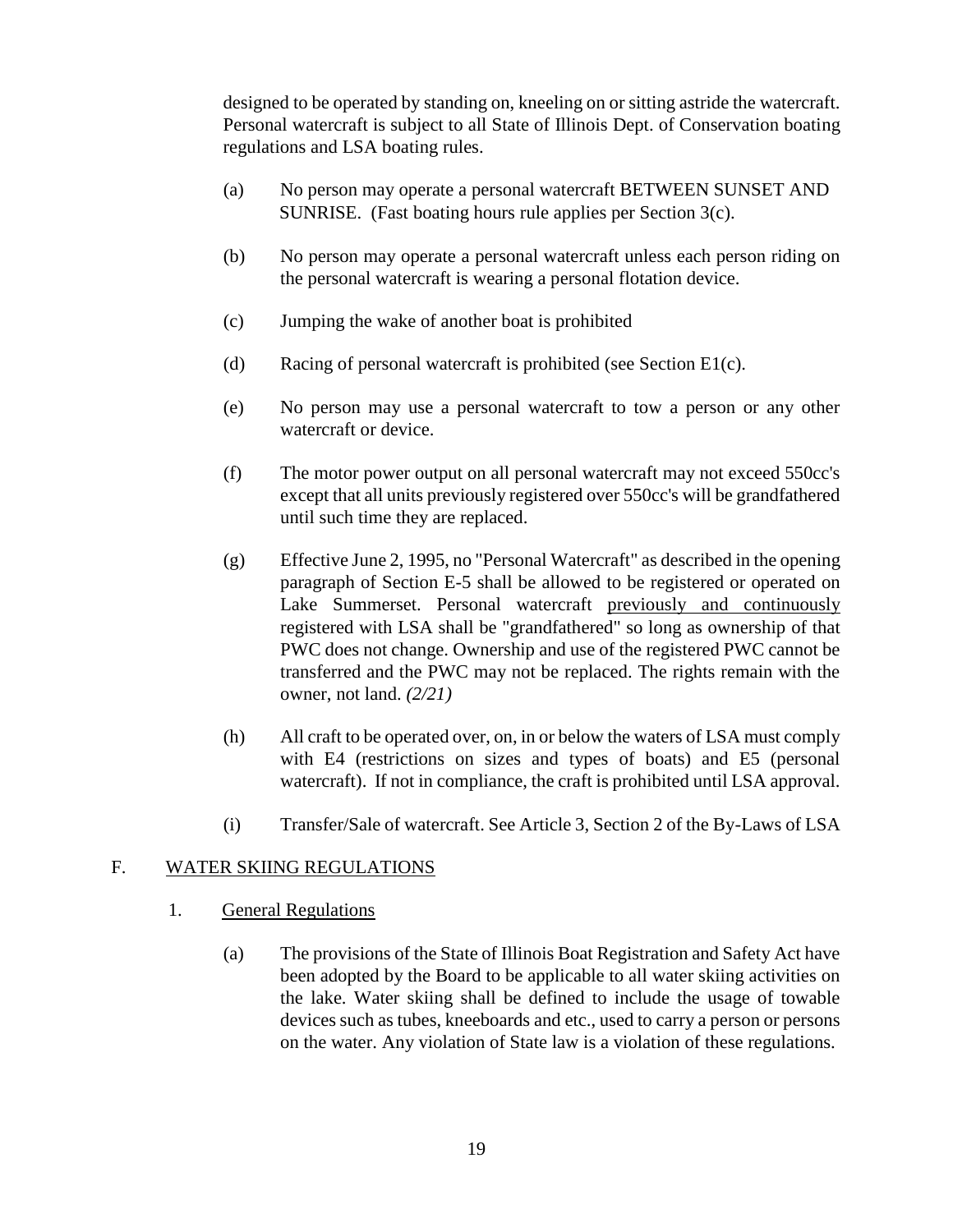- (b) Neither a boat towing a skier nor the towed skier may enter any "no wake" restricted areas marked by buoys or which may otherwise be so designated from time to time.
- (c) All skiers must remain 50 feet outwardly of buoys and other markers designating restricted areas.
- (d) Kites, jumps and slalom courses are prohibited unless express written permission is first obtained from the Manager.
- (e) The intentional "dropping" of one or more skis is not permitted except within 50 feet outwardly of the buoys along that shore where an in-shore wind prevails at the time.
- (f) Because skiing is not permitted within the marker buoys, which ring the lake, ski "starts" and "stops" must not begin or end at the shoreline or a dock.
- (g) Simultaneous towing of more than one skier, tube or similar device is prohibited on all Saturdays, Sundays, and holidays. The Water Safety Staff may advise boaters to terminate any activity due to heavy traffic or other unsafe conditions.
- 2. Hours for Skiing

No water skiing may take place before 10 a.m. and after 8 p.m. on weekdays and before 10 a.m. and after 6 p.m. on Saturdays, Sundays and holidays. Illinois law prohibits water skiing after sundown.

- 3. Pontoon Boats
	- (a) Pontoon boats must adhere to all rules applicable to conventional powerboats, but with the additional limitations that on Holidays (to include the designated weekends of Labor Day, July 4, Memorial Day and the LSA Members Weekend Celebration (aka FamilyFest)), pontoon boats (of any length) must not pull skiers, tubes, etc. *3/2010 suspended 1/2019*
	- (b) On other days, during fast boating hours if pulling a skier, skiing regulations as set forth in Section F1(c) apply. (All skiers must remain 50 feet outside of buoys and other markers designating restricted areas.)

### G. FISHING REGULATIONS

1. The regulations of the State of Illinois pertaining to fishing are hereby incorporated by reference and made applicable to LSA members as if specifically set forth in these Rules and Regulations and are applicable to all fishing activities at LSA. Thus, Illinois regulations governing fishing licenses, seasons, limits, legal sizes, etc. must be observed as well as any posted Lake Summerset Regulations.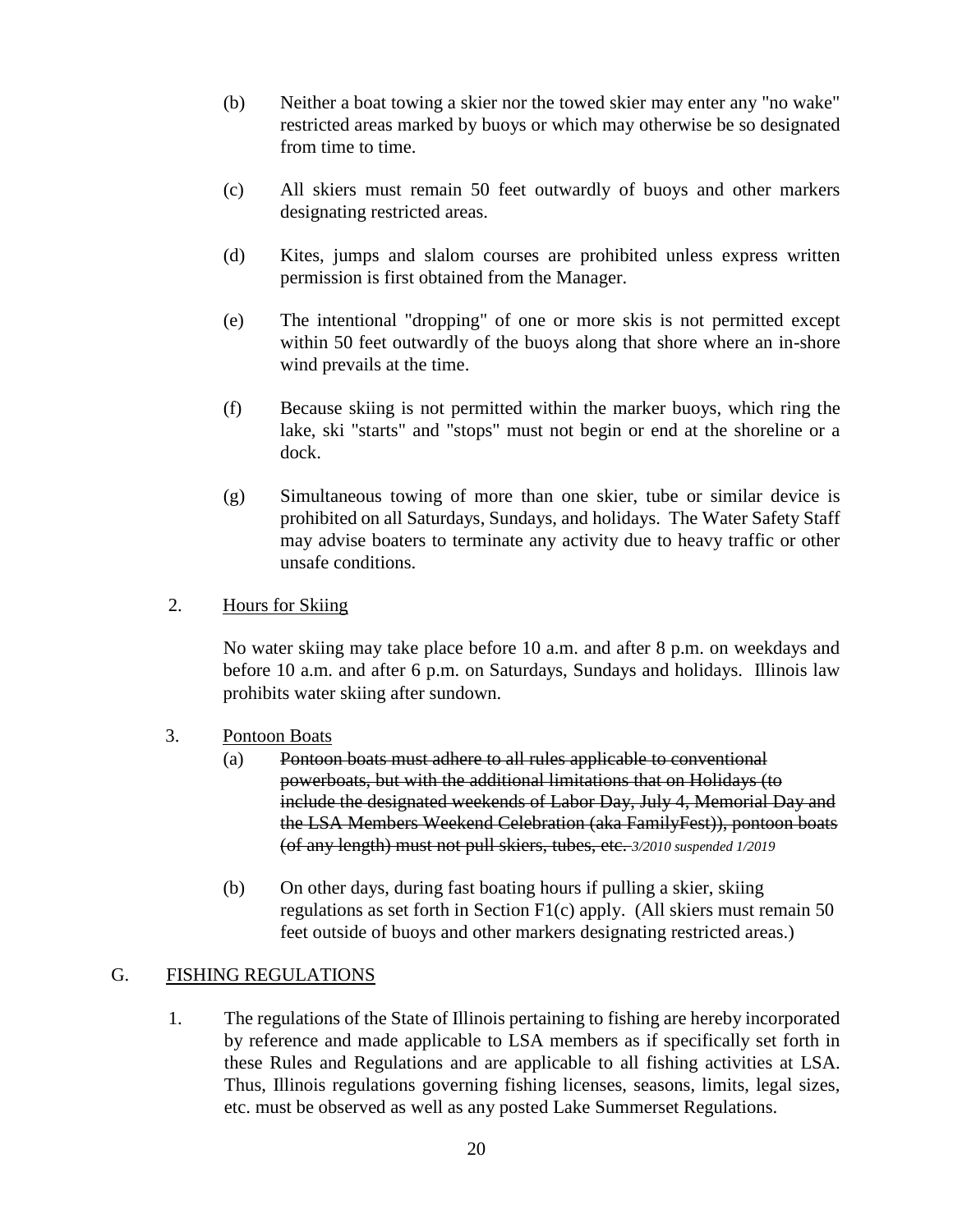2. Guests may fish only when accompanied by an LSA member or associate member or when in possession of a special Guest Fishing Permit. The permit lists a unique set of rules and creel limits for Guests different from LSA members and must be signed and carried by Guests while fishing. Guests under age of 16 are not required to have an LSA Guest Fishing Permit but must be accompanied by an LSA member or Associate member. No unattended guest fishing from official sunset to sunrise. Guest(s) must be accompanied by an LSA member in good standing during this time. *08/2017*

See complete "Guest Fishing Rules" as published in LS NEWS, also available at LSA office.

- 3. The use of setlines, unattended lines and seines are prohibited.
- 4. The USE and POSSESSION of live bait (minnows or other live fish, crayfish, water dogs, or leaches) is prohibited. The fine for possessing any minnows, leaches, crabs or other fish bait, DEAD or ALIVE, will raise from \$25 to a fine of \$100 for the first offense and \$150 for repeated offenses. LSA fishing permits of guests in violation will be rescinded permanently.
- 5. Fish (including goldfish) from other areas must not be deposited in Lake Summerset. This regulation must be strictly observed to avoid populating the lake with "rough" fish.
- 6. Creel limits and size of each variety of fish caught must be adhered to as published monthly in the LS NEWS.
- 7. No permanent ice fishing shelter may be placed on the ice of the frozen lake except temporary shelters, which must be removed each night.

All ice fishing shelters must be marked with the name and address of the owner in accordance with State of Illinois regulations and also with the name and lot number of the LSA member if different than owner of shelter.

From December  $1<sup>st</sup>$  until April  $30<sup>th</sup>$ , from official sunset to sunrise, a guest ice fisherman must be accompanied by an LSA member and must possess an LSA Guest Fishing Permit. The guest may fish alone in their own ice shelter but must be within speaking distance (maximum of 40 yards) of the member. *8/2008*

- 8. Members and their guests may not trespass on private lots owned by others. Thus, you may not fish from a private lakefront lot or dock without the permission of the owner. You may fish from the dam or any LSA shoreline park. You may NOT fish in or within 100 feet of the beaches*.*
- 9. The license given members to fish in the lake is limited to members of LSA, their families and guests. Commercial or other for-profit use of the lake is prohibited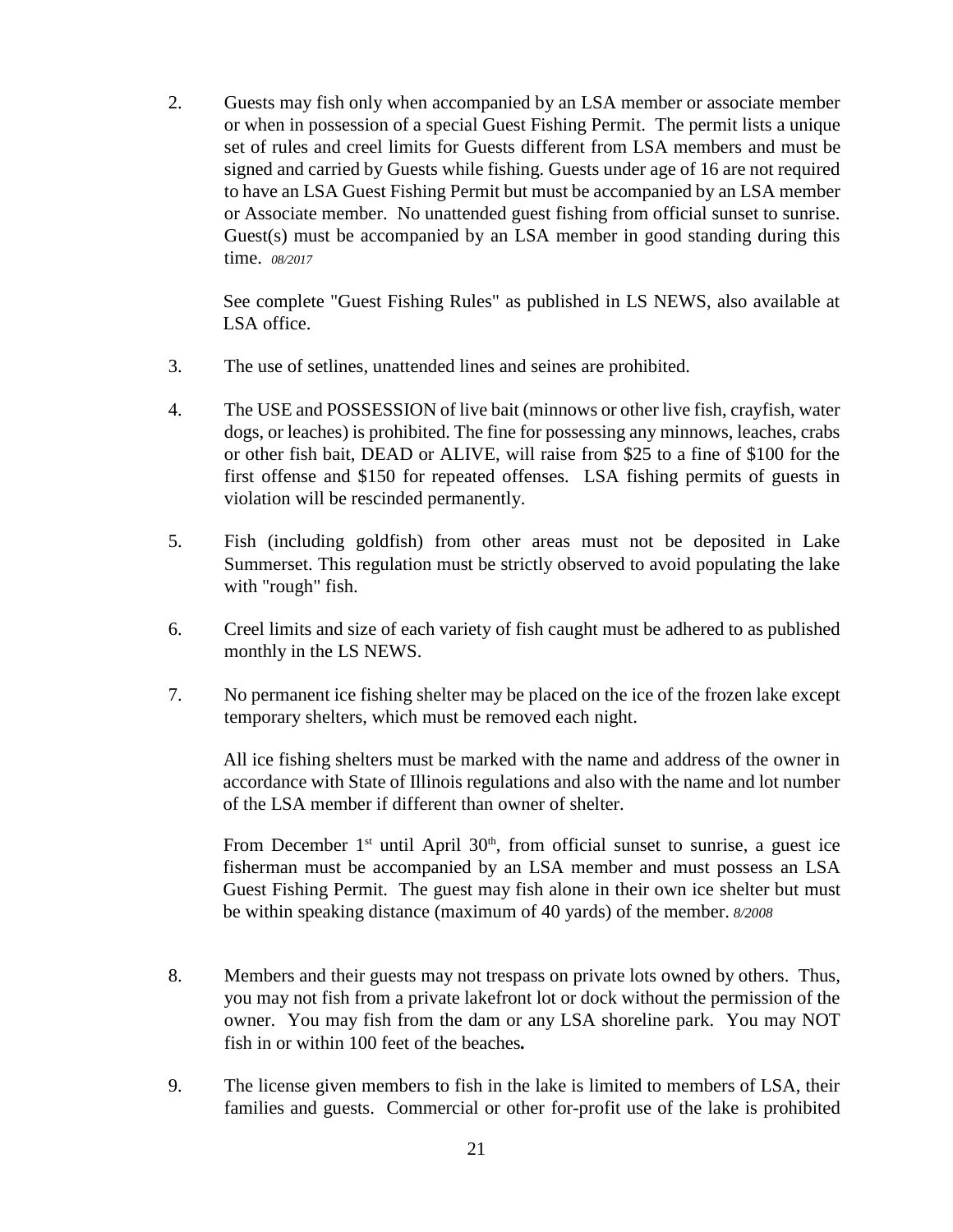except as approved by the LSA Board. Any member who violates this provision shall be denied use of the waters of LSA for the balance of the year in which the offense occurs and also following year.

- 10. Spear and bow and arrow fishing is for carp only. It requires LSA instructions and a valid LSA permit. Arrows and spears shall be equipped with a line for recovery.
- 11. Members and their guests, by fishing the waters of Lake Summerset, shall be deemed to agree to allow inspection of bait, equipment, creel, boat, cooler and any other equipment, by Lake Summerset public safety or other staff, upon request. No guest or member is or shall be required to stop or be detained for such inspection against his or her will, but failure to allow inspection upon request shall constitute a violation of these rules and subject the member to a fine of \$250, subject to enforcement under Article M. of these Rules and Regulations.

### H. TENNIS COURT REGULATIONS

- 1. Occupancy of any tennis court must be relinquished on the hour when other players are waiting for a tennis court. This rule applies no matter how short a period the players have been on a court.
- 2. When there are players waiting and every court is occupied, those who have been on a court the longest time must give up their court first.
- 3. If no players are waiting, players may continue to play.
- 4. Additional or modified rules may be posted at the tennis courts.

### I. LODGE REGULATIONS

- 1. IN GENERAL, YOU SHOULD TREAT THE LODGE AS YOU WOULD YOUR OWN HOME.
- 2. All posted rules regarding use of the lodge must be strictly followed.
- 3. No person in bathing attire or with bare feet is permitted in the main room of the lodge. Ice skates may not be worn in any part of the lodge.
- 4. No food is to be prepared or served in the lodge kitchen facilities and main room unless written authorization is first obtained from the LSA office excepting with respect to social functions organized and conducted by LSA committees for the whole membership.
- 5. If you wish to use the lodge and its kitchen facilities for a "private" party, you must request and obtain a permit from the LSA office. You should request a permit well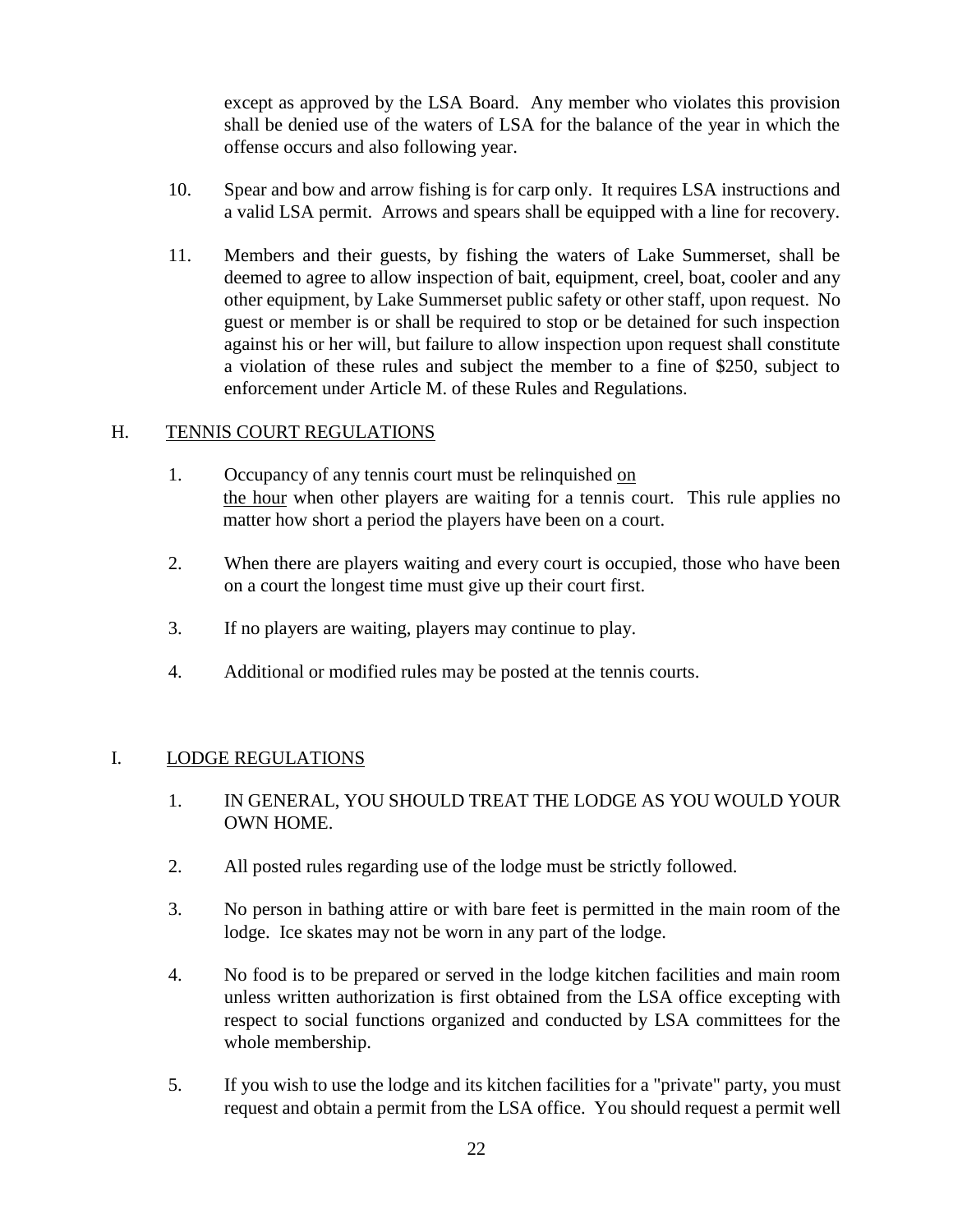in advance of the date you wish to use the lodge and, at the time you make your request, the LSA office will give you a copy of the specific Sub-Regulations regarding reserved use of the lodge. Among other things, a standard fee and guarantee of payment for any damage will be required. If alcohol is to be served, an insurance policy reflecting liability coverage in amounts and terms as established by the Association shall be presented to LSA office at least one month prior to the event. When a private party is in progress the general membership must be permitted to use the washrooms and telephone. No reserved private party's use of the lodge will be permitted that conflicts with any regularly scheduled LSA activity such as committee and/or club meetings or social affairs.

6. No smoking of any kind, tobacco, vaping or cannabis, may be done inside building or on any portion of front patio area or rear decking. Smoking of tobacco and vaping may be done in clearly marked designated smoking areas in the green space off of the rear deck of the Lodge. *6/20*

# J. CAMPING AND PICNICKING REGULATIONS

- 1. Camping is permitted only in the designated campground area. Anyone wishing to camp overnight must register with the Campground Host; or if not available, with the gate guard or LSA office.
- 2. No car, truck, or trailer may be driven on a picnic area or any other green area in LSA.
- 3. In the camping area, vehicles must keep to the roads and campsite parking spaces and must display either an LSA decal or guest identification slip. Campers may park on green areas only when other parking is unavailable. Recommendation of campground host is suggested.
- 4. All fires in the camping and picnic area must be contained in a suitable receptacle and must be fully extinguished when the party departs.
- 5. All campers and picnickers must place garbage and debris in containers provided in the camping and picnic areas and these areas must be left in a clean condition.
- 6. Detailed Sub-Regulations are available from the LSA office and are posted at the campground and must be followed.

# K. PROPERTY MAINTENANCE REGULATIONS

1. All lots must be mowed and kept free of the unsightly growth of vegetation and weeds including immediate area around parked trailers, camper tops and boats. Note from the Restrictions: If you do not mow your lot or have it mowed by a contractor the Association may do so. Substantial monetary penalties will be imposed upon those members who violate this rule and fail to keep their lots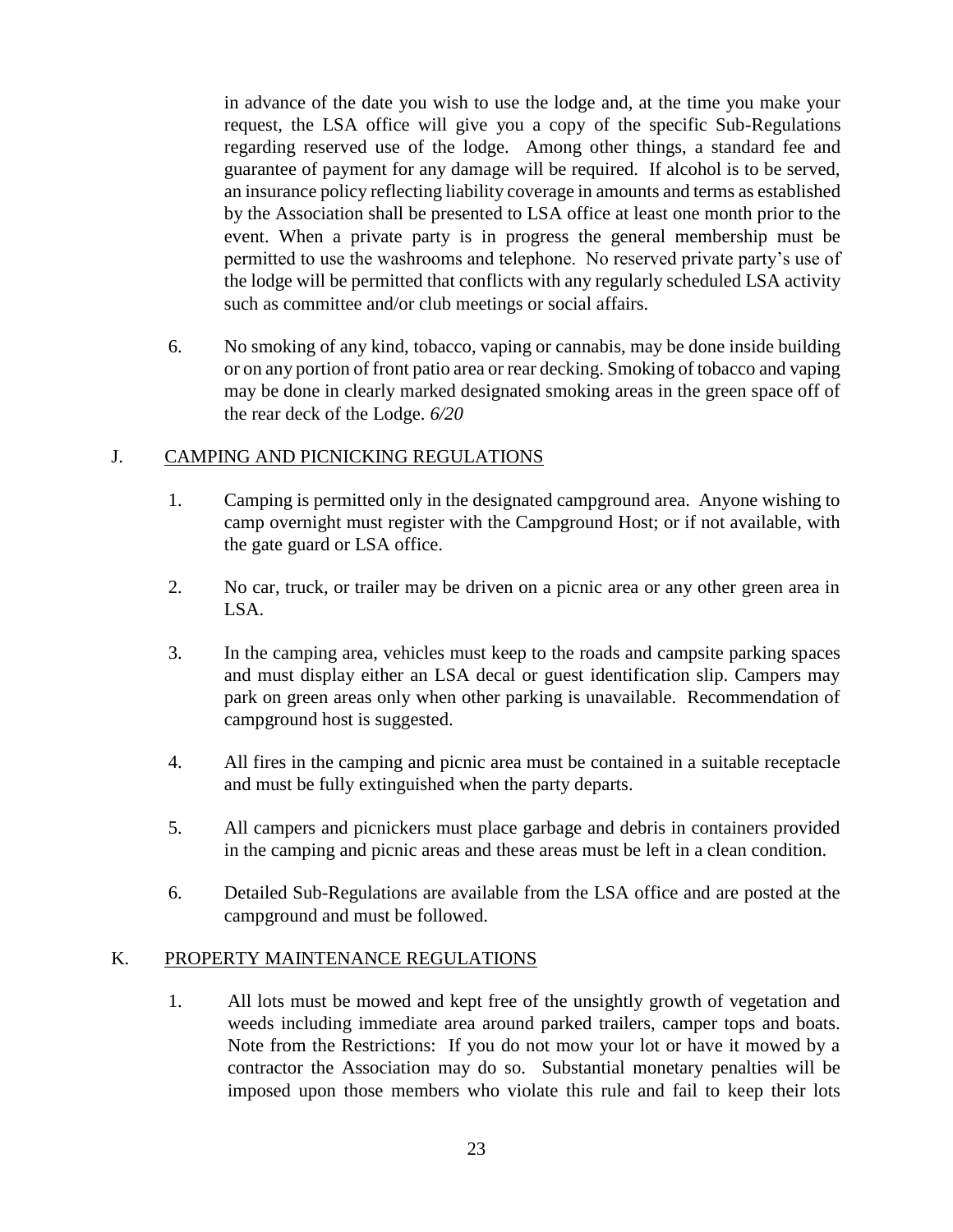mowed to standards published in the newspaper. Guidelines are available at the LSA office.

- 2. No owner of any lot in Lake Summerset may burn garbage, trash, leaves or other refuse out of doors. Household refuse may not be placed out of doors, except in receptacles which are installed underground or which are so placed and kept as not to be visible from the lake or from any street within Lake Summerset at any time, except at the times when refuse collections are being made. Personal household refuse is not to be emptied in LSA trash containers.
- 3. You are strongly urged not to use pesticides, herbicides, selective weed killers, and fertilizers on your lot as these will ultimately find their way into the lake and will result in contamination or excessive weed growth.
- 4. NO weed killers, pesticides, or aquatic plant killers may be applied to or used in Lake Summerset waters.
- 5. The Association recognizes that title to lots within the Development may be transferred to strangers through tax deeds in the event that real estate taxes levied upon such lots have not been paid. To prevent such transfers of title to persons who may not have applied for membership in the Association, it is required that all lot owners pay such real estate taxes when due. In the event such real estate taxes remain unpaid and are "sold" pursuant to law at an annual tax sale, the Association may at its discretion purchase the taxes upon such lots. A lot owner whose real estate taxes may be so purchased shall thereupon be liable to the Association for all costs incurred by the Association thereby, including by way of illustration and not of limitation, attorneys' fees, title insurance and search fees, court costs, etc. In the event of a tax sale all privileges of membership of *that* lot owner are revoked. In the event taxes are purchased by the Association at tax sale, all of the lot owner's privileges shall be suspended until such time as all charges attributed to the purchase of the taxes as discussed above have been paid to the Association and the taxes have been redeemed.

# L. MISCELLANEOUS REGULATIONS

- 1. Littering is prohibited anywhere within LSA. Pet waste will be considered litter. *06/2013*
- 2. Gasoline, any oil, chemical or human waste and trash must not be dumped in any LSA area. Do not pollute.
- 3. No burning (as specified in Bluebook section 4 E.) is allowed except recreational burning as follows:
	- (a) Brush (tree trunks, limbs, branches, and twigs) may be burned in a controlled condition. No yard waste is allowed.
	- (b) A Controlled condition requires a method of containment of the fire (noncombustible material used as a surround not to exceed six feet in diameter).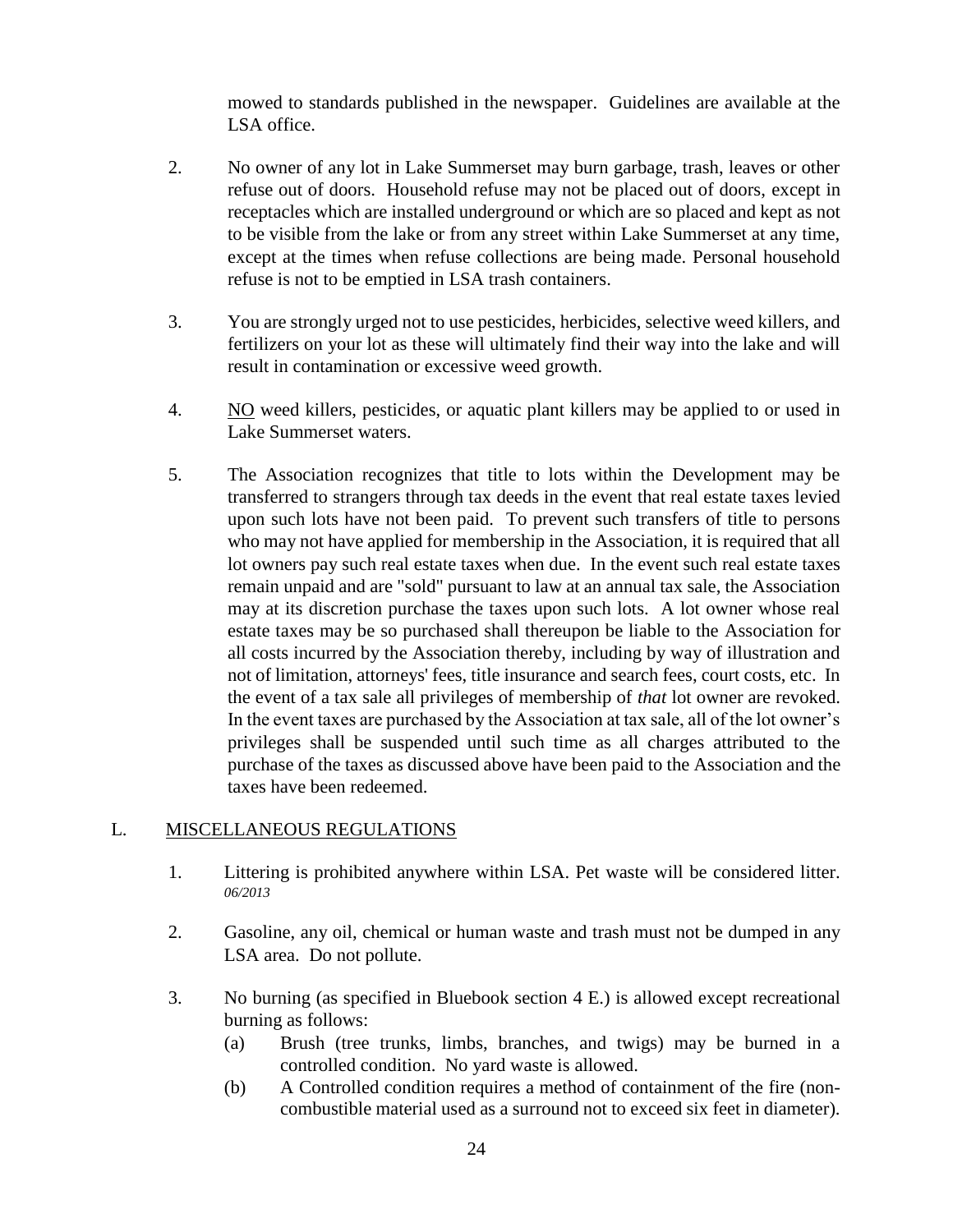- (c) The fire must not be left unattended at any time.
- (d) Some form of fire extinguishing device must be available at the burning site.
- (e) Other burning is only allowed by special written permission from the Manager.
- (f) Existing firepits as of February 1st, 2013 shall be grandfathered. *2/2013*
- 4. No burning or trapping is permitted in LSA, except by special written permission from the Manager.
- 5. No firearms*,* BB guns, pellet guns, fireworks, slingshots or other missile hurling devices may be discharged in LSA.
- 6. The use of archery devices is restricted only to LSA approved range.
- 7. No animals shall be regularly kept or maintained on any lot in Lake Summerset except the usual household pets and these pets must not be allowed to roam. No pets are permitted in the Lodge or in the pool and beach areas and all pets in other public areas must be on a leash. All stray pets should be reported to the LSA office or public safety gate. Lake Summerset requires that pets have a rabies's tag and owner's identification tag.
- 8. No member or guest may willfully steal, damage, destroy or vandalize any LSA property or private property.
- 9. Playing, running, sliding or sledding on the back slope of the dam is prohibited. Riprap rocks on the dam must not be disturbed.
- 10. No rocks at any shoreline location may be thrown into the lake.
- 11. Any form of verbal or physical abuse or threat directed toward an LSA employee, staff or other person is unacceptable and is subject to a fine. In addition, no activity may be conducted that is or might become a danger or an unreasonable annoyance or nuisance to other members.
- 12. Anyone under age 18, who is in possession of spray paint in LSA, other than on their own property or in the company of a responsible adult, will be fined \$100. Anyone creating graffiti will be fined \$500.
- 13. No septic tanks may be installed or used in conjunction with member lots, residences or buildings within LSA, except that portable facilities are permitted for new construction.
- 14. Sodium vapor, mercury vapor and similar vapor lamps shall not be operated out of doors on any private lots in LSA. Any lamp installed and operating prior to November 8, 1976 shall be grandfathered.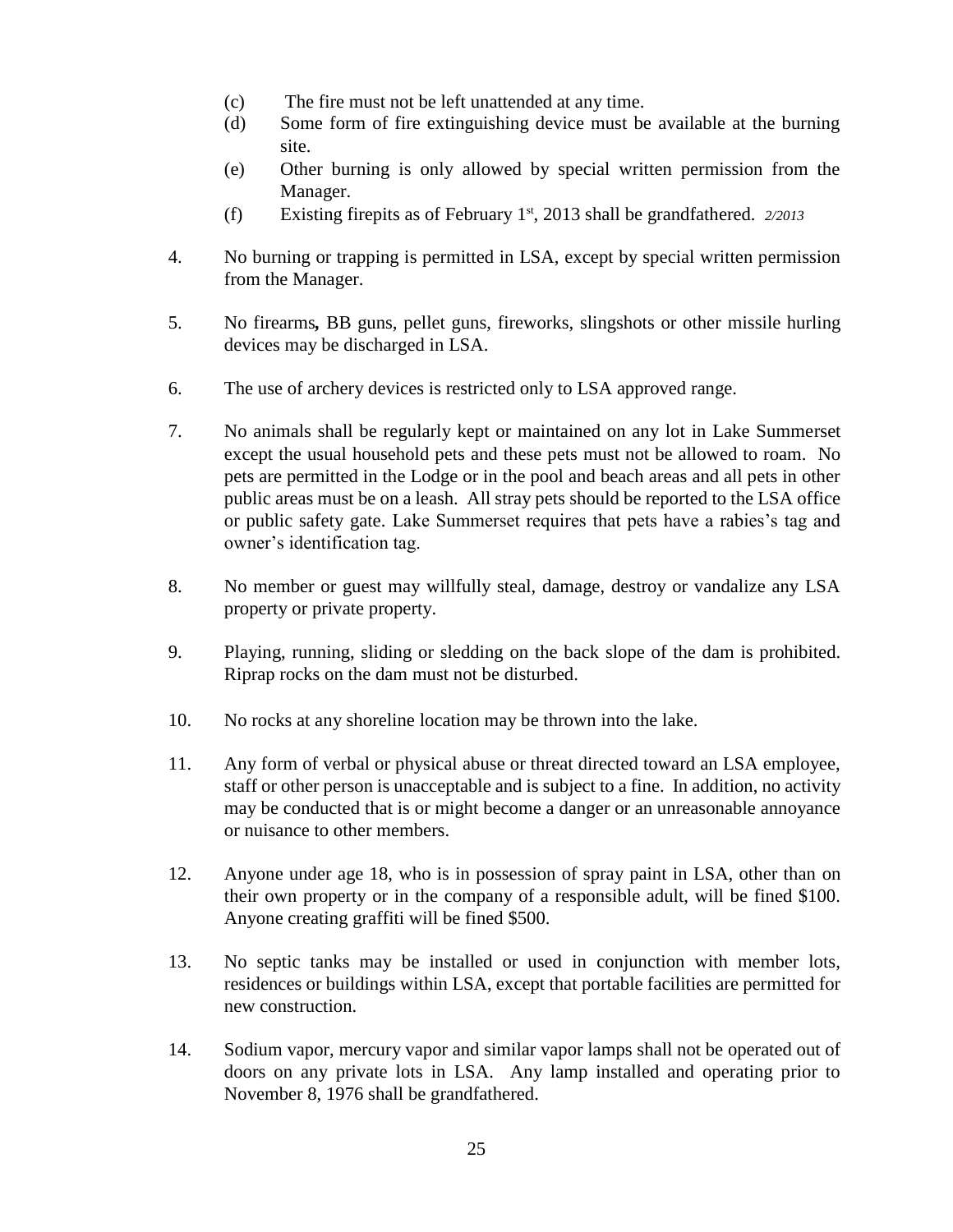- 15. Camping tents with a sleeping capacity of up to four (4) persons may be used on a homeowner's lot under the following conditions;
	- (a) no more than two (2) tents may be in place at any one time.

(b) a tent(s) may not be in place for more than two (2) consecutive nights. The use of tents for any other purpose must first have approval from the LSA manager.

- 16. Feeding the ducks and geese are prohibited.
- 17. All Curfew Laws of the State of Illinois are hereby made a part of Lake Summerset Regulations. In summary anyone under the age of 17: (a) Must be home by 11 pm Sunday through Thursday (b) Must be home by 12 midnight Friday and Saturday. Exceptions include when a parent or guardian is with the minor or when school, religious, or job-related activity requires a minor to travel after curfew. The driver's license of anyone under 18 years of age, will be invalid for the operation of any motor vehicles as follows:
	- (a) Between 11 pm Friday and 6 am Saturday
	- (b) Between 11 pm Saturday and 6 am Sunday
	- (c) Between 10 pm and 6 am on Sunday through Thursday. The exceptions are the same as Illinois State Curfew Laws.
- 18. No person shall install, use, or maintain an outdoor wood-fired furnace or boiler intended for heating a house or other building on a lot within the development of the Lake Summerset Association. *09/2019*
- 19. Smoking of cannabis is not permitted on any LSA property, including, but not limited to parks, shelters, recreational courts, marinas, beaches and roads. *6/20*

### M. ENFORCEMENT OF REGULATIONS AND RESTRICTIONS

Various employees (lifeguards, water patrol, public safety guards, etc.) and members of the Public Safety Staff will be given power to enforce the Restrictions and Regulations and to issue citations for violations. These "enforcement people" will carry identification as evidence of the authority which has been delegated to them by the LSA Officers, Manager, or Public Safety and Standards Manager. Environmental Control Committee (ECC) will wear a bright yellow-green reflective safety vests with ECC on its back.

Remember that the job of the staff is to preserve order and maintain conditions, which are pleasant and enjoyable to the members of LSA. Please respect and comply with their instructions. Interference with their duties or failure to comply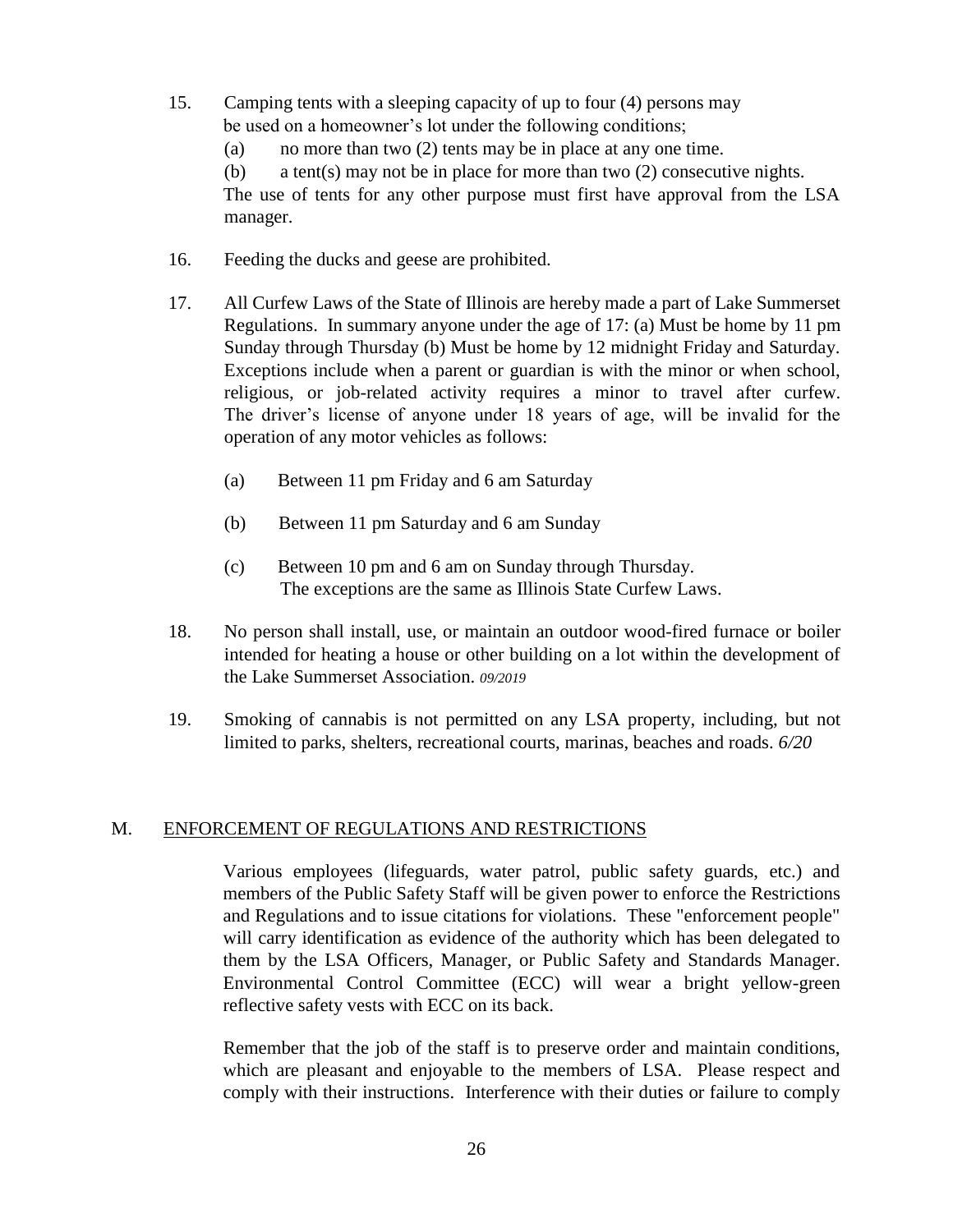with their instructions may result in issuance of a citation and fine. If you feel they have been unfair or unreasonable, you may file a written protest at the office.

If you are cited for a violation you will later receive a written notice from the Manager specifying the time, place and details of the violation and designating any fine or other penalty which has been imposed.

In 2013, the Illinois Supreme Court affirmed the authority of Community Associations such as LSA, to enact and enforce rules and regulations as a voluntary association. Additionally, the Court held that a private public safety officer does not commit false imprisonment when such acts are committed on the basis of a strong and honest suspicion that Association rules are being violated. LSA wishes to make clear to all of its members that LSA public safety and other staff, do not have and cannot exercise arrest powers. However, as a matter of LSA rules and regulations and NOT as a matter of Illinois Criminal law, all LSA members and through them, their guests, are required to stop and give information or allow inspection upon request of LSA public safety or other staff. Refusal to do constitutes a violation of LSA Rules and Regulations and may result in a fine of \$250 and enforcement as set forth in this Article M. of the Redbook.

### 1*.* PROCEDURE FOR REQUESTING A CITATION REVIEW

- (a) If after receiving notification of a citation a member desires to appeal the citation before a Citation Review Panel, he/she shall, within 15 days after the date of such notification, submit a written request to the LSA office staff to schedule a hearing. Citations related to dead trees and grass height shall be brought directly to the Lake Manager, bypassing the Citation Review committee. Issues involving the height of grass will be reviewed immediately. 2/2015
- (b) The member shall provide written documentation of reasons for disputing the citation and names of supporting witnesses, if any, to participate in the appeal hearing.
- (c) Within 15 days thereafter, the LSA office staff shall provide written notice of receipt of the request for an appeal and advise the member of a mutually agreed upon date, time and location where the hearing will be held.
- (d) Upon request, the LSA office shall provide to the member any documentation in the Citation Review Panel file supporting the original citation. Witness names and the names of those providing written statements, along with their addresses shall be redacted.
- (e) Any oral presentations by the member and/or/ his/her witnesses to the panel shall be limited to a total of 5 minutes.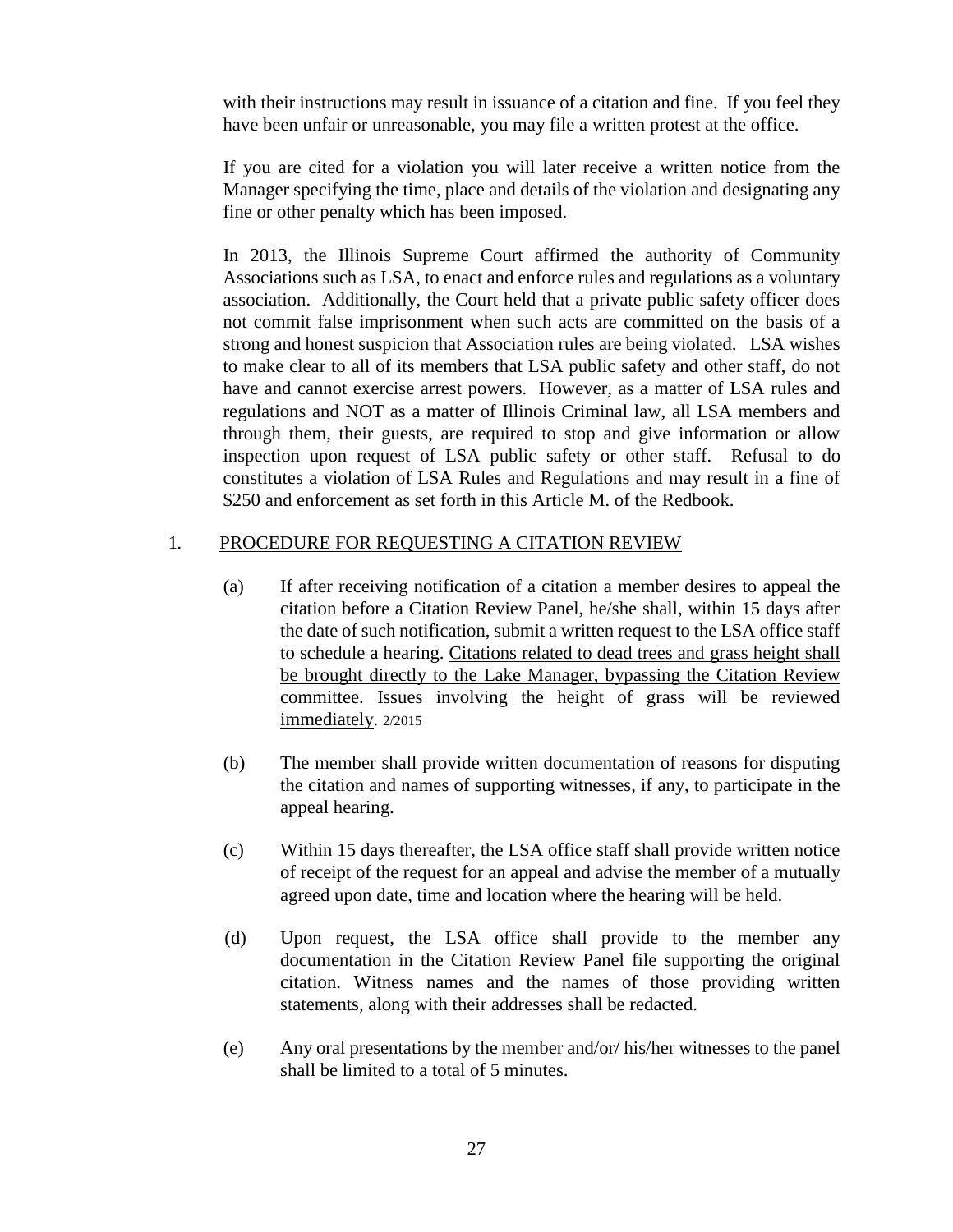# 2. PROCEDURE FOR REQUESTING LSA BOARD OF DIRECTORS SPECIAL HEARING

If a written protest and/or a request for a hearing before the Community Relations Citation Review Panel is not received to the LSA office within 15 days, the fine or penalty so imposed will be deemed incontestable. Fines will become part of the LSA assessments against your property upon issuance. If fine is protested and later waived by the review panel, the fine will be removed from your account. (see Section M1).

Any fine so levied and not protested or which is made final by the Review Panel after protest and/or hearing, is payable after it becomes incontestable or final. (see article VII By-Laws LSA) Fines will be published in the LSA newspaper.

The member may, within 15 days after completion of a Citation Panel Review (or in the case of decisions by the Lake Manager related to dead trees or grass/mowing citation), make a request for a special hearing before the LSA Board of Directors by submitting a written request to the LSA Manager giving his reasons for disputing the decision of the Citation Review Panel or Lake Manager. *2/2015*

- (a) The Citation Review Panel Moderator shall make available to the Manager all available evidence including proceedings of the Citation Review Panel hearing, citation/incident report, testimony of witnesses, etc.
- (b) The Manager shall present the request for a special hearing and all evidence to the LSA Board for its review and determination as to whether or not to hear an oral appeal.
- (c) Appealing member shall be notified in writing of the Board's decision. If a hearing is granted, the notification shall include the date, time and place of the appeal hearing.
- (d) Only those witnesses who testified and evidence submitted before the Citation Review Panel may be present during a Board appeal hearing.
- (e) A citation appeal before the LSA Board shall be upheld or denied by a majority vote of the Board members hearing an appeal.

### 3. LIEN FOR UNPAID FINES

Fines levied for a violation of any of the Rules and Regulations set forth in the Redbook which become incontestable or which are upheld by the Community Relations Citation Review Panel, as the case may be, may, at the option of the Association, be subject to claim for lien in the same manner as provided for delinquent Association annual dues. Such lien may be separately claimed and filed for record or may, at the option of the Association, be combined with the offending member's next payable annual dues thereafter and treated for all purposes as additional annual dues.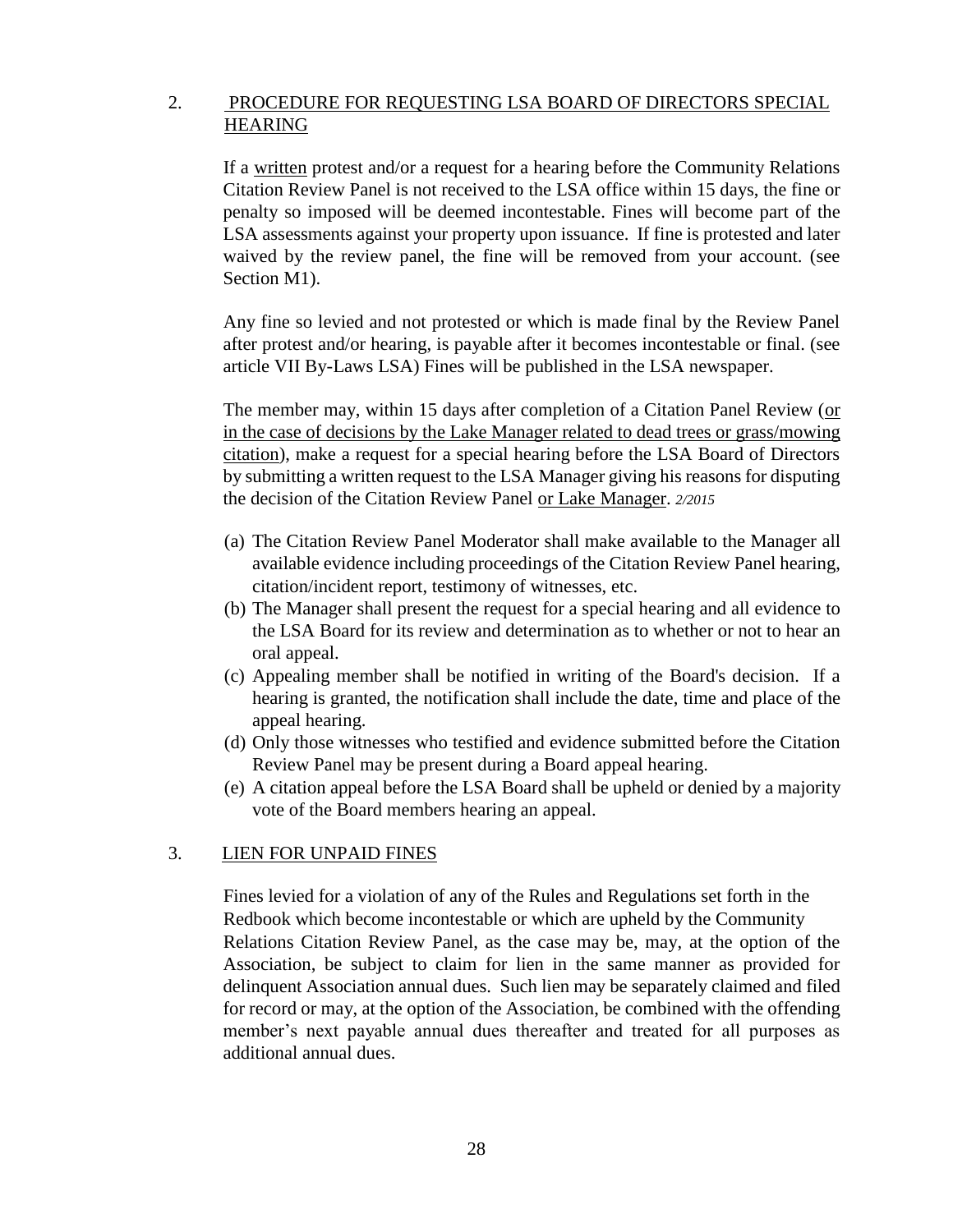# 4. CHARGE FOR LIEN

Whenever a lien is imposed on a residential lot in the subdivision on account of delinquent annual dues, an unpaid fine for violation of a Rule or Regulation set forth in the Redbook, or otherwise, the owners of the affected lot shall in addition to all other sums, be liable to the Association for the further sum of \$150 (One hundred & fifty) for administrative costs in lien preparation, filing and the furnishing of a release of lien upon payment of all delinquent amounts. If a lien released is reissued, the sum of \$150 (One hundred & fifty) is owed.

Although the entire LSA area is privately owned property, remember that all law enforcement officers and federal authorities, and their agents, have the power to enter, make arrests, and conduct official business. This includes criminal and civil action, and investigative procedures. Members are not immune from law enforcement authorities, both federal and local and their agents. Any member or guest may call in or lodge complaints with such authorities under appropriate circumstances.

Finally, in a spirit of friendly cooperation --and without vindictiveness -- you are urged politely to remind any other owner or guest of the Restrictions and Regulations when you see a violation being committed. If the violation persists, please report it in writing to the Manager or for referral to the appropriate committee.

# 5. LATE FEES

A late fee of \$100.00 will be assessed on all payments received after March 1 of any year, unless a periodic payment arrangement has been established. Said charge shall be in addition to any other remedies afforded to LSA and shall not be deemed exclusive of other remedies.

# N. CROSS-REFERENCE TO RECORDED DECLARATION OF RESTRICTIONS (BLUEBOOK)

As mentioned in the introduction (Section A), you should become familiar with the Restrictions (Bluebook), which are a part of these Regulations. If you intend to build any type of structure or improvement on your lot, you should give careful advance consideration to the Bluebook Restrictions. This includes such things as retaining walls, berms and drainage projects. Plans and an application for a building permit must be submitted and advance approval received from the Environmental Control Committee (ECC) before construction begins. Building and/or Improvement Packets, which explain requirements, are available at the LSA office.

In addition to the building provisions, the Restrictions contain certain provisions relating to day-to-day activities at LSA and not all of the latter provisions have been repeated in these Redbook Regulations. For these provisions please read the Bluebook, By-Laws, Standing Rules and especially note the following from the Bluebook: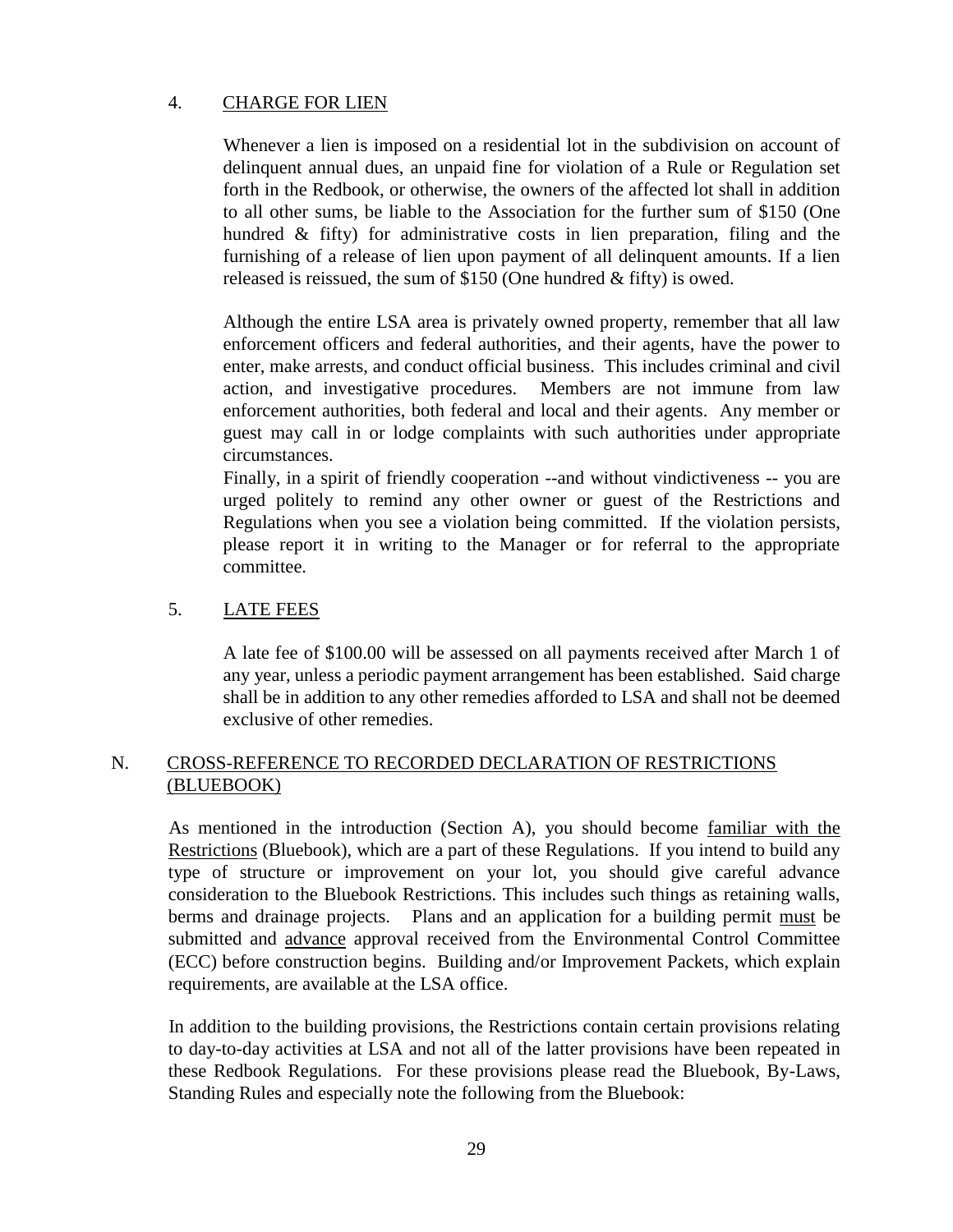- 1. Section 1-G (Page 5) Maintenance of Lots and Improvements
- 2. Section 1-H (Page 6) Association's Right to Perform Certain Maintenance
- 3. Section 4-I (Page 8) Removal of Trees 4. Section 4-K (Page 9) Docks, Piers, etc.
- 5. Section 4-L (Page 9) Ditches and Swales
- 6. Section 9-C (Page 15) Power of Property Owner's Association to levy and Collect Charges, and Impose Liens
- 7. Section 9-E (Page 16) Suspension of Privileges of Membership
- 8. Section 10 (Page 17) Speed Limits

### O. BUILDINGS AND IMPROVEMENTS REGULATIONS SUMMARY

1. No house, addition or improvement may be built or placed on any lot without ECC approval. Said home, addition or improvement such as a shed must be in harmony with the general surroundings of the Lot and/or adjacent buildings or structures or closely duplicates an existing house within 400 feet. See also Bluebook, page 12, Part 5(A), paragraph (i) through (iv).

Any tree, with a trunk diameter greater than three-inches in diameter at four-feet above the ground, planned for removal must have prior written approval of the ECC or will be subject to a fine of not less than \$100 per tree.

2. Any construction started before posting of a building permit will result in a fine of \$250.00, plus the cost of permit fees, and a stop on construction.

Where required by ECC, contractors or homeowners shall install acceptable siltation barriers and maintain same until grass is established for the following improvements: houses, house additions, garages, ditches, berms, swales, lake front stabilization and landscaping.

Please note- It is the obligation of the Association Property owner to ensure they and/or their contractor(s) comply with the Redbook requirements. Further, it is the property owner's responsibility to ensure that they and/or their contractor(s) call the ECC for the required inspections for their specific project. The LSA office will note the dates and times of inspection requests on the approved project packet. The specific project inspection report form will have the inspection date and result of the inspection phase.

- 3. Houses:
	- (a) All houses, existing with additions and/or improvements, or new construction must comply with the restrictions in the Bluebook. For consideration of construction, the ECC needs 3 sets of house plans and 3 plot plans. Please check with LSA office for procedure.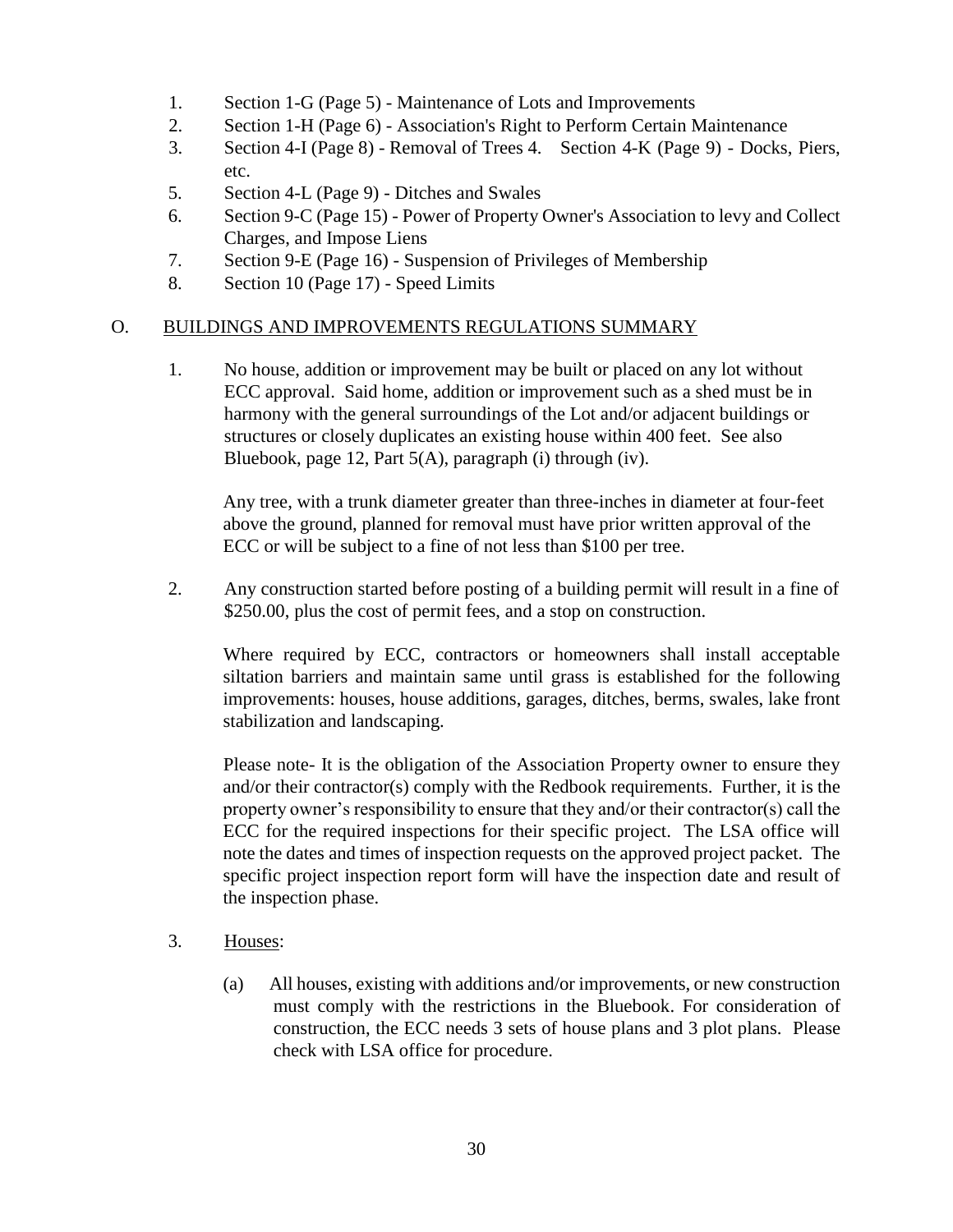- (b) For consideration of construction, the ECC requires one copy of a recent certified topographical survey must be submitted with plans for any new home or building addition.
- (c) House plans must show all exterior elevations with all exterior materials and colors specified. All dimensions must be shown. Additionally, the following must be included on any plans for a new home, building addition, garage and/or as applicable, shed:
	- i. Concrete footing and wall details including appropriate reinforcement placements.
	- ii. Concrete floor details including any required reinforcing wire mesh.
	- iii. Wall section showing details including, but not limited to, size of lumber to be used for walls, rim boards, joists, rafters, trusses including truss manufacturer's design load information, insulation, venting, etc..
	- iv. Complete electrical layout.
	- v. HVAC supply and return layout.
	- vi. Types and colors of roof and siding.
- (d) The original and finish grade lines must be shown, and the lot stakes must be marked to show the finish grade lines.
- (e) It is recommended that grade lines to lot sidelines should not slope more than 1-1/2" per foot.
- (f) No more than 12" bare cement on foundation or retaining walls may be exposed.
- (g) Maximum height of exposed metal smoke stacks is 18".
- (h) Culvert diameter and length will be determined by the ECC.
- (i) No extensions or protrusions such as porches, decks, LP tanks or air conditioners may extend into the setback areas. LP tanks are to be shrouded from view of the neighboring lots and LSA streets by a natural barrier. Use of a manmade barrier requires approval from the ECC.
- (j) Plans should make allowance for future garages, decks and porches.
- (k) The lot must be staked showing the location of the proposed house, building addition and/or shed or detached garage. An onsite inspection by a representative of the ECC will be necessary before approval. Lot boundary marker location is the responsibility of the applicant. As applicable, no LSA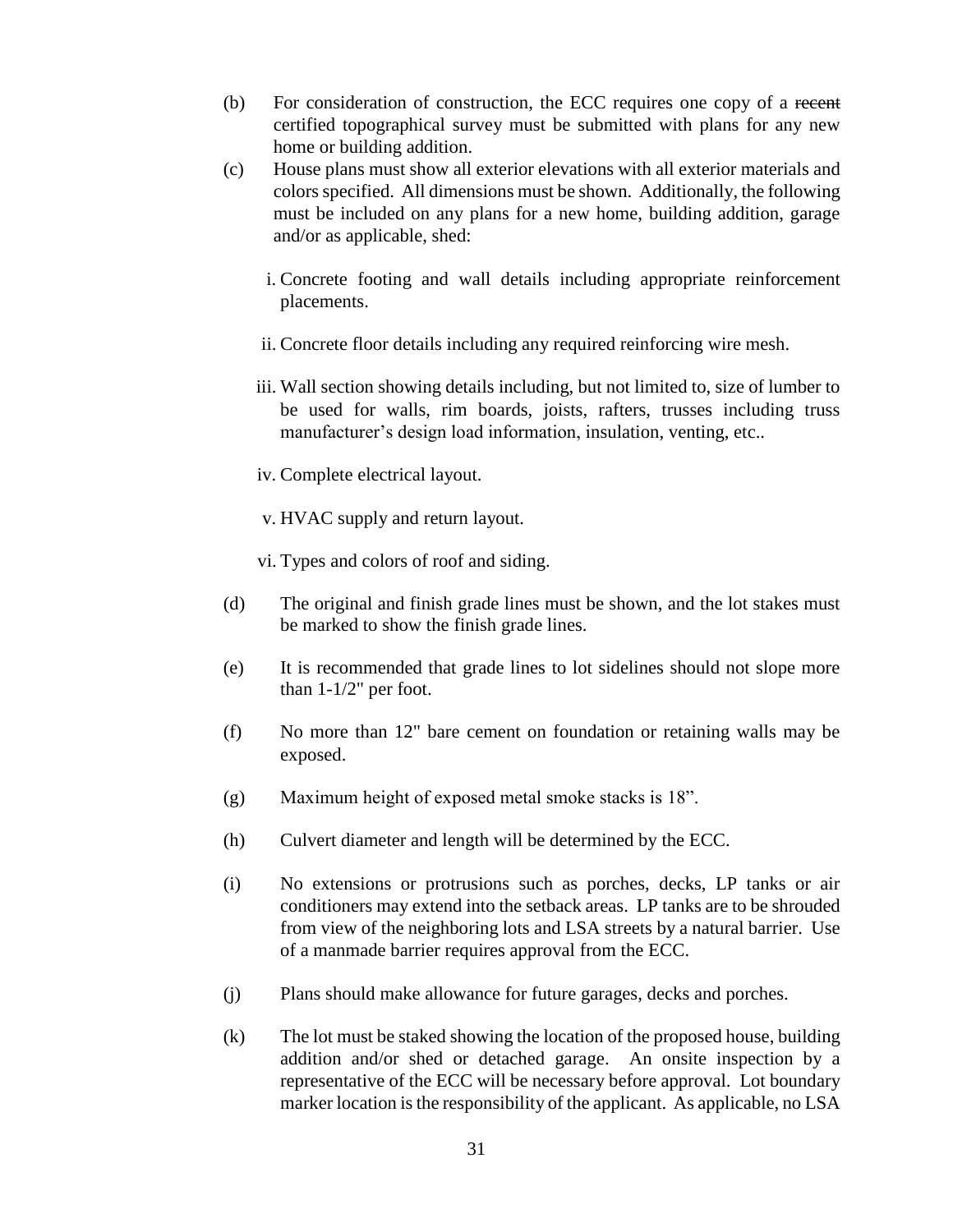building permit will be posted until the legal corners of the lot are clearly marked per ECC guidelines.

- (l) Owner or contractor must provide a \$1000 Security Deposit, which will be refunded in full on completion if no violations occur.
- (m) Owner must sign Form 1, a contract between the owner and the Association, agreeing the construction will be completed as approved within 6 months. Any necessary changes must be approved by the ECC.
- (n) Owner must sign the checklist (Form 2). This shows an awareness of the regulations and procedures.
- (o) Owner and contractor must sign the inspection report agreeing to notify the inspector when certain stages of construction are reached and inspections are to be made.
- (p) County and LSA building permits must be posted before construction begins.
- (q) House numbers no less than four inches high in a contrasting color to the house must be installed on all new houses. On all existing houses that do not have numbers, numbers must be installed within 60 days after change of ownership.
- (r) Manhole lids must not be covered. If adjustment to height of manhole frame and lid is required, OCLUD can coordinate having this done, at homeowner's expense.
- (s) There can be no more than two unsold spec homes per contractor. When one sells, another can be erected. Spec homes must be approved for existing ECC requirements than go to the LSA Board for approval or disapproval.
- (t) The minimum living space elevation for the construction of new lakefront homes, additions to existing lakefront homes and structures on LSA property above the LSA dam shall be at an elevation of 830' above mean sea level. *03/2013*

### 3. Additions and Improvements

- (a) All additions and improvements must comply with the same basic setbacks as houses.
- (b) Line of sight is used only on lakefront lots. Line of sight setback is established by using the closest corner to the lake of existing structure on each side of the lot requesting a building permit. If existing structures are on an angle the closest corner to the lake will be used. New structures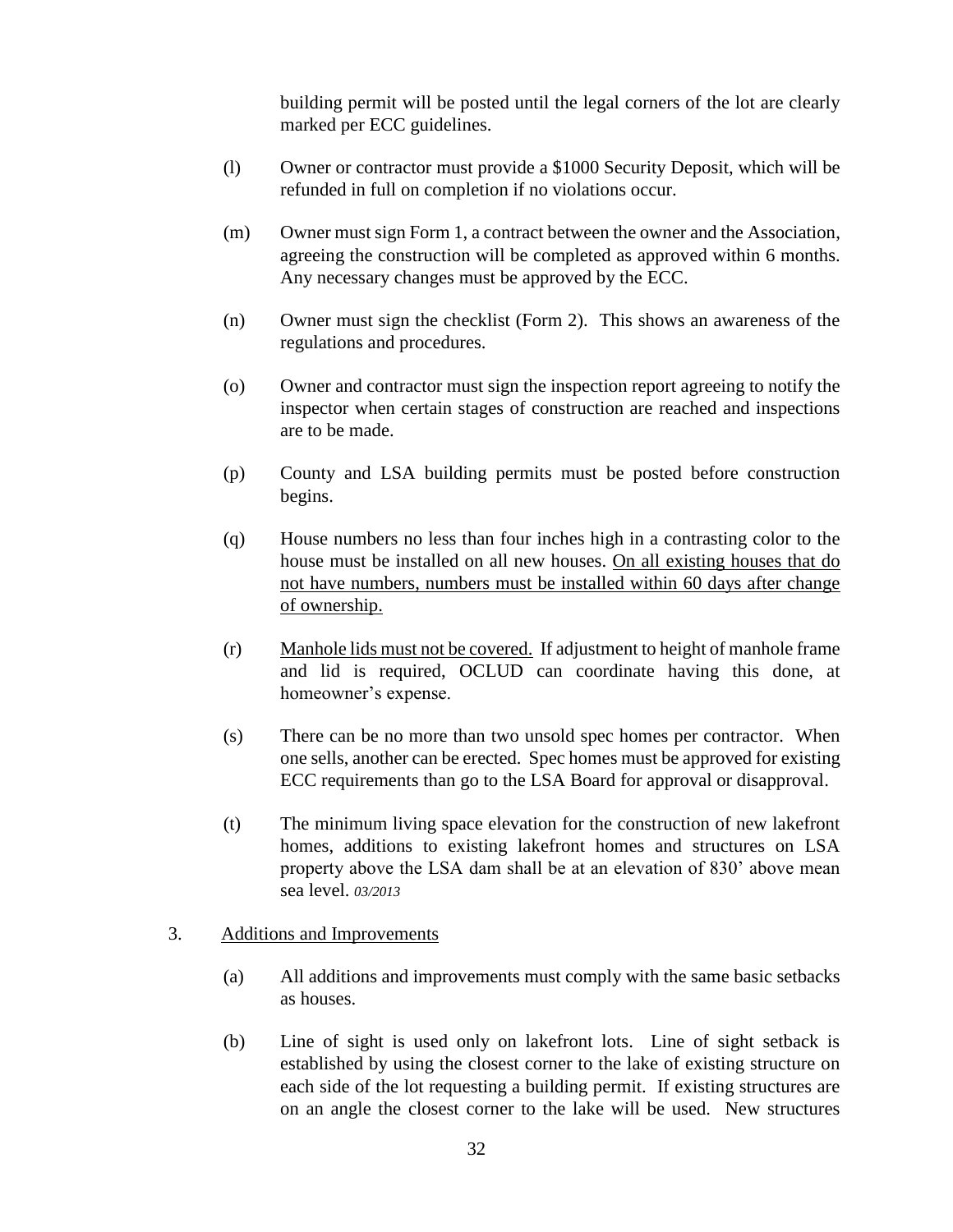cannot move closer to the lake than existing structures on either side. Existing structures that are significantly out of line with other existing structures in the same area will not be used to determine line of sight for proposed new structures. The next nearest structure that is in the same area and in the same general line of sight will be used in these cases. Structures include house, garage, gazebo, enclosed covered or screened decks or any other structure that is under a roof. Rooflines, open decks and ground level screened patios are excluded from this measurement.

To determine line of sight, ECC will use existing plats of houses on each side that are being used for the establishment of proposed line of sight. ECC will require owner or builder of proposed new structure to submit a diagram, which shows existing structures in relation to proposed new structure. ECC will make an on-site inspection to verify that the diagram matches the area staked out as to foundation and elevation before issuing a permit. Any changes that could affect the line of sight must be approved by the ECC. A copy of the line of sight rule will be given to all lakefront owners or builders when they request a permit for building.

- (c) Three sets of plans and plot plans are needed for approval. These plans should show all elevations, dimensions, materials and colors.
- (d) A recent certified topographical survey to determine exact lot lines will be required.
- (e) Specific requirements for additions and improvements are in the paragraphs, which follow:
- $(1)$  Garage:

(a) No garage will be approved unless the lot for which it is proposed has an existing house. The garage must be compatible with the architectural design of the existing house.

(b) An attached garage must be on a permanent foundation with 42-inch deep footings that are reinforced with the appropriate reinforcement. Foundation walls must be pinned to existing home's foundation wall. A detached garage may be on a permanent foundation or on a concrete floating slab at least 4 inches thick with outer edges being 14 to 16 inches minimum depth. All concrete slabs must be reinforced with the appropriate reinforcement. Floor drains in a garage are not permitted. *09/2019*

- (c) Any wood frame garage must be of at least 2" x 4" construction.
- (d) The garage roof must be same as existing house with same pitch.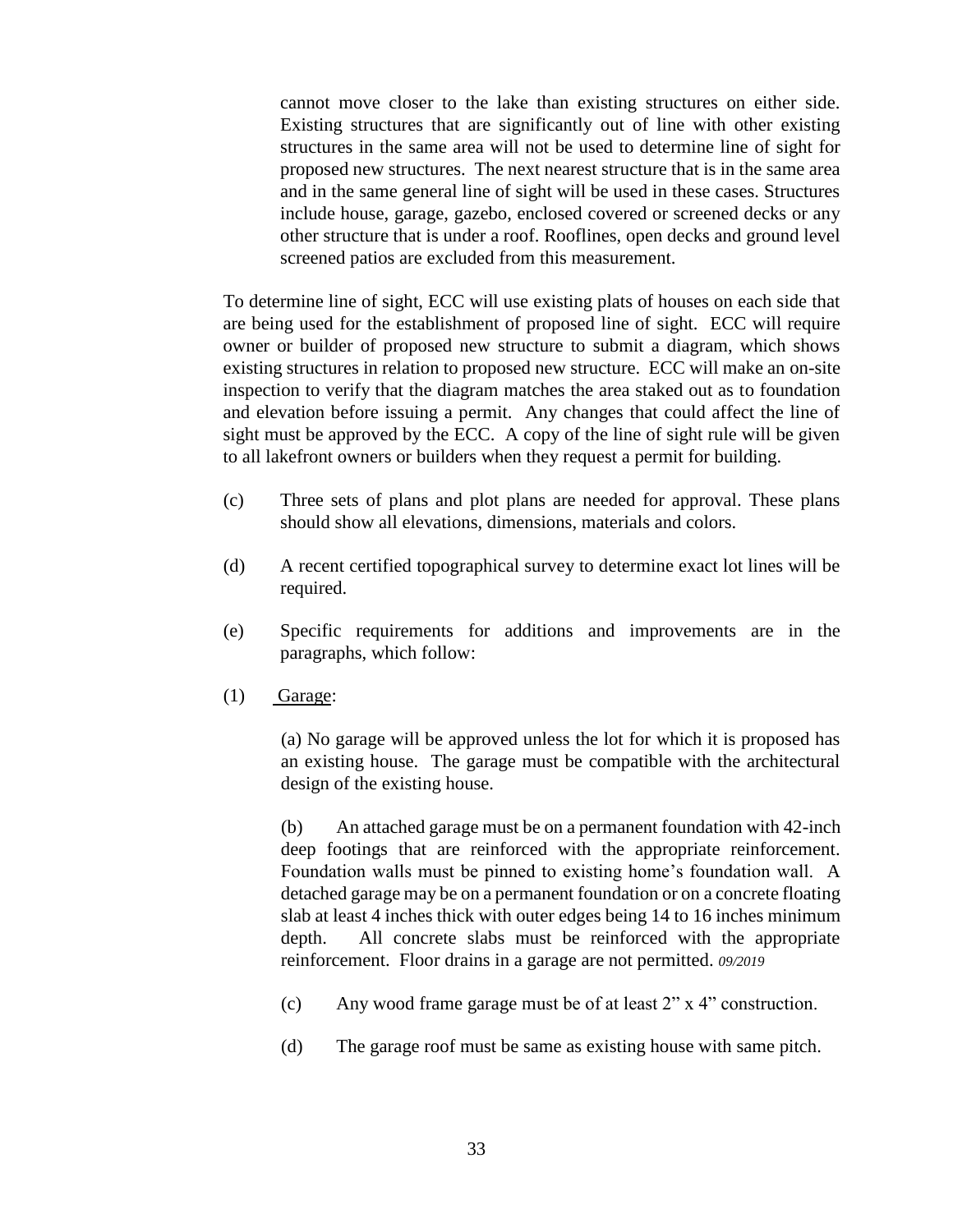- (e) The roof shingles must be the same color and of similar style to existing house.
- (f) The siding must be the same color and of similar style to existing house. For garages of brick homes, the siding must be of similar color and of material that projects the style of the house. The garage building trim color must match the house trim color.
- (g) All utilities to a detached garage shall be underground or within the structure or combination of both.
- (h) Garage construction shall comply with Winnebago County building codes.
- (i) Spec houses must construct an attached garage at time of house construction.
- (j) If an electrical system for charging of Electrical vehicles is to be installed during new construction, the owner must provide ECC with plans for the system which must follow all [current and applicable Winnebago County Building Codes] for this type of installation. *09/2019*

Before the LSA ECC conducts a final inspection of the garage project having an Electrical vehicle charging station, the garage and said station must have passed the Winnebago County's Building Department's inspection *if the project is located within Winnebago County's jurisdiction*. If said garage project is within Stephenson County, the garage and charging station system must pass an inspection by the LSA ECC.

(2) Sheds:

The shed is limited to a minimum footprint of 100 square feet and a maximum of 240 square feet. A storage building with a footprint larger than 240 square feet will be considered a garage.

- a) The construction and/or erection of a metal/plastic and/or resin shed is prohibited: flat roof sheds are prohibited. *09/2019*
- b) A shed that is a complete commercially made unit whose primary structure is made of natural material(wood) and is complete with roof, walls, floor, doors, windows and/or skylights will be reviewed and may or may not be approved by the ECC. The siding and roof color and styles are predetermined by the manufacturer. For approval consideration, these will have to have colors very similar to the home on the lot where this type shed is proposed to be installed.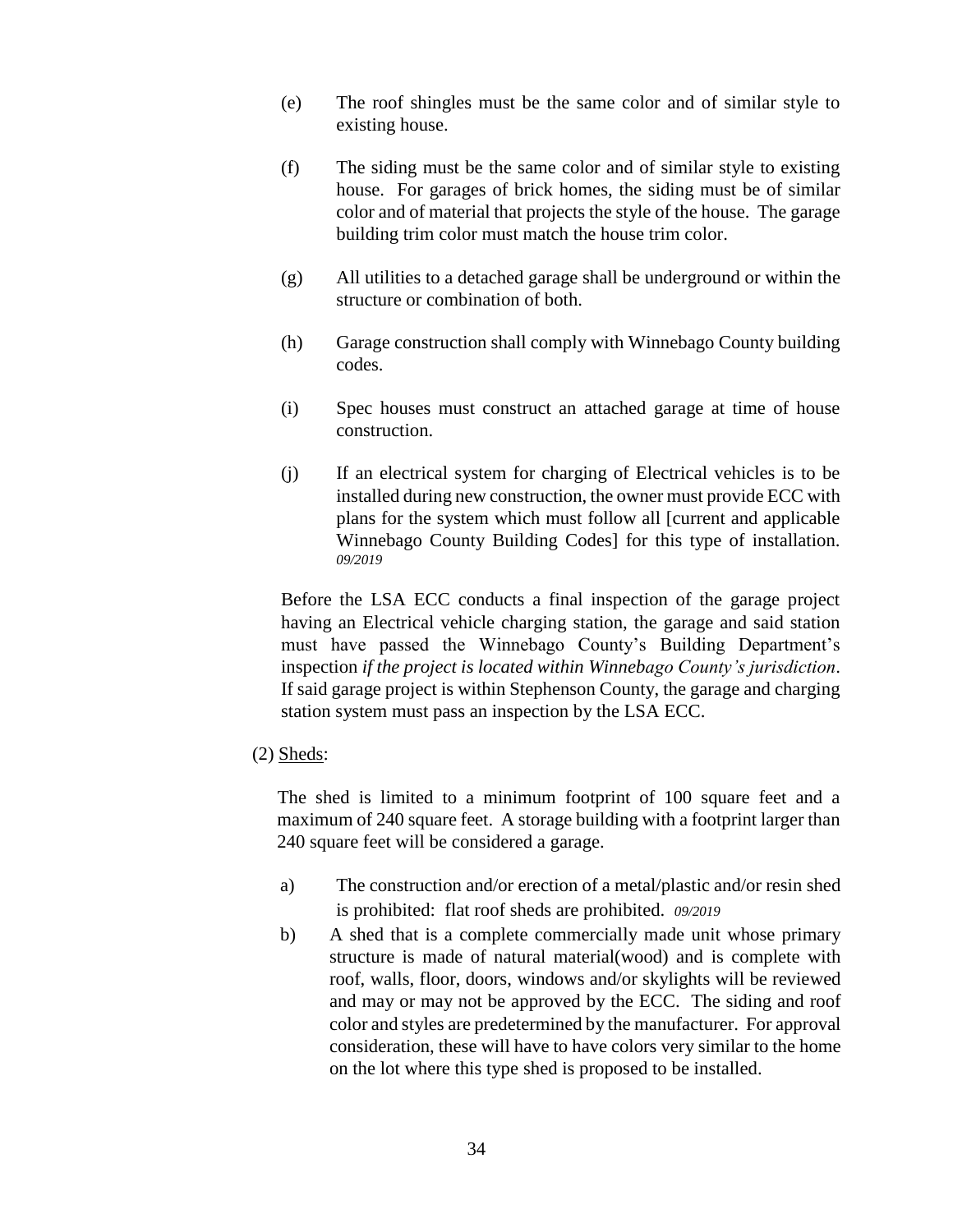- c) A shed is that is constructed of wood must have, as a minimum, 2" x 4" studs, plates and rafters/trusses, used in the construction. Siding and roof colors of the shed must closely match the roof and siding colors of the house.
- d) Owners are urged not to attach the shed to the house and/or garage and whenever possible not place the shed any closer than 10-feet from the home. Doing contrary to either recommendation could create a potential fire safety issue. *09/2019*
- (3) Dog Runs:
- a) Plans for construction of a dog run are subject to consideration for ECC approval.
- b) The dog run can be constructed only on a lot that already has an existing residence and may not be placed in the setback areas.
- c) The dog run should be in back of house or behind garage out of sight and shall have a minimum footprint of 100' sq. ft and 240' sq. ft max. Detailed plans must be submitted.
- (4) Decks and Porches:
- a) Decks and porches may not extend into the setback areas.
- b) Decks should be constructed to blend with and enhance the house.
- c) Desk designs shall conform to the current Winnebago County Building Code. All designs must have readable plans prepared for the ECC's review.
- (5) Docks and Piers:
- a) Docks, piers and boatlifts may not extend into the lake beyond 15 feet from the platted lot's existing shoreline. The ECC will inspect to ensure compliance.
- b) Decks, piers, and boatlifts may not be placed within 10 feet of the adjacent lot sidelines. The ECC will inspect to ensure compliance.
- c) Lot numbers at least four inches in height clearly visible from lakeside are to be displayed on the ends of the docks and piers so they are visible at least 25 feet. The following deck and pier restrictions shall apply to lots 1 thru 4 on the south shore and lots 208 thru 214 on the north shore:
	- i. Existing lake frontages are grandfathered, but when redone shall comply with new requirements.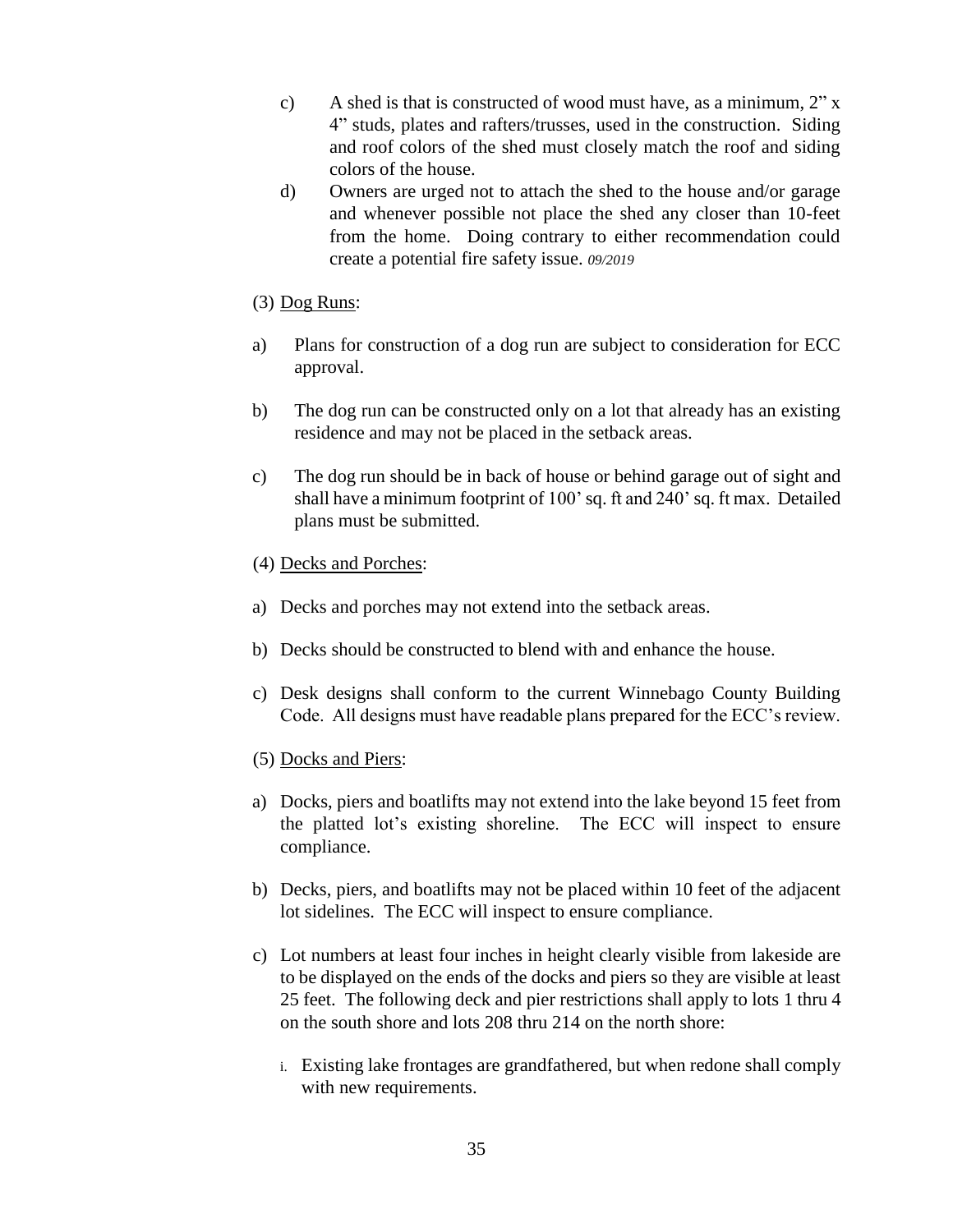- ii. All piers and decks that are cantilever shall be cantilevered 3' or less beyond the shoreline.
- iii. In situations where it is necessary to exceed the above limitations, the piers and decks shall be removable.
- iv. Boat lifts shall be placed parallel to the shoreline or placed in inlets cut into the shoreline so that the boat lift doesn't extend any more than 10 feet from water's edge (shoreline). *01/2013*
- 1. Screened Patio Enclosures:
- a) If of permanent nature, their colors must blend with the house and be on a permanent foundation. Their structural and appearance details must be submitted for ECC approval.
- b) If temporary, their structure and appearance details must be submitted for ECC approval. A permanent foundation is permitted but not required for this type structure. The structure must be securely mounted to the base upon which it is placed.
- c) Screened patios are excluded from the application of the Line of Sight Rule.
- 2. Satellite Dish/Antenna: Plot plan must be submitted to ECC for any receiver or antenna **not** attached to the house.
- 3. Solar Panels System Design and Placement Requirements: *09/2019*
- a) The proposed system must meet applicable State of Illinois, Winnebago and Stephenson County health and safety standards, requirements as imposed by State and County permitting authorities.
- b) The proposed system must meet all applicable installation and performance standards established by the International Building Codes 2015 International Solar Energy Provisions, International Fire Code, and accredited testing laboratories, such as Underwriters Laboratories.
- c) To the maximum extent possible, a roof-mounted system shall be installed so as to minimize its line of sight exposure when viewed from LSA roads/streets, neighboring Lots and association properties (such as common areas).
- d) Any roof mounted system can only have solar panels that are determined to be non-reflective, non-glare.
- e) Any system component mounted outside the home such as inverters, switchgear, cooling fans, etc., are to have a dB level at or below 50-dB at the unit's location.
- f) Any system panel, mounted on front or side-facing roof surfaces, which are visible from areas open to common access and neighboring lots, must be mounted in the plane of the roof surface while minimizing stand-off distance from the roof. The top edge of the solar panel may not extend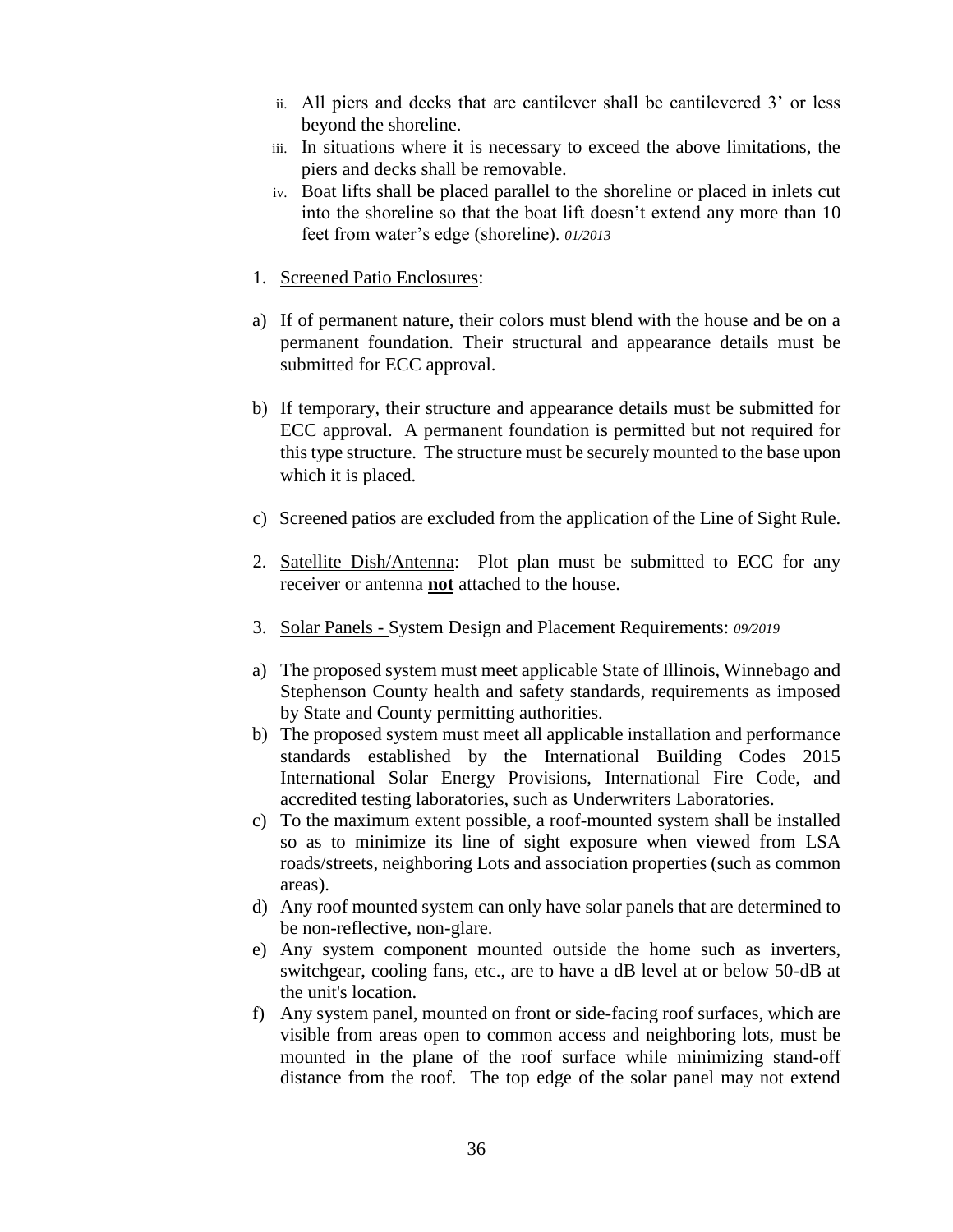above the roof peak nor may its sides extend beyond the roof side edges (fascia).

- g) All system panels must be located entirely within a boundary defined by the roof eaves and peak. The underside of the panels shall not be able to be viewed from areas open to common access or neighboring lots.
- h) Small solar panels, such as those used for landscape lighting, will be considered for placement in the front or side of the house on a case by case basis and judged on its own appearance merits as to the visual harmony of the Lake Summerset community. This does not apply to the small, individual, stand-alone units that can be pushed into the ground adjacent to flower beds, sidewalks, etc.
- i) A solar energy panel frame, any and all support brackets and attendant hardware, or any visible piping or wiring to be either powder-coated finished (dull) to coordinate with the roofing material and/or finished so as not to be reflective and not be a color that contrasts with the color of the host-hone's roof.
- j) If the system is used to heat water, it must be certified by a recognized solar rating certification corporation or another nationally recognized certification agency.
- k) In consideration of neighboring property's safety, the home with the solar energy system installation must ensure that it is securely mounted to the roof to prevent movement and/or separation during normal weather events, including snow and icing conditions which may put additional shear loads upon said mountings and related surfaces. The system must have at least a 90-MPH wind rating.

Application Requirements:

All solar power-generating systems, including solar hot water panels, will require ECC approval. The following documents must be included along with the required LSA property improvement form at the time of application:

- l) The appropriate County building and solar installation permits.
- m) Plans showing the system's actual location and probable visibility of the system from areas open to common or public access (that is, streets, neighboring Lots and homes, or association properties/Common Areas).
- n) An understandable and readable drawing (with dimensions) showing the proposed location of the system on the roof of the home must be provided. The drawing must also show how the equipment will be mounted, as well as a description of any visible auxiliary equipment with its location and mounting methodology.
- o) A certified statement from a licensed architect, addressed to the Association's ECC, showing the applicant's home's roof will be able to withstand the additional load imposed upon it by the added system's weight and wind loads.
- p) Manufacturer literature must provide information about the proposed systems specifications, components, evidence of a testing laboratory's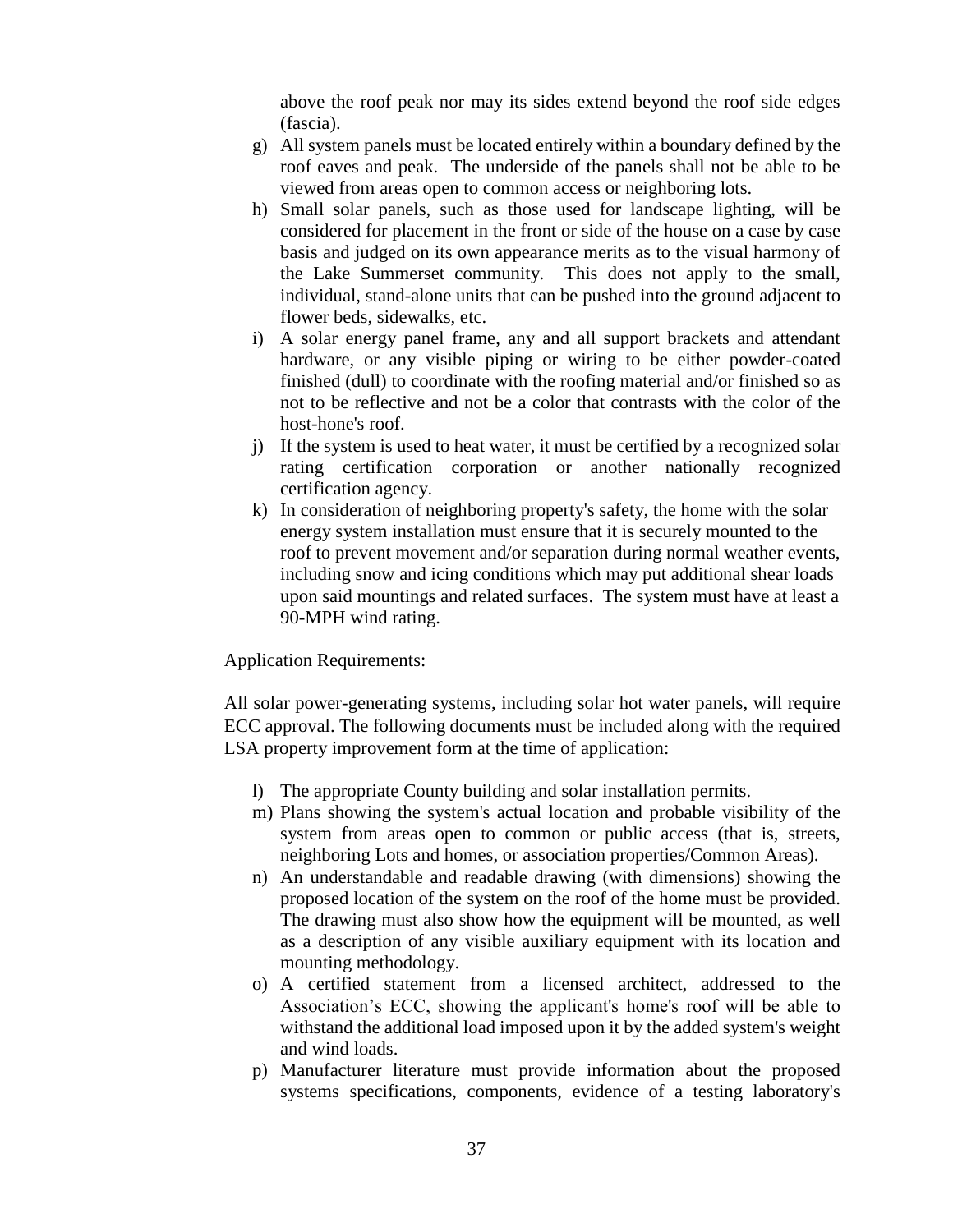approval, acceptable mounting standards, color, materials system is made from and fire safety information.

- 4. Any addition or improvement not specifically covered above is still subject to consideration for ECC approval. Any such addition or improvement will not be allowed in the setback areas. Detailed plans must be submitted.
- 5. Improvements or additions to existing houses that require building permit, (e.g. deck, porch, or any other structure added to, but not included on the original house or plot plan on file with the LSA office), a \$200 security deposit could be made at the discretion of the ECC and maintained until final inspection is completed.
- 6. Shoreline Stabilization: All stabilization work of any type must be approved by the ECC and the Army Corps of Engineers. No digging, filling or construction may begin until a permit is placed on the property. A plot plan showing an overview of the project with all dimensions shown and a plan showing a cross section of the work will be required. A \$500 security deposit will be required.

Placing any material (i.e., sand, gravel, rocks), directly into the lake or on the lake shore where they can be washed into the lake by the wave action or storm water runoff is prohibited without obtaining a permit from ECC. Existing private sand beaches are grandfathered. However additional sand may not be placed on these beaches without installation of a solid permanent barrier approved by the ECC parallel to the lake shore that will prevent sand from being washed into the lake by wave action or storm runoff water. A solid barrier parallel to the lake is required for all new lakeside sand boxes. *4/2018*

- 7. Snow Fences: Request must be made to LSA General Manager for approval each year. Indicate where it will be located on your lot. It may be erected after October 31 and must be removed by April 1.
- 8. Natural Material Fences: Earthen, rock, or live vegetative material which serves the purpose and has the practical effect of constituting a "fence" or of substantially interfering with the view of Lake Summerset from adjoining property, shall be deemed to constitute a "fence" within the meaning of the prohibition in the Bluebook and shall not be permitted, except pursuant to exception granted by the ECC as set forth under Section C "Fences" in the LSA Bluebook.
- 9. Composting: Information can be obtained at the LSA office.
- 10. Lakeside Storage Containers: Plans must be submitted to ECC for approval. Container should be temporarily affixed, removable when necessary. Maximum dimensions: Length – 6', Width – 3', Height – 30". Color to be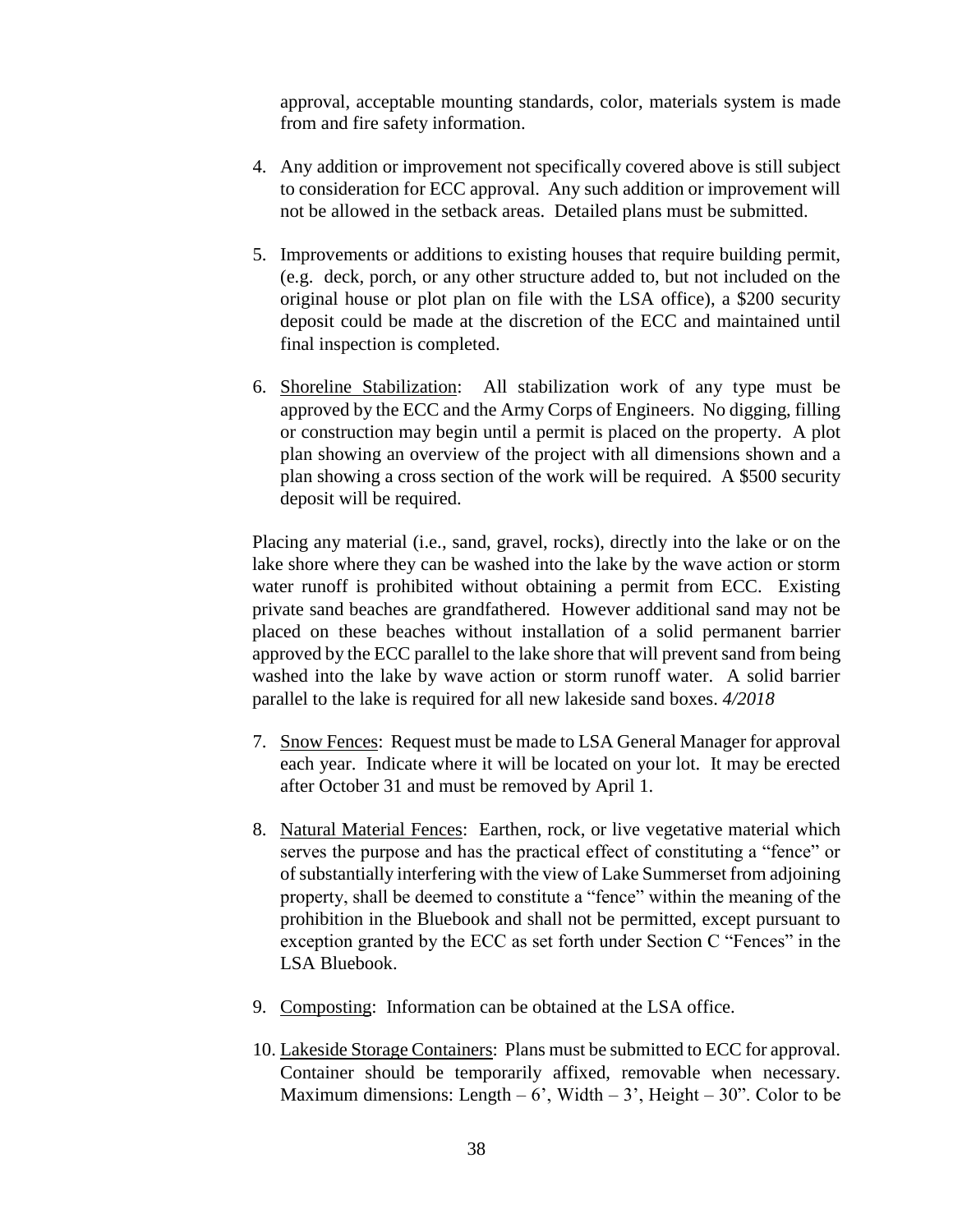earth tone. Non-metallic material shall be used. Limit of 2. Existing containers prior to this rule are 'Grandfathered' but can only be replaced per this rule.

11. Ponds: Ponds, as part of a landscaping scheme, must be approved by the ECC and a permit for their construction issued. Submit drawings. Ponds may not be greater than twenty-four (24) inches in depth, may not exceed one hundred and forty-four (144) square feet in total area and may not be in setback.

Electric service shall be a minimum of twelve (12) inches underground and originate in a GFI outlet per code. Ponds placed in adjacent owned lot must be removed if and when lot is sold.

- 12. Swimming Pools: Neither in-ground nor aboveground swimming pools may be installed at any time. Wading pools with sidewall not to exceed twelve (12") inches in height, no motorized filter or pump and no ladder or steps for entry.
- 4. ECC Approval, Permit, Security Deposit and Lot Pin Location and Plot Plan are Required for the Following Improvements: *09/2019*
	- (a) New Home Construction –Plan
	- (b) House Addition
	- (c) Garage Attached/Detached
	- (d) Decks, Porches, & Patios Replacements and New
	- (e) Gazebo
	- (f) Storage Sheds
	- (g) Shoreline Stabilization lot pin location required, silt barrier required
	- (h) Docks/Piers
	- (i) Three/Four Season Rooms line of sight required on lakefront
	- (j) Permanent Screen House
	- (k) Ponds
	- (l) Lakefront Boardwalks, Patios and Retaining Walls (within 20' feet of shoreline)
	- (m) Solar Panels and/or Solar Powered Electrical Systems
- 5. ECC Approval and Permit Required, NO Security Deposit Required for the Following Improvements: *09/2019*
	- (a) Dog Runs
	- (b) Non-Portable Fire Pits
	- (c) Satellite Dish Not Attached to House but within easements Refer to item 9 if a repair.
	- (d) Siding replacement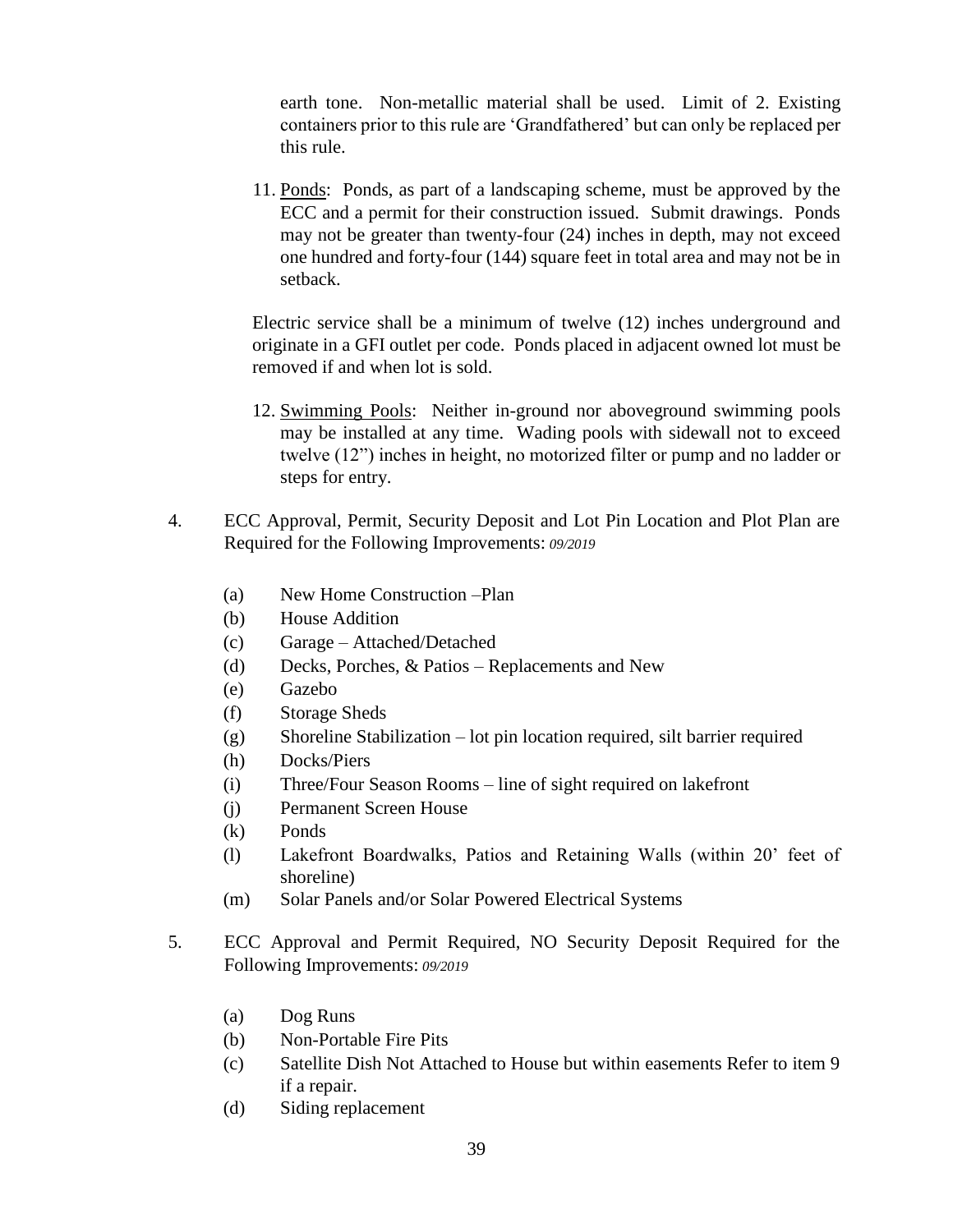- (e) Roofing replacement
- 6. ECC Approval, NO Permit, NO Security Deposits Required for the Following Improvements:
	- (a) Tree removal
	- (b) Lakeside Storage Containers
	- (c) Satellite Dish Not Attached to House but not in easement
	- (d) New Driveway Pads, Sidewalks, Walkways
	- (e) Fence Exceptions (Bluebook page 8C)
	- (f) Culverts
	- (g) All retaining walls within the 10' side lot setback of the property needs to be reviewed by ECC. Refer to item 9 if a repair
- 7. NO ECC Approval, NO Permit and NO Security Deposits Required for the Following: *09/2019*
	- (a) Window Replacement
	- (b) Doors Replacement
	- (c) Any Interior Work: Finish off basement, Remodel Kitchen, Remodel Bathroom
- 8. Improvements Defined:
	- a. For the purposes of these provisions, O. (4, 5, 6) improvements shall mean substantial alterations of the structure, fixtures, fittings or décor of a building or other works on a residential lot within the Lake Summerset development. Such alterations require ECC permitting and approval.
	- b. Minor cosmetic alterations require no permit.
- 9. Repairs Defined:
	- (a) For the purposes of these provisions a repair shall be defined as work that maintains an existing improvement in good working order or condition. It does not materially change the structure, appearance, dimension or function of the existing improvement. Repairs do not require permitting or approval, so long as, work is cosmetic in nature, using similar materials to the original and no structural elements are altered.
- 10. Replacement Defined:
	- (a) Replacement of an improvement shall mean the substantial reconfiguration or substitution of an existing improvement with another.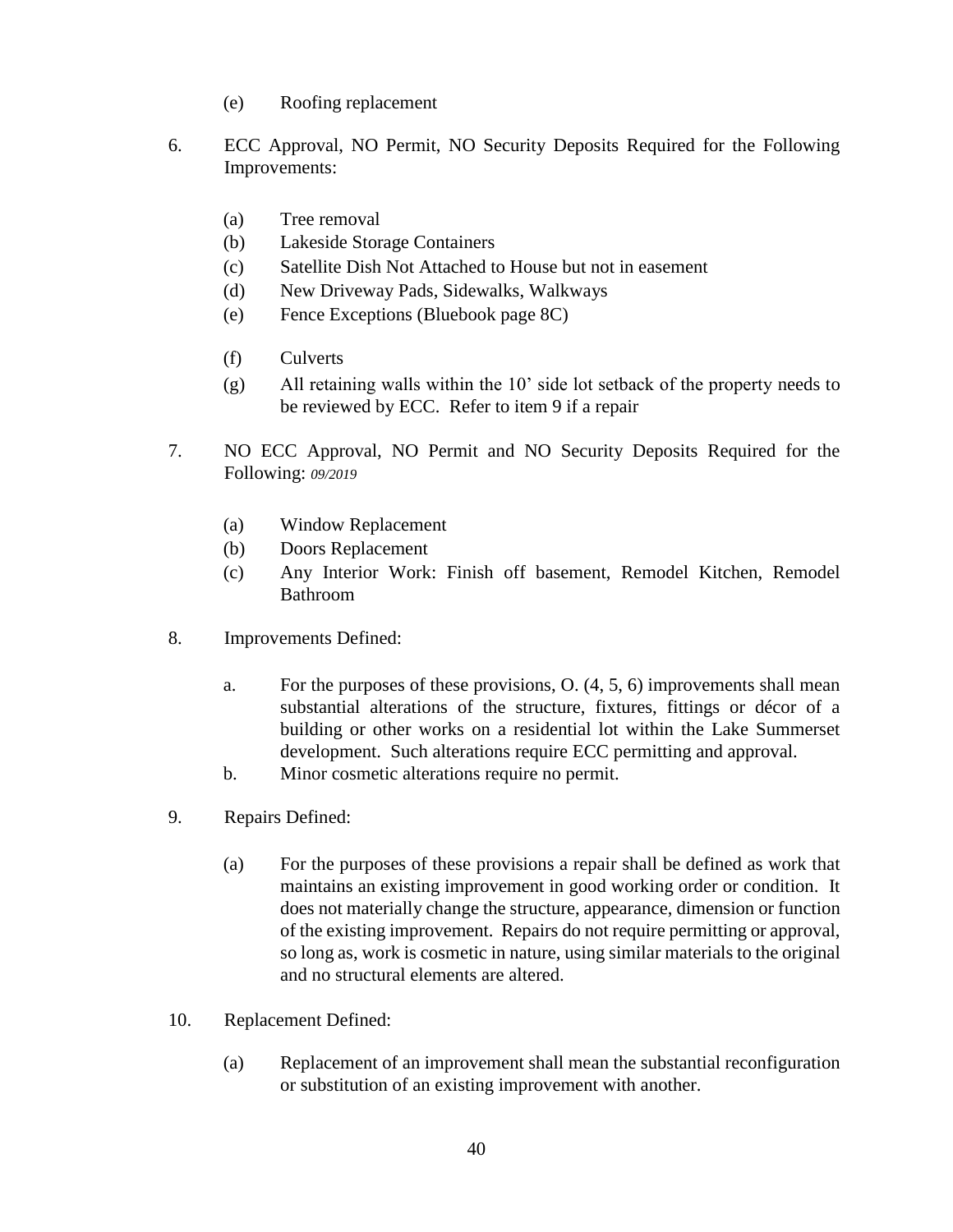# P. LSA BOARD OF DIRECTORS

General: The Lake Summerset Association is managed and operated on a non-profit basis with the voluntary participation of its membership. Included are the Board of Directors and various Board of Directors standing and recognized committees. Conscientious participation through these committees is certainly welcome. The membership may attend any Board or committee meeting unless it is designated as an "executive session".

The Board of Directors hereby authorizes the Recording Secretary or other Association officers or Board members or staff members the right to record the Board meetings and committee meetings either by tape recorder (audio) or camera (video). No Lake Summerset Association member is allowed to record these meetings without the majority vote of the Board of Directors. Tape recordings of these meetings will be held in the LSA office for sixty (60) days and may be reviewed during normal business hours in the office by an LSA member upon written request to the Association manager. Also, to be included under Section 9, page 5, supplemental to Article V, Section E, second paragraph of the By-Laws.

### BOARD OF DIRECTORS

Seven members elected by membership. The secretary's position may be filled by one or more persons who are non-voting members appointed by the Board to perform the duties of recording secretary, corporate secretary and assistant secretary.

Three-year terms. Two or three elected or re-elected each year.

Function: Manage and control affairs of the Association defined in detail in the By-Laws of LSA (copies available at the LSA office).

### RECOGNIZED SOCIAL ORGANIZATIONS:

Beautification Club:

Unlimited membership by participation.

Function: The focus of the LSA Beautification Club will be the aesthetic improvement of the Lake Summerset community. The club will identify areas within the LSA property that would benefit from enhancement. Our volunteer members who comprise this group will commit to working collaboratively with the LSA Board to improve the aesthetic of our community. *(11/2021)*

Bocce Ball Club:

Unlimited membership by participation. Officers elected by members

Function: To promote fun & fellowship through game playing for all ages & genders.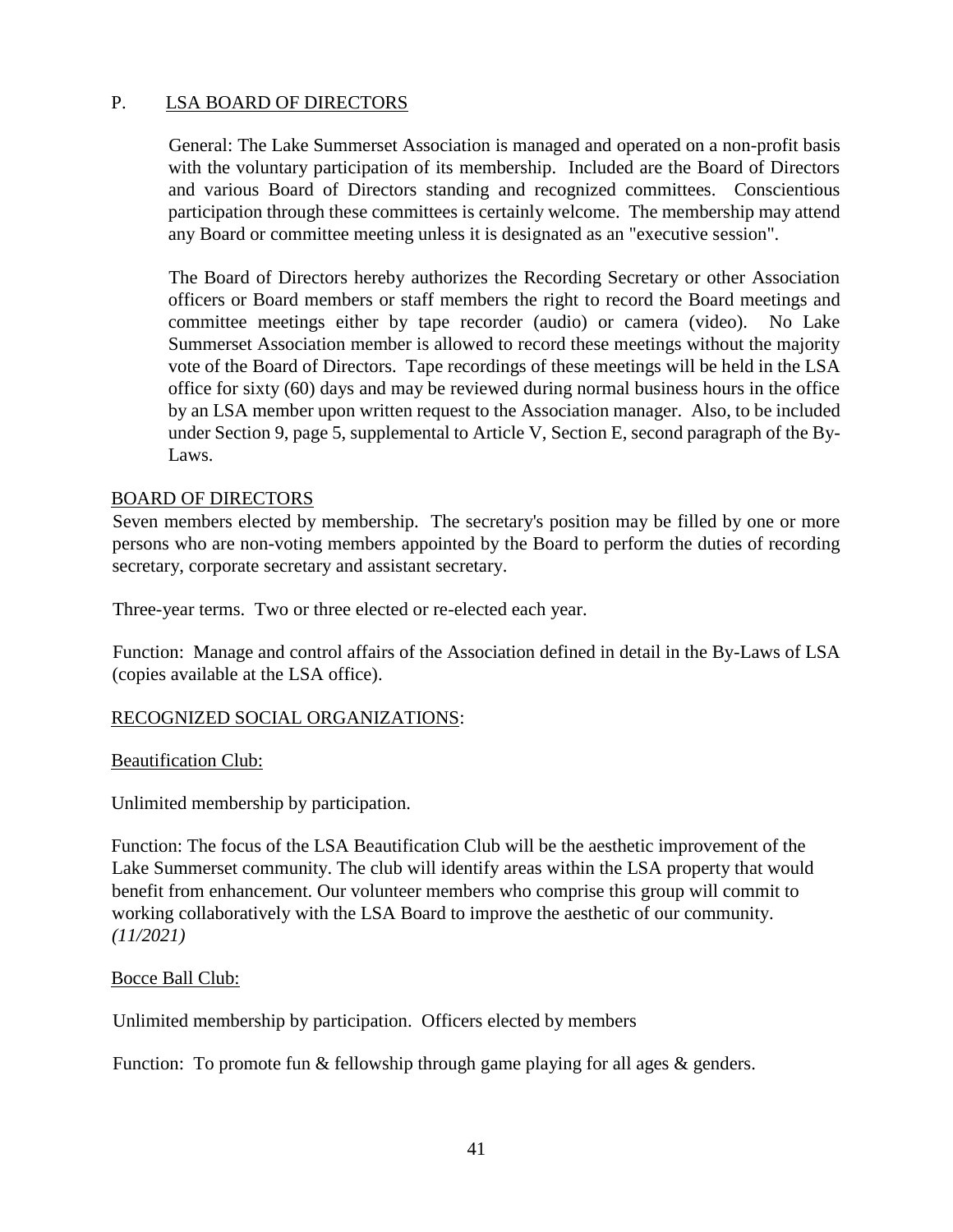### Fish Club:

Unlimited membership by participation.

Function: The Fish Club serves the Lake Summerset Community by providing recommendations to preserve and improve fishing in the Lake, by promoting participation by all Lake Summerset Members in fishing and Fish Club activities, by providing information to the Fish Conservation Committee on fish and fishing, and by sponsoring social gatherings and community service activities. *09/2021*

### Garden Club:

Unlimited membership by yearly dues payment. Officers elected annually by membership.

Function: To promote discussion and exchange of ideas on garden planting, design and maintenance.

### Lake Summerset Book Club: *07/2021*

Unlimited membership by participation.

Function: To read and discuss books of interest to the members.

Lake Summerset Community Vegetable Garden Club:

Unlimited membership with deposit fee upon space availability

Function: Opportunities for residents to improve personal and family health through planting, growing, and consuming safe, naturally grown vegetables; participate in personal healthy exercise, family activities, and recognition of budget savings and develop positive community relations and potential new acquaintances.

### Lake Summerset Dog Park:

Unlimited membership by yearly payment of the Dog Park fee.

Function: To facilitate the social interaction of dogs and their owners in a safe environment.

Lake Summerset Ladies of the Lake: *4/2019*

Unlimited membership by yearly dues payment. Officers elected annually by membership.

Function: To promote fundraising events to benefit children nationally and locally.

Lake Summerset Quilt Club:

Unlimited membership by participation.